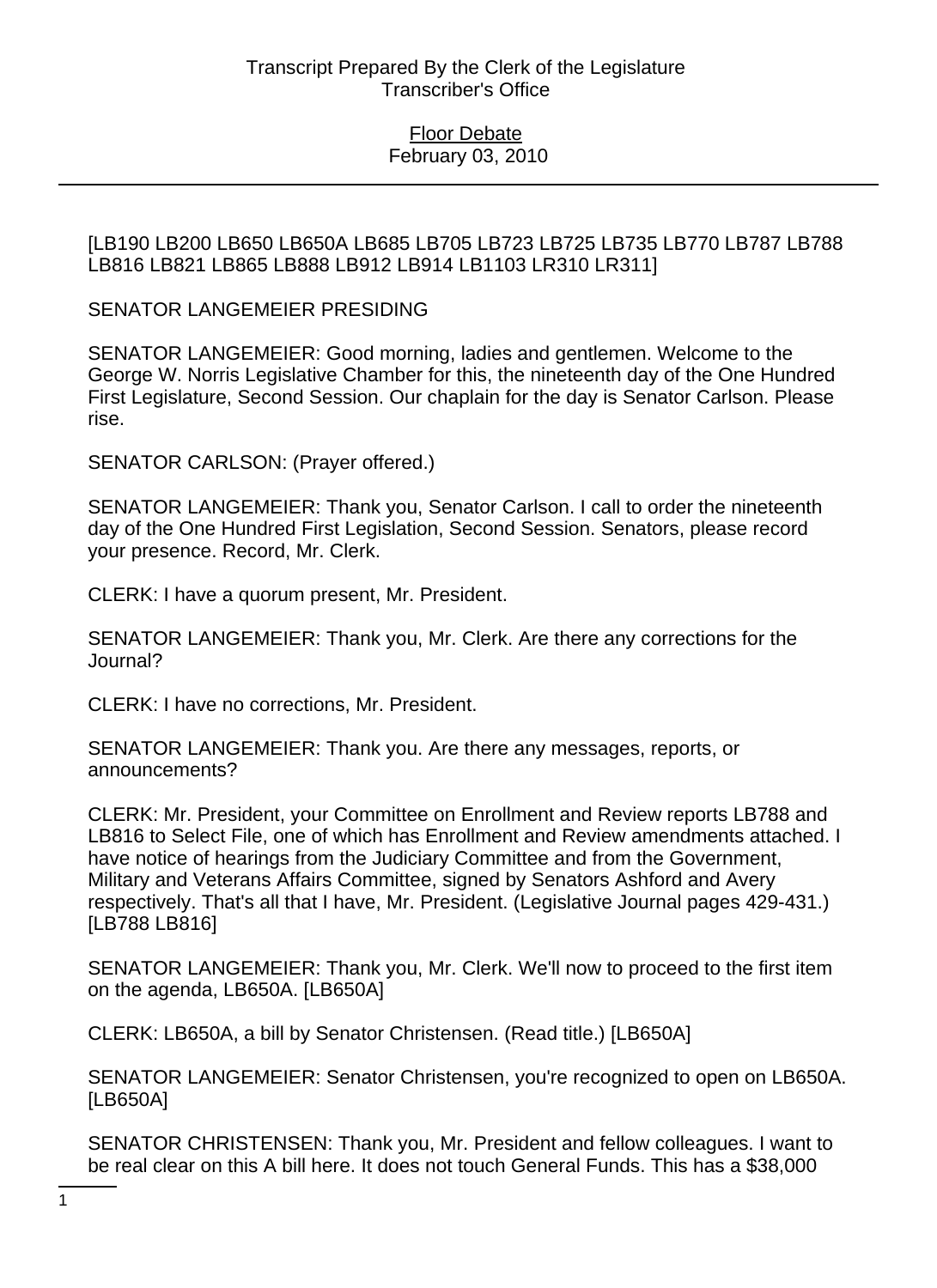### Floor Debate February 03, 2010

expenditure which is, one, to update signage onto controlled-access highways to indicate the prohibition of operation of minitrucks. The department has estimated a one-time cost of \$20,000 from their cash funds. They're using \$84 a sign and 240 signs. Also, the Department of Motor Vehicles impact, one-time cash fund cost of \$18,000 for reprogramming vehicles title and registration system and the plate management system and the specialty plate system. They estimate 240 hours of program at \$75 an hour, to come up with their \$18,000. So again, this has an A bill of \$38,000 but it only is cash funds, has no impact upon the general expenditures of the Legislature. So I ask for your vote to get this A bill caught up with the minitruck bill, LB650, and advance this to Select File. Thank you. [LB650A LB650]

SENATOR LANGEMEIER: Thank you, Senator Christensen. You have heard the opening on LB650A. The floor is now open for discussion. Seeing no lights on, Senator Christensen, you're recognized to close. Senator Christensen waives closing. The question before the body is, shall LB650A be adopted? All those in favor vote yea. All those opposed vote nay. Have all those voted that wish to? Record, Mr. Clerk. [LB650A]

CLERK: 32 ayes, 0 nays, Mr. President, on the advancement of LB650A. [LB650A]

SENATOR LANGEMEIER: LB650A does advance. (Doctor of the day introduced.) We'll now proceed on with today's agenda, LB200, excuse me, LB190 first. [LB650A LB190]

CLERK: Mr. President, LB190 is on E&R for engrossment. Senator Avery would move to return the bill for specific amendment, specifically...well, Senator, I have two amendments. I understand you want to withdraw AM1677. Is that right? [LB190]

SENATOR AVERY: That is correct. [LB190]

CLERK: Mr. President, Senator Avery would move to return the bill for specific amendment, AM1715. (Legislative Journal page 416.) [LB190]

SENATOR LANGEMEIER: At this time, I would remind the body we are on Final Reading for LB190. Senator Avery, you are recognized on your motion to return for a specific amendment. [LB190]

SENATOR AVERY: Thank you, Mr. President. Good morning, colleagues. I am proposing to pull this LB190, the DNA testing bill, from Final Reading in order to substitute AM1715 for AM1677. You may remember that AM1677 would have made all convicted felons sentenced to probation to pay for their own testing. But there are still lingering doubts from many of us in this body and from the Appropriations Committee about the out-year costs of DNA testing for incarcerated felons. And that is after the funds that have been committed by the Attorney General's Office expire. So we have been meeting about this and AM1715, which I'm asking to replace AM1677, I think will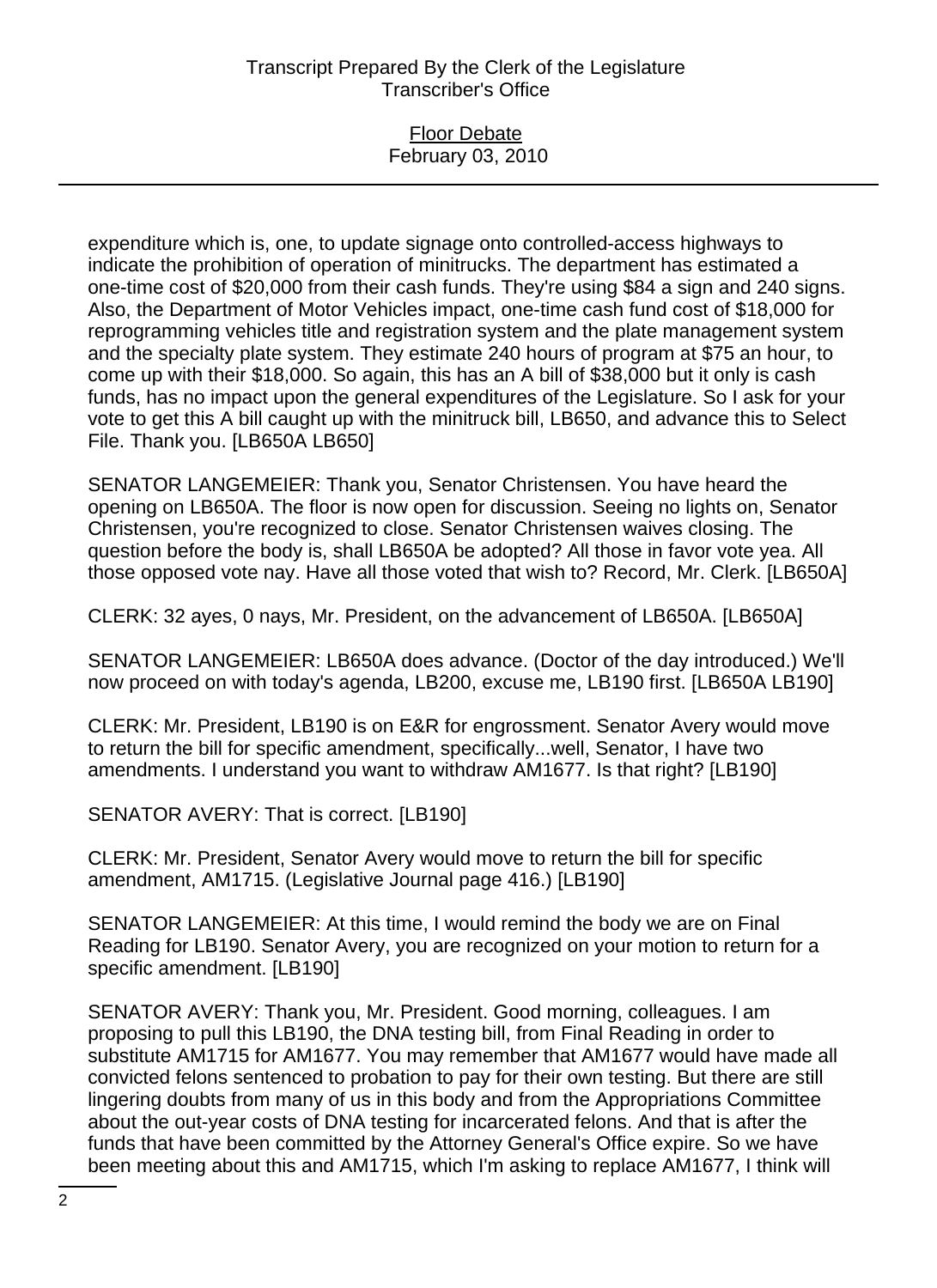#### Floor Debate February 03, 2010

assuage all of those concerns. AM1715 requires that all individuals convicted of a felony must pay for their own DNA test. This is not an unreasonable nor an excessive request. Convicted felons already must pay their court costs and they have to pay other costs associated with their crimes. And this additional \$30 maximum DNA fee is not unduly burdensome. Again, AM1715, which is before you here, completely removes any and all future General Fund responsibility for this program by making individuals convicted of a felony pay for their own DNA test. Also included in AM1715 is a provision that would strip the Attorney General from the definition of law enforcement in the bill. After consideration and discussions with others, questions were raised about the wisdom of giving the Attorney General both investigatory and adjudication powers within the same bill. The concern was that we didn't want to have the prosecutor also involved in handling the investigation evidence. The Attorney General does not oppose this and does not believe that this in any way diminishes the effectiveness of the underlying bill. Again, with this amendment there will be no fiscal impact to the General Fund now or in the future. I urge that you approve this. Thank you, Mr. President. [LB190]

SENATOR LANGEMEIER: Thank you, Senator Avery. You have heard the opening on the motion to return LB190 to Select File for a specific amendment. The floor is now open for discussion on that motion. Senator Heidemann, you are recognized. [LB190]

SENATOR HEIDEMANN: Thank you, Mr. President and fellow members of the body. Just briefly, there was discussion on this, the cost of this LB190 at earlier debate on Select File...on General File actually. I had concerns and I think that I need to stand up here and let everybody know that those concerns have been met. We've worked with Dave Cookson out of the Attorney General's Office. There was concern with ongoing costs. With the amendment, AM1715, those concerns are alleviated and have gone away. So I support returning LB190 to Select File. I support the amendment then, AM1715, and then I will support LB190 once again on Final Reading. Thank you. [LB190]

SENATOR LANGEMEIER: Thank you, Senator Heidemann. Senator Wightman, you're recognized. [LB190]

SENATOR WIGHTMAN: Thank you, Mr. President and members of the body. If I could, I would like to address a question or two to Senator Avery. [LB190]

SENATOR LANGEMEIER: Senator Avery, would you yield? [LB190]

SENATOR AVERY: Yes, I will. [LB190]

SENATOR WIGHTMAN: Senator Avery, while I would support what you're doing here and certainly it will lessen the fiscal impact, and I know you're saying that it will eliminate the fiscal impact, I'm assuming that it may not totally eliminate the fiscal impact. And the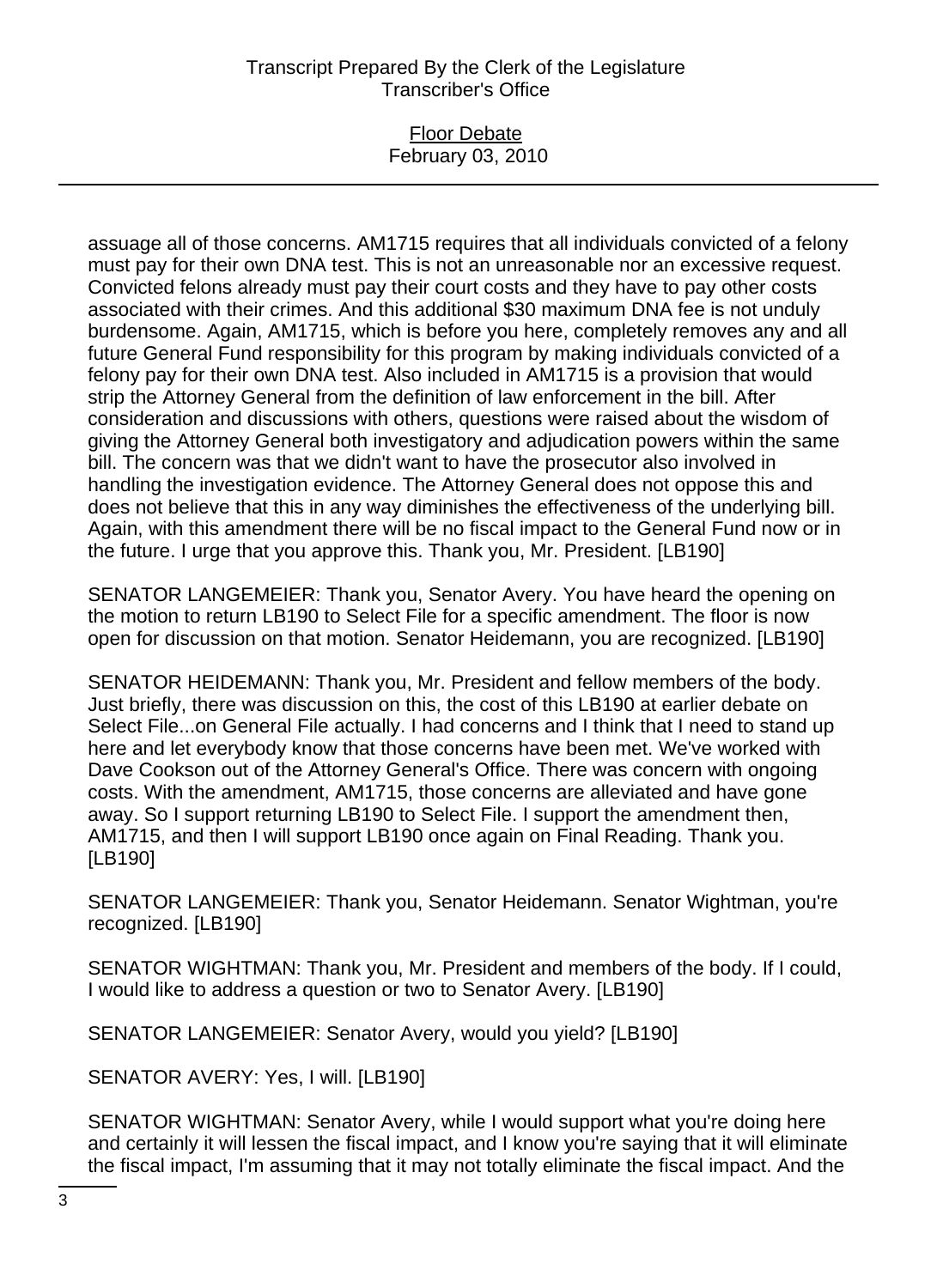reason I suggest this is that many times people charged with felonies do not have any money and they don't pay the court costs because there's no money available. Your bill would still require that everyone that's convicted of a felony or charged with a felony...well, convicted, I assume, would have a DNA exam. Is that right? [LB190]

SENATOR AVERY: That is true. They would...the sample would be taken on admission. And, I think that you probably would find that most of these convictions will have multiyear sentences, so there would be plenty of time for the felon and/or the family to come up with \$30 because this would be a condition of release. [LB190]

SENATOR WIGHTMAN: Okay, it would be a condition...so eventually it would be paid, but there might be money paid out in the meantime for the test because the test would have to be paid for, I assume. [LB190]

SENATOR AVERY: That is correct. The test would be paid for. But the State Patrol has quite an inventory of kits. The only thing that you're talking about that might still be lingering would be \$1.77 for the cost of the cheek swab. [LB190]

SENATOR WIGHTMAN: Okay. Well, I will support the bill. I do question that it would be a total elimination of expenses that the state might have. But I think that the intent of LB190, to have that on file down the road, may save a lot of money in law enforcement. So I would enforce...I would support the bill and this amendment. I do have some questions that it would totally eliminate some expenditure of money on the part of the state. Thank you, Mr. President. Thank you, Senator Avery. [LB190]

SENATOR LANGEMEIER: Thank you, Senator Wightman. Senator White, you're recognized. [LB190]

SENATOR WHITE: Thank you, Mr. President. I rise to talk about something that's at point right now, though not the merits of Senator Avery's bill, which I will support. One of the real problems I've noted in three years in this body and as I finish my fourth and final session, I would urge for the consideration of all members is the problem of the fiscal note. We are an institution, we are the only deliberative institution in the state that debates and proposes laws. And yet I find over and over again that a fiscal note, issued by people that I have never met, containing opinions that I cannot question or refute because there is no mechanism to do that, can absolutely end the future of a bill without any kind of a hearing. Now as term limits take further and further hold on this body, we will inevitably lose power to the executive branch and more importantly to the bureaucracy that support the institution. The problem with fiscal notes are they are used from time to time as political axes. That if you have a vested interest in the bureaucracy, whether it is through the university, whether it is through Health and Human Services, whether it is through Department of Administrative Services, wherever you are, if they don't like or an individual doesn't like the actual material facts of a bill all they have to do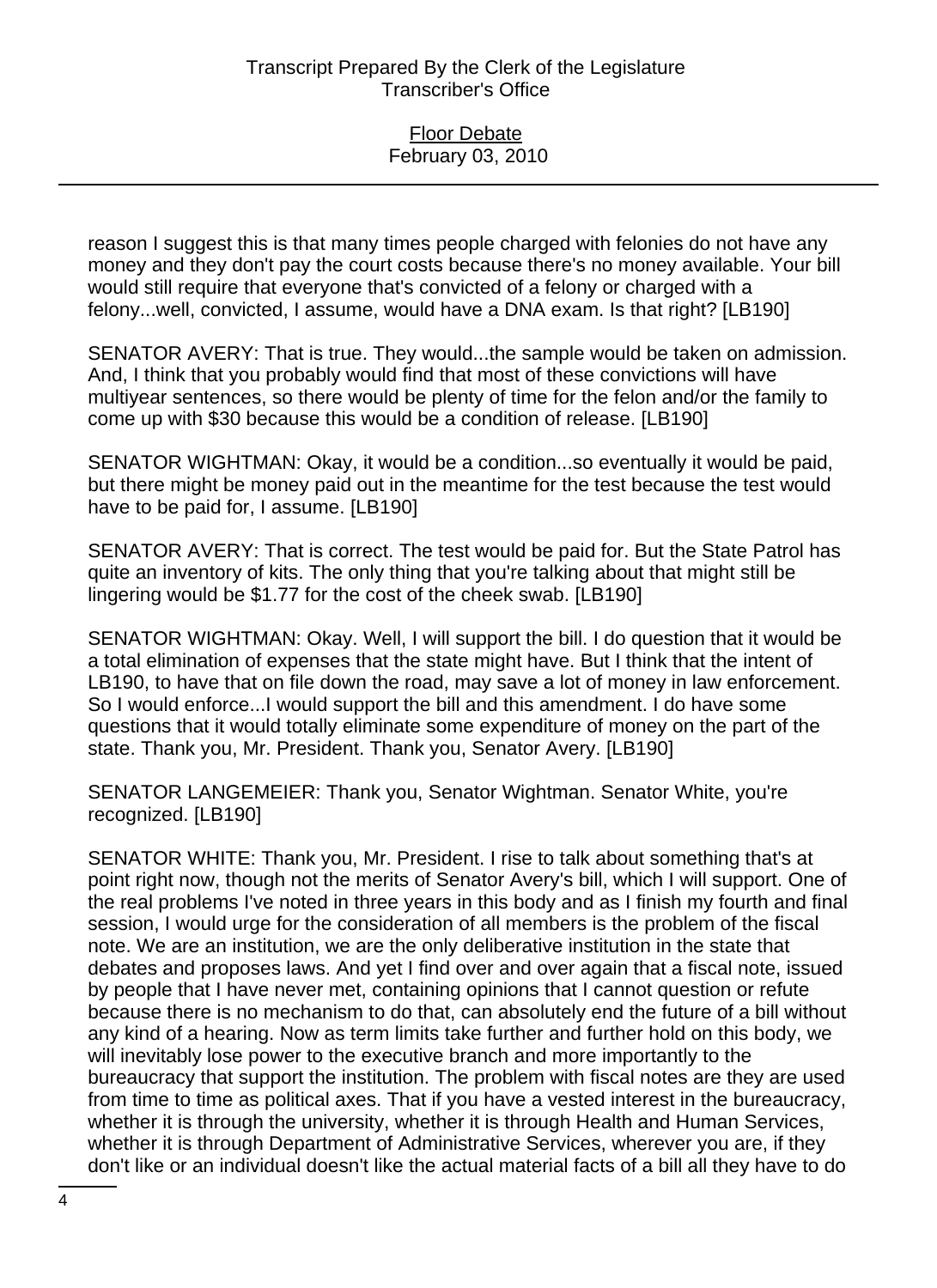### Floor Debate February 03, 2010

is issue a fiscal note with a devastating number behind it and the bill is effectively dead, particularly in times like this. What I propose to you, and I'd ask you as a body to consider as we move through the rest of this session, is that every senator should, as they have a right to designate a priority bill, should have a right to challenge any single fiscal note, just one. And what should occur is if a challenge is made by that senator then the committee that issued the bill shall forthwith hold a hearing in which the person or persons who prepared the fiscal note shall come forward and testify about how they did it and what their assumptions were. The senator who has designated that fiscal note has a right to participate with the committee in questioning the person that issues the fiscal note, and has the right to introduce evidence refuting it. The committee then issues a simple report stating whether they accept the fiscal note as written, whether they have serious questions about it, or if they think the fiscal is not in fact sound and here's the real fiscal impact. What that will do, my fellow senators as you watch this go through, is take away the automatic right of veto by a bureaucracy that will produce a fiscal note. I have never seen an effective debate in three years on the assumptions in a fiscal note, in fact they're largely beyond debate. That's why we have the saying, death by fiscal note. And what I propose to you is this, we won't have that many challenges. And the few that we have will be very, very helpful. Because if a bureaucrat is tempted to kill a bill by fiscal note and they have to confront and support that decision once, they will be very careful not to overstate fiscal impacts in the future or if they do, to at least have a basis to justify it. What I suggest to you, and it means nothing to any bill I will ever offer again, so I do say this from complete lack of any kind of political axe to grind at all. I tell you right now you need to take control of the fiscal note process to ensure real democratic deliberation, otherwise you increasingly cede the responsibility voters put in you to determine the state's policy to people who are not elected and who will never be elected. [LB190]

SENATOR LANGEMEIER: One minute. [LB190]

SENATOR WHITE: And that is not acceptable. I thank you for your patience. I address this because Senator Avery, even now, struggles with the accuracy of a fiscal note on a bill that is really in the best interest of the state. I think there's a better way. I hope that as a body as you move forward you find it. Thank you, Mr. President. [LB190]

SENATOR LANGEMEIER: Thank you, Senator White. Senator Council, you're recognized. [LB190]

SENATOR COUNCIL: Yes, thank you, Mr. President. I share Senator White's opinion with regard to the merits of LB190. But I have genuine concerns about the payment obligation here and how lightly the ability of a convict to pay this fee is being taken. Would Senator Avery yield to a couple questions? [LB190]

SENATOR LANGEMEIER: Senator Avery, would you yield? [LB190]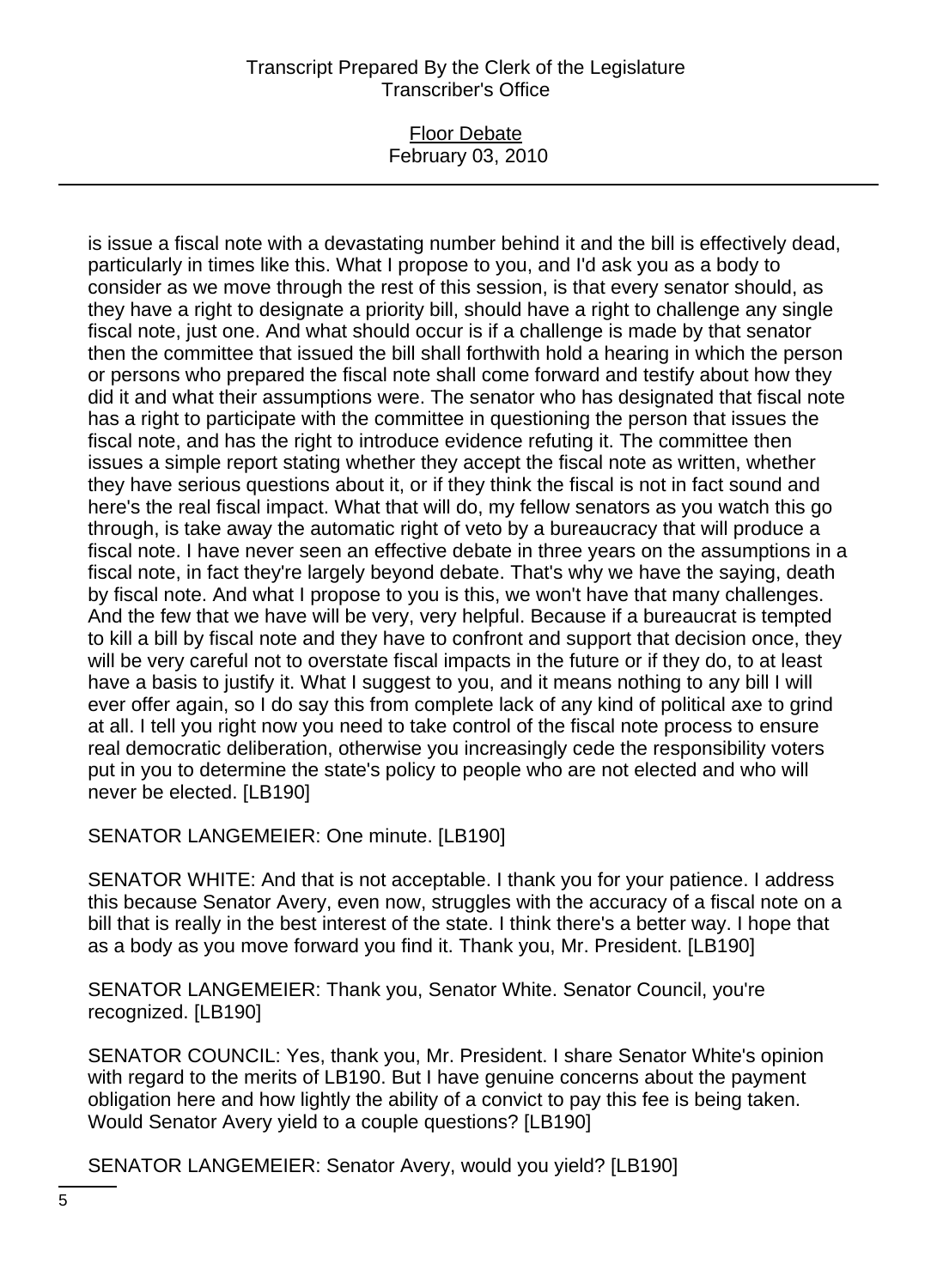SENATOR AVERY: I will. [LB190]

SENATOR COUNCIL: Yes, Senator Avery, the amount \$30 has been bantered around this morning. What does that \$30 represent and where did that figure come from? [LB190]

SENATOR AVERY: Well, let me start with where the figures come from. They come from the State Patrol because they are the ones that buy the kits and actually know the cost of administering these tests. Twenty-five dollars of the \$30 we're talking about would be the cost of the actual testing kit. An additional cost, if the felon should choose a blood sample it would cost \$3.83. If the prisoner should choose the cheek swab it would be \$1.77. So it actually never reaches \$30, that's just rounding up. [LB190]

SENATOR COUNCIL: Okay, because my concern is that in other places where defendants, convicted individuals are provided an opportunity for waiver in the case of indigency, there are no indigency provisions here. And in response to the question from Senator Wightman, you indicated that you believe that the convict or his family could come up with the \$30 at some point in time. The concern here is that this bill also relates to people who have been sentenced to probation. And suggesting that their ability to be released from probation notwithstanding their completion of maybe all of the requirements of probation, except the ability to pay this fee, would result in them remaining on probation. Is that...Senator Avery, am I correct in my understanding of that? [LB190]

SENATOR AVERY: I'm not sure if you are. I can tell you though that two things that are pertinent here--probationers have all kinds of costs associated with probation. This would not be an unreasonable burden of \$30 added to their already costs that run into the hundreds in most cases. Second thing is that prisoners do have opportunities in prison to work and earn money. They use that money to buy cigarettes and things of that sort. But...and there is a way for them to earn \$30 over the course of their incarceration. [LB190]

SENATOR COUNCIL: All right. Well, you know, the fact is that in many cases some of the costs...much of the cost of probation can be waived. In fact, in the first instance, the judge, upon the basis of the defendant's economic status, can waive the monthly probation fees. These fees are oftentimes waived in the event of indigency. And I just think it's not consistent to not have a method for waiving it in the event of indigency with regard to DNA sampling. [LB190]

SENATOR LANGEMEIER: One minute. Thank you, Senator Council. Those wishing to speak, we have Senator Heidemann and Senator Harms. Senator Heidemann, you're recognized. [LB190]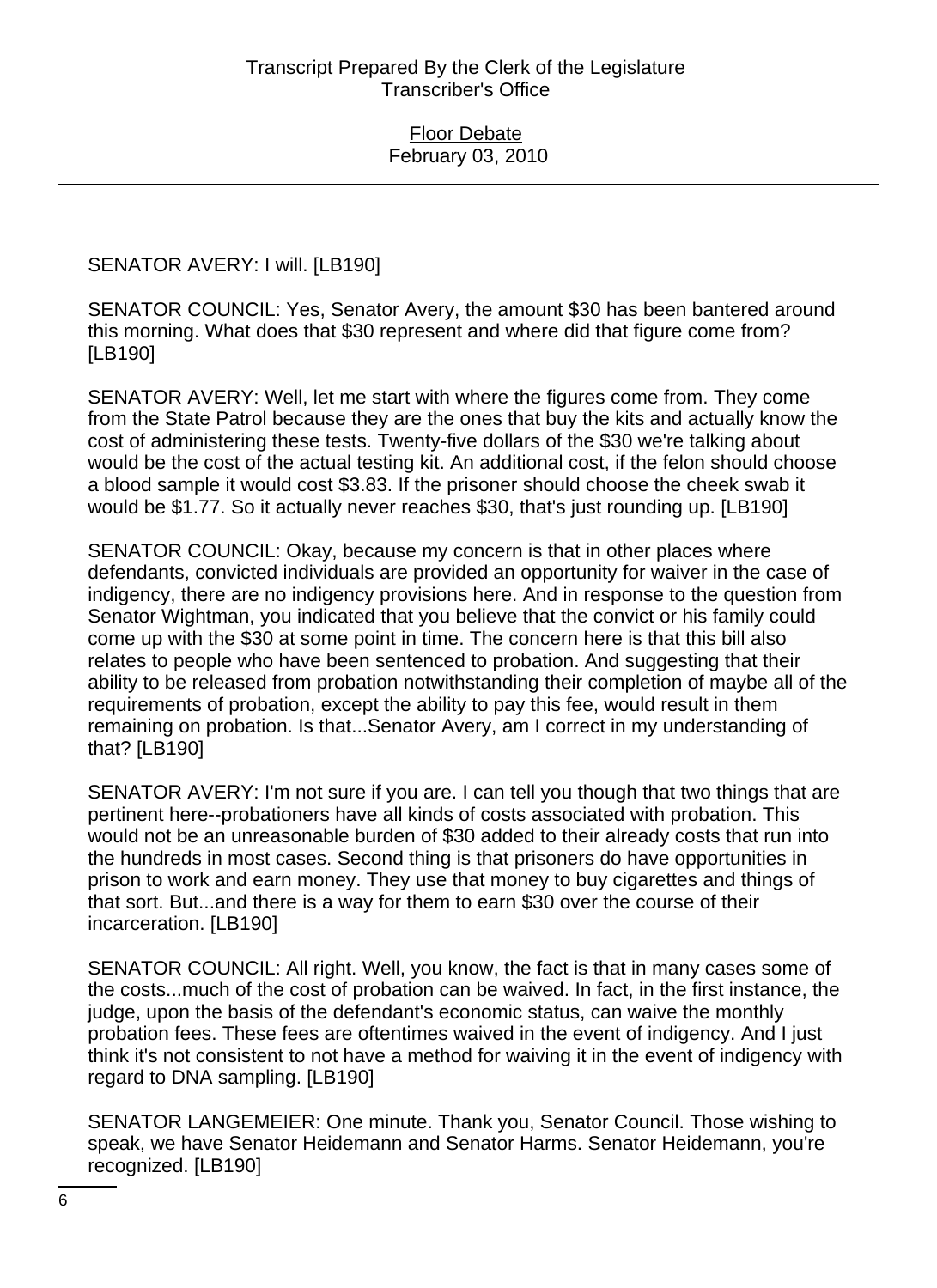### Floor Debate February 03, 2010

SENATOR HEIDEMANN: Thank you, Mr. President and fellow members of the body. I thought I had to stand up and say a few words and defend our fiscal note process. It was stated that we don't have control of the fiscal note process. And I will say that I do believe that we do have control of the fiscal note process, not only have control but that we do actually a very good job at it. We have heard in the last couple of years, the term has come up but I had never heard it before, death by fiscal note. And I'm going to stand up here and say if a bill has...runs into trouble because of money, it's not because of the fiscal note, it's because of the fiscal impact that that bill has. I would...if anybody in this body has questions on the fiscal note process, you need to go down to the Fiscal Office and spend some time with these people. There's not a better group around. And the way the fiscal process works, the note process works, is if a bill has a fiscal impact it goes out to the agency to find out what it's going to cost. Then it goes to the Fiscal Office and they examine that and they dig into it. And they either agree with it or disagree with it, and it will be stated on the fiscal note. And if you take the time to understand the fiscal note, if you take the time to read it, you will understand that we do have control of it. I think it is a good process. You have a group of people down in the Fiscal Office that are nonbiased, nonpartisan and very admirable people that are doing a very difficult job. And if you do have trouble, as I said when I started this conversation, I challenge you to go down there, get to know these people, get to know the process and I think you will become a lot more comfortable with it and understand it. And I think that's the key word, to understand it. And once you do, you will realize that the process we do have does work and we do have control of it. Thank you. [LB190]

SENATOR LANGEMEIER: Thank you, Senator Heidemann. (Visitors introduced.) Returning to discussion on the motion to return LB190 to Select File for a specific amendment. Those wishing to speak, we have Senator Harms, and Senator White. Senator Harms, you're recognized. [LB190]

SENATOR HARMS: Thank you, Mr. President and colleagues. Senator White, when I first came in here to the Legislature and got on the Appropriations Committee I didn't really have a full understanding about how they determined the cost and those sorts of things. But as time progressed and I began to understand it and began to see the people who came before the Appropriations Committee, brought by the fiscal analyst staff, I'd have to tell you, colleagues, that I've been very impressed with them. They're bright, they're articulate and they really zero in and burrow down into the facts and into the figures. And so when I've had some questions about the fiscal side of it or fiscal note, I just simply go to them and say, hey, will you please explain this to me so that I can have a better understanding. And when I walk out I have a better understanding. And I also realize that they are...they do a great job. And so I would echo exactly what the Chair of the Appropriations Committee has said, Senator Heidemann, that if you have a question or a concern, go talk to them. Mike Calvert and his staff are great folks. They do great work. They've helped us get through some very difficult times in trying to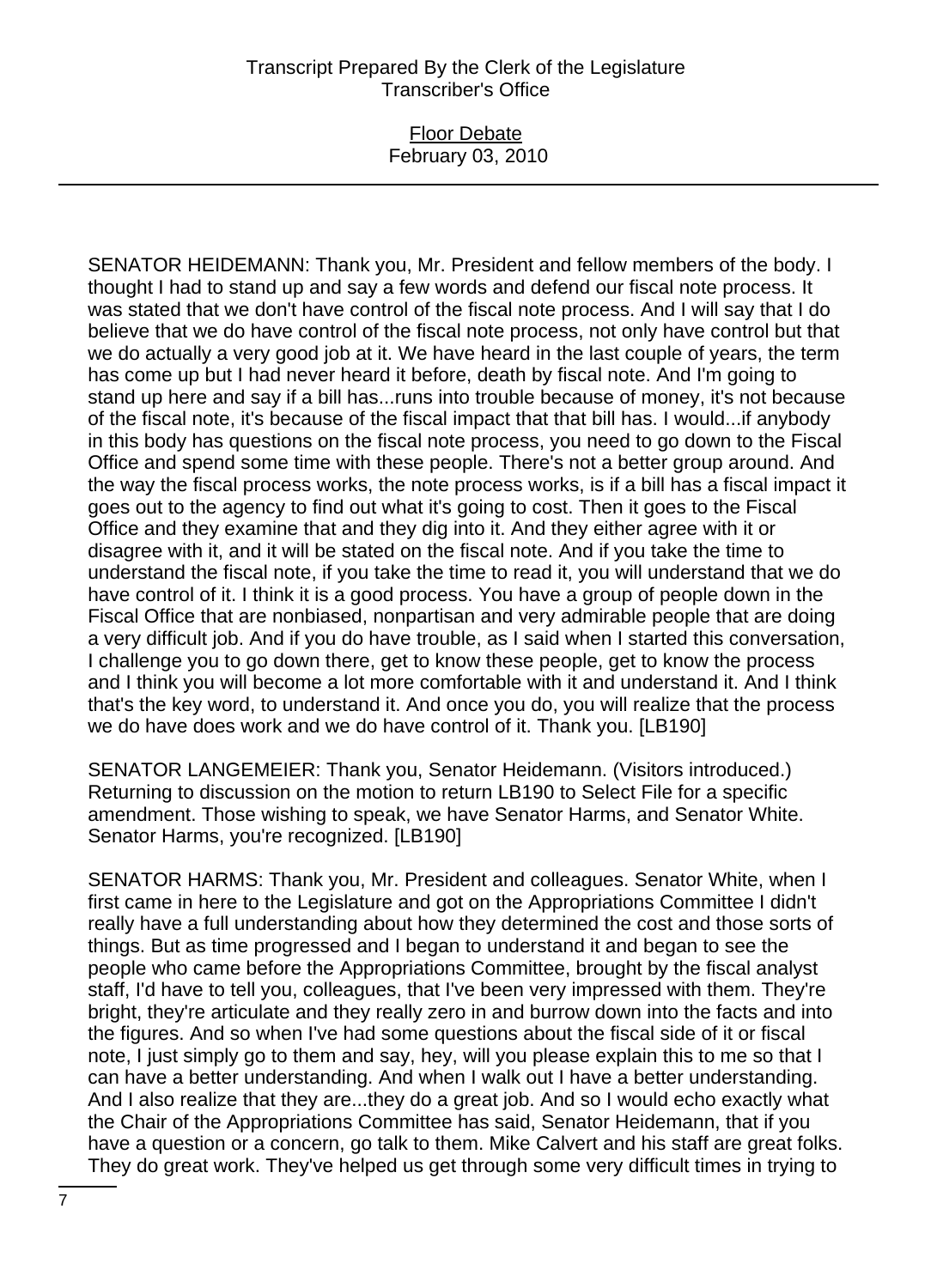decide on our budgets. And they are open. So I would encourage you to do this because they are good and they will help you better understand it. And then if you still have some problems then you can challenge that. But I think once you have the discussion I don't think you probably will. So thank you, Mr. President. [LB190]

SENATOR LANGEMEIER: Thank you, Senator Harms. Senator White, you're recognized. [LB190]

SENATOR WHITE: Thank you, Mr. President. I really appreciate Senator Harms and Senator Heidemann's comments. But what I would urge you to remember is the Fiscal Office, however competent, however detached, works on assumptions provided from other agencies. I have had bill after bill where I've had huge, adverse fiscal notes that came from the university and were not really challenged, nor is there a mechanism to challenge them. I've had them from Department of Administrative Services. The information that the Fiscal Office relies on comes from other parties, sometimes executive branch, sometimes independent agencies. I had provided information once that said the state should have an energy audit. We got a fiscal note of incredible expense that just to have an audit that we found out later would be provided for free by NPPD or OPPD on most structures. So what I am saying is not so much that our people who work for us have a problem. I'm not saying that, Senator. I'm not attacking the integrity of the Fiscal Office here. What I am telling you though, like any accountant, like any fiscal person their numbers are only as reliable as the information they are provided. And there are fundamental assumptions that they must accept as true when they get information from the executive branch, from Health and Human Services, from the university that have an impact on the numbers that we give. The thing about a deliberative democracy, the thing about the judicial system as well is nobody gets to have a determinative impact without being willing to stand up and say how they came to it. This doesn't mean that they lack integrity. All kinds of witnesses who are perfectly full of honesty and integrity and good character are subjected to routine cross-examination. They can be wrong. They can make an assumption that's not accurate. They can assume a fact they relied on that is not true. The process is not a matter of whether they're good people or whether they have integrity. The process is in this case did they rely on false logic or false information. And so all I urge the body to say is as each of you gets a fiscal note, while the Appropriations Committee may feel comfortable that they can answer, that they can have integrity, I am unaware of a real process with real meaning where we can challenge that if you are not on Appropriations. And I will tell you that that is a hole in the system. And it does not attack integrity nor does it attack the authority of the Appropriations Committee or the work that those people do. It simply says anybody that has that much influence on a bill, whether it passes or doesn't pass, by determining the fiscal impact, and what Senator Heidemann said is it's the impact. Well, that impact is judged only by the accuracy of the fiscal note. The bill may, in fact, have a positive impact but have a note that says its negative. And we have no mechanism whatsoever that I am aware of where, on open records in front of the public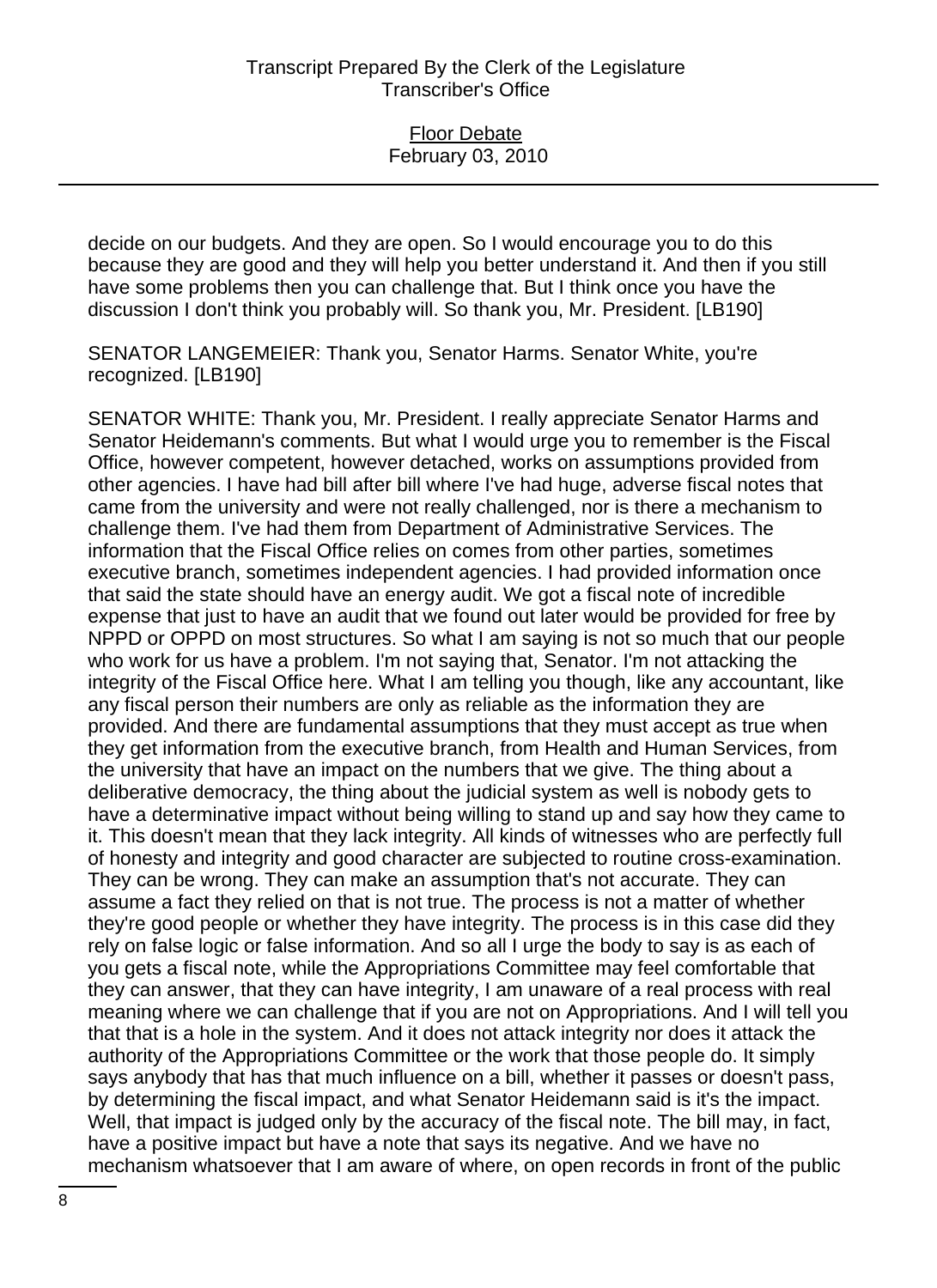#### Floor Debate February 03, 2010

so the public can also hear and determine, and remember, Senator Heidemann and Senator Harms, the public is the second house in the Legislature, there is no public forum that we can talk and debate. This is not an attack on the integrity of any individual, it is an observation that there is a hole in our system where essential public policy is being made not in the open, not through open testimony, not through questions of elected representatives, but is being made quietly in offices by people who work sometimes for us and sometimes for the executive branch. That is not the best method to examine whether or not the policy and the assumptions are accurate and in fact are consistent with the public good. It is not, again it is not an attack on any individual. [LB190]

## SENATOR LANGEMEIER: One minute. [LB190]

SENATOR WHITE: Thank you, Mr. President. [LB190]

SENATOR LANGEMEIER: Thank you, Senator White. Seeing no other lights on, Senator Avery, you are recognized on your motion to return LB190 to Select File for a specific amendment. [LB190]

SENATOR AVERY: Thank you, Mr. President. This does what we've all been trying to achieve on this bill. I apologize that it has been such a torturous path to get here. But this is, I think, the best we are going to be able to do to reduce the fiscal impact to zero or nearly zero. And I urge you to vote yes on this. Thank you. [LB190]

SENATOR LANGEMEIER: Thank you, Senator Avery. You have heard the closing on the motion to return LB190 to Select File for a specific amendment. The question before the body is, shall it return? All those in favor vote yea. All those opposed vote nay. Have all those voted that wish to? Record, Mr. Clerk. [LB190]

ASSISTANT CLERK: 43 ayes, 0 nays on the motion to return the bill, Mr. President. [LB190]

SENATOR LANGEMEIER: The motion to return is adopted. Senator Avery, you are recognized to open on AM...the bill does return. Senator Avery, you are recognized to open on AM1715. (Legislative Journal page 416.) [LB190]

SENATOR AVERY: Thank you, Mr. President. I'm not going to belabor the point. I have explained it in some detail. This will simply reduce the fiscal note to nearly zero if not zero. It will put the responsibility for paying for these testing kits and for the test itself on the convicts. And I think it is reasonable for us to do this. And I urge you to vote yes. Thank you. [LB190]

SENATOR LANGEMEIER: Thank you, Senator Avery. You have heard the opening on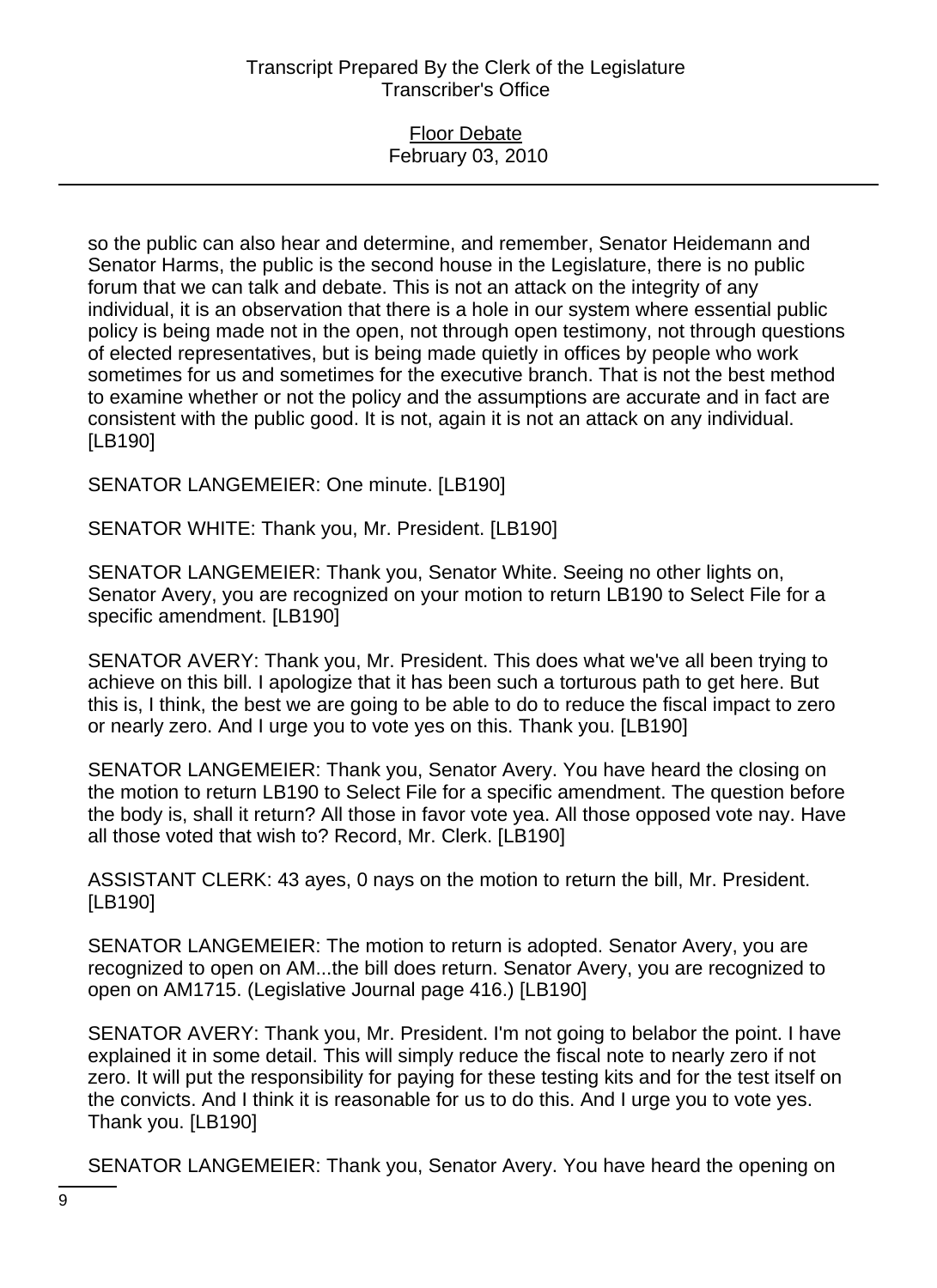AM1715 offered to LB190. The floor is now open for discussion. Senator White, you are recognized. [LB190]

SENATOR WHITE: Thank you, Mr. President. And I want to explain something right now because it's very important and it shows a flaw in our underlying assumption. Senator Council will address this as well. We are concerned about \$30 a prisoner having an adverse fiscal impact. Okay. And as I read it a person's eligibility for probation, the alternative of which is incarceration, is determinable on whether they can pay the \$30. And it's not optional for the judge. Okay, now we can talk about equal protection, rich and poor. But that's not what I have raised this issue on. Here we have a perfect example of a fiscal note changing policy, the fear it may have adverse fiscal consequences, and yet that fiscal note says nothing of the cost of incarcerating that person if they can't pay the \$30. And I will tell you right now I think across all classifications of prisoners it's \$28,000 a year to house a prisoner. So we've just changed policy because we're afraid of a one-time fee of \$30 when the consequences of a person not being able to pay that is that they're going to be incarcerated. Now I think in Douglas County, and Senator Council will know this number better than I, the actual cost of housing a prisoner is well in excess of \$100 a day. Now what's the real fiscal impact? What you have just seen here played out in front of you is policy being changed out of fear of fiscal impact and yet, even as we do it, we may, because we don't have a good handle necessarily on the fiscal impact, increase the actual cost to the state and to the counties by a substantial amount. Every prisoner that can't pay \$30 is going to go to jail. And every day we're going to spend a lot more than \$30 to house them. Is that really the fiscal consequences we want? Thank you, Mr. President. [LB190]

SENATOR LANGEMEIER: Thank you, Senator White. Senator Council, you are recognized. [LB190]

SENATOR COUNCIL: Yes, thank you, Mr. President. Senator White has referenced some of the concerns that I have. And if you look at the underlying bill, LB190, when we talk about costs associated with probation, the imposition of those costs are discretionary. The judge has the discretion whether or not to impose those costs, impose a fine particularly in association with probation. And if you look at the probation section, when it calls to pay the cost to determine the presence of drugs or alcohol, psychological evaluations, offender assessment, dah, dah, dah, if such offender has the financial ability to pay for such services. We take that into account, an individual's financial ability to pay with respect to some of the most critical terms of a probation sentence, yet for purposes of maintaining a DNA sample base we're willing to ignore an individual's financial condition and ability to pay in order to collect that and save the associated cost. I would just, you know, suggest to the body, as Senator White has indicated, that this may result in increased costs for individuals who simply do not have the ability to pay the costs of this sample. As minimal amount as it may appear at this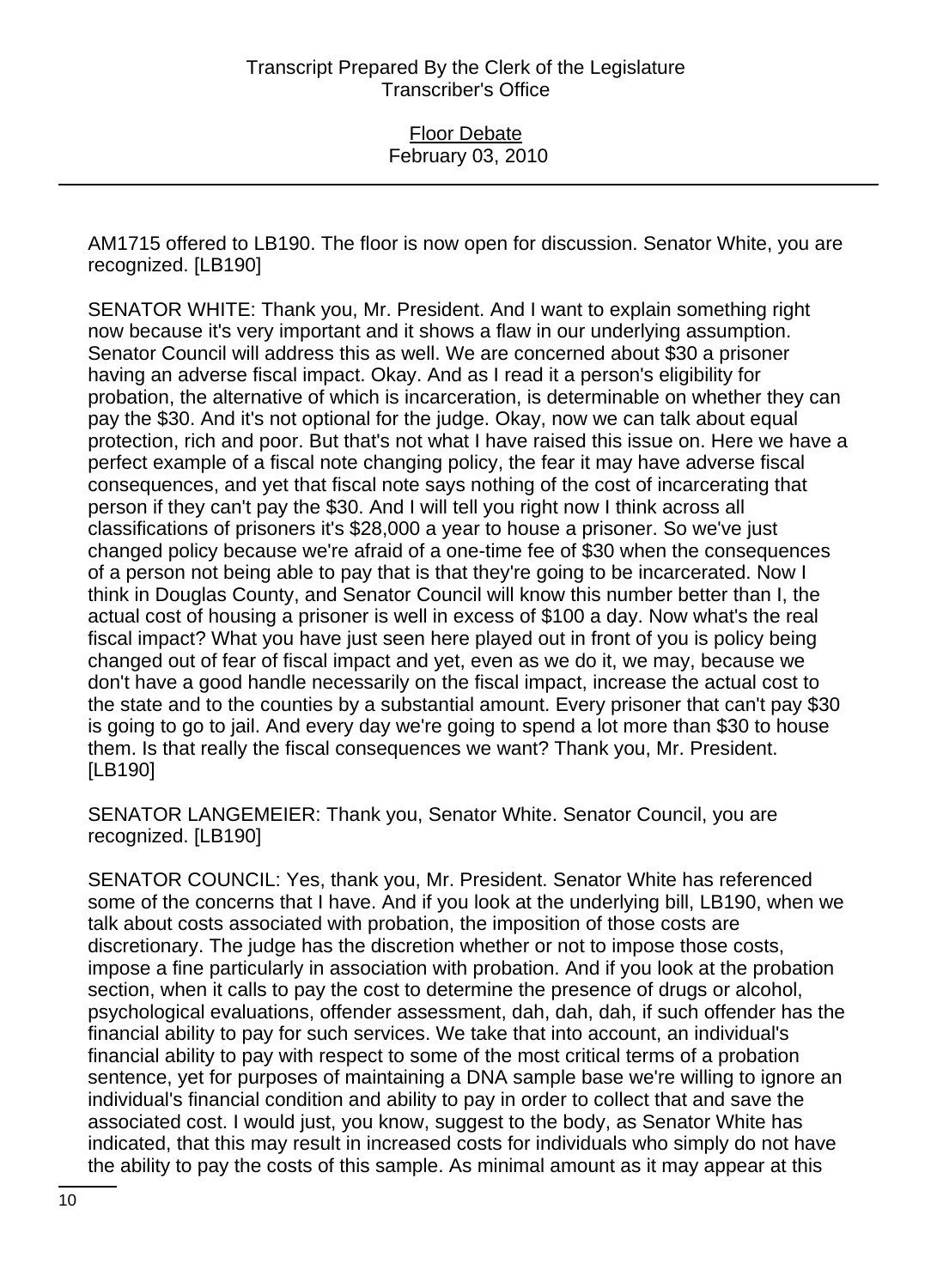### Floor Debate February 03, 2010

point in time, it does not also contemplate any increases in these costs that may occur over the course of time because the language is very specific--all costs associated with the DNA sample. So we don't know what amount it is that these individuals are being...will be expected to pay over the course of this legislation being in effect. But what I do know is that there are individual offenders who simply do not have the financial ability to pay particularly all of the costs associated with probation sometimes when they are probation-eligible individuals. And this amendment says that before an individual is released from probation they must first pay the cost of the sample. Now it's not necessarily true, Senator White, that that individual would be jailed, but they certainly would have their probation extended, which has costs associated with probation supervision of that individual. So I think we need to take those costs into account when deciding on whether to advance LB190 with AM1715. [LB190]

SENATOR LANGEMEIER: Thank you, Senator Council. Seeing no other lights on, Senator Avery, you are recognized to close on AM1715. [LB190]

SENATOR AVERY: Thank you, Mr. President. I appreciate the questions raised by Senator White and Senator Council. But I think that we have to recognize that there are costs associated with probation. Probationers already are required to pay costs and those costs are much in excess of \$30. This...I don't think it would be impossible for most of the probationers to come up with an additional \$30. With respect to those who are incarcerated, they have opportunities to work and to earn a little bit of money. And that can provide them with the means to pay the \$30. This is a good bill as I think most of us recognize. We have done all we can to bring the fiscal impact to the state down to zero or near zero. And I think that we cannot do better than what we have already done. And I urge you to vote yes on AM1715 and then let us get this back on Final Reading. Thank you. [LB190]

SENATOR LANGEMEIER: Thank you, Senator Avery. You have heard the closing on AM1715 offered to LB190. The question before the body is, shall AM1715 be adopted? All those in favor vote yea. All those opposed vote nay. Have all those voted who care to? Record, Mr. Clerk. [LB190]

CLERK: 37 ayes, 2 nays, Mr. President, on the adoption of the Select File amendment. [LB190]

SENATOR LANGEMEIER: AM1715 is adopted. Senator Nordquist for a motion. [LB190]

SENATOR NORDQUIST: Mr. President, I move LB190 to E&R for engrossing. [LB190]

SENATOR LANGEMEIER: You have heard the motion. All those in favor say aye. All those opposed say nay. The ayes have it. LB190 is advanced. Mr. Clerk, items. [LB190]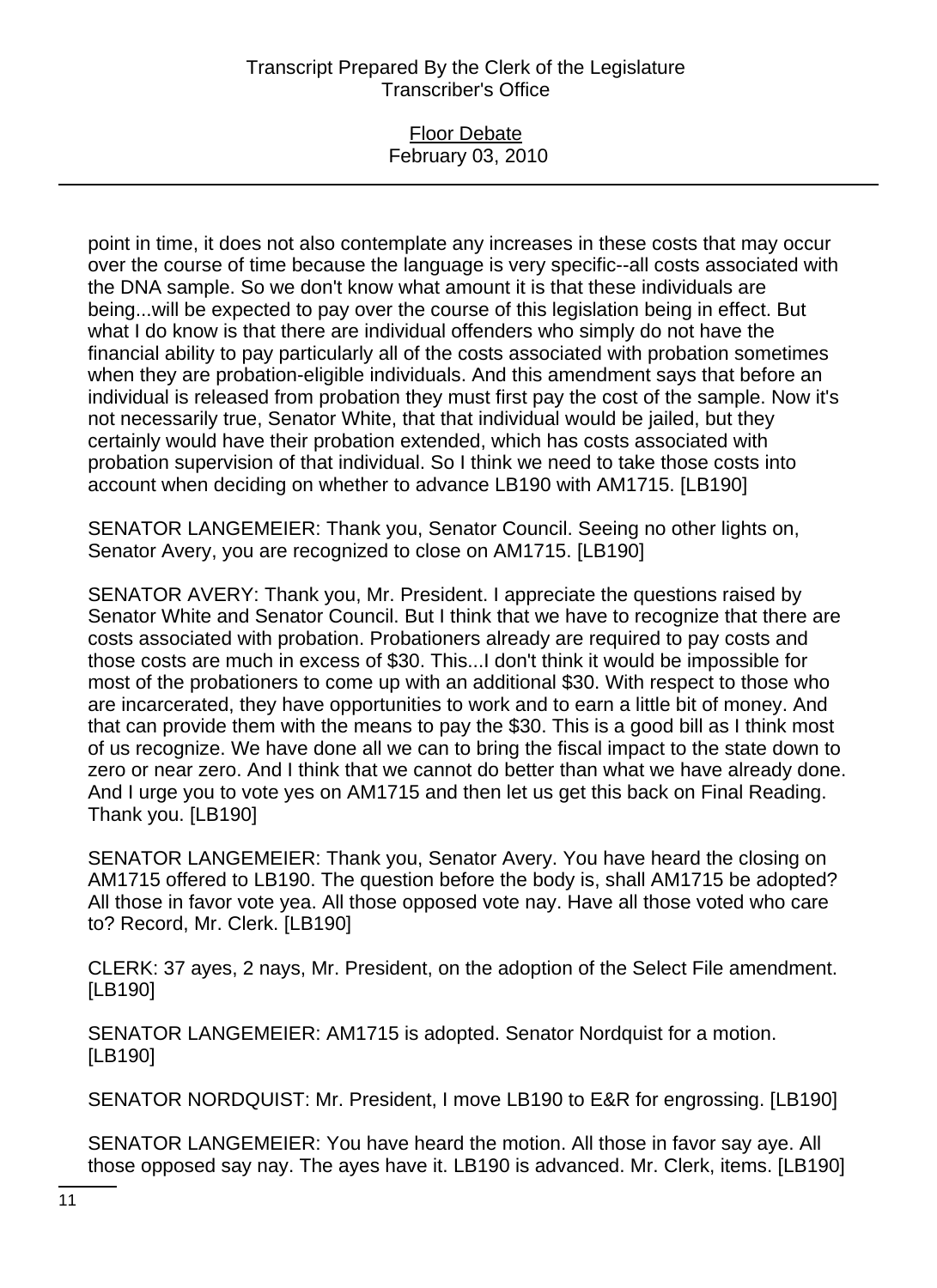### Floor Debate February 03, 2010

CLERK: Thank you, Mr. President. Hearing notices from Health and Human Services and Transportation and Telecommunications Committees signed by their respective chairs. Transportation Committee, chaired by Senator Fischer, reports LB723, LB787, and LB914 to General File. The Executive Board, chaired by Senator Wightman, reports LB685 and LB770 to General File with amendments attached. And Banking Committee, chaired by Senator Pahls, reports LB888, and LB912 to General File. That's all that I have, Mr. President. (Legislative Journal pages 431-434.) [LB723 LB787 LB914 LB685 LB770 LB888 LB912]

SENATOR LANGEMEIER: Thank you, Mr. Clerk. (Visitor introduced.) Mr. Clerk, continuing to LB200. [LB200]

CLERK: Mr. President, LB200, a bill previously discussed by the Legislature. Originally introduced by Senator Janssen. Yesterday's debate, Senator Janssen offered AM1720. Senator Coash moved to amend, FA60 that was adopted. Pursuant to that action, Mr. President, I have a priority motion. Senator Janssen would move to reconsider the action in the adoption of FA60. [LB200]

SENATOR LANGEMEIER: Thank you. Senator Janssen, would you give us a two minute reopening on LB200 first. [LB200]

SENATOR JANSSEN: Yes, thank you, Mr. President. LB200 seeks to repeal the helmet law as we know it in Nebraska for those people ages 21 and above. It still mandates that people that are 20 and below would wear a protective helmet. Nowhere in the law does it say that you cannot wear a helmet. Again, I'd like to reiterate that this is not an antihelmet law. For me it's a philosophical belief that it's not government's right to tell us what we can and can't do in this particular arena. I know that several of my colleagues think otherwise and that's fine. Like I said, it's a philosophical debate. I appreciate the debate we've had so far on this. And I appreciate the encouragement actually from those that are with me and also those who are not that have said this is an important public policy and it needs to be heard. With that, Mr. President, I'll yield the balance of my time. [LB200]

SENATOR LANGEMEIER: Thank you, Senator Janssen. As the Clerk has stated, there is a motion to reconsider offered by Senator Janssen. You're recognized to open on your motion to reconsider. [LB200]

SENATOR JANSSEN: Thank you, Mr. President, members. I filed a motion this morning to reconsider FA60. I have talked with Senator Coash about this and will yield him some time before I finish here. Yesterday, I came here and when I got home I talked to my fiance' and she pointed out to me that she thought I did a good job yesterday and some things this or that. And she also pointed out to me that I was wearing a blue shirt with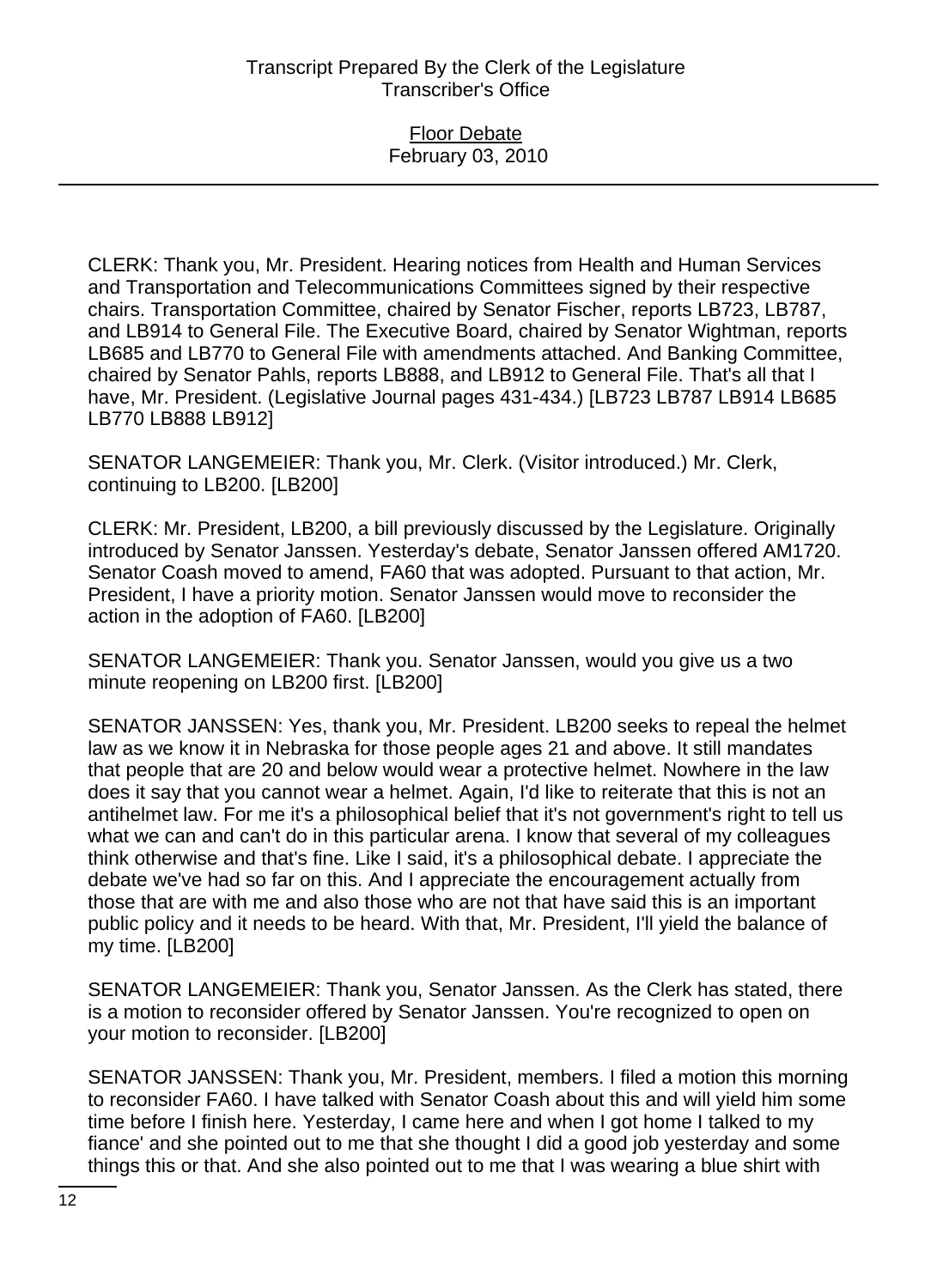### Floor Debate February 03, 2010

this same suit and I had too many competing colors going on yesterday. Had a gold tie and I'm not supposed to wear a dark shirt under a lighter suit. I was unaware of this and I didn't believe her so I checked with another female who also said, yes, Senator, you probably shouldn't have worn that blue shirt under there. So I made a mistake. So I wore the same suit today, had her pick out the shirt and the tie. And now there's no more competing colors. I felt that yesterday we kind of had a lot of competing interests so I thought it relevant to bring up. FA60 was competing with AM1720. It was put together as a floor amendment which a lot of times those are put together somewhat hastily. In looking at it there is really no long-term care specific to this. It's something that I'd be willing to look at down the road. But at this time I would move to take that off. I would ask those that are supportive of the helmet repeal to work with me on taking this portion off. The insurance thing will still stand in AM1720 as I originally introduced it. My intentions today are to have this removed, move forward with debate. I see there are other floor amendments that have been filed. I was not aware of those. I was not approached about those. I'm not aware of any filibuster movement, but again I do plan on opposing all the amendments other than AM1720 for today and am willing to work with anybody in a meaningful way to make this bill better between General and Select. But it would be my goal today to move forward and get this on to General with just AM1720, with FA60 moved off of it. And with that, Mr. President, I'd yield the balance of my time to Senator Coash. [LB200]

SENATOR LANGEMEIER: Senator Coash, 7:40. [LB200]

SENATOR COASH: Okay, thank you, Mr. President. Good morning, members. I appreciate Senator Janssen giving me some time to address his reconsider motion on my floor amendment from yesterday. First of all, members, I want to make the record clear. FA60 yesterday was not intended to derail LB200. It was not intended to burden riders. Shortly after the passage of FA60 we got word that, and Senator Fulton illustrated this, there would be chaos. Long-term care insurance, as indicated in FA60, has a lot of moving parts to it and we got to work through those. FA60 was always about assuring those who ride and choose to ride without a helmet protect themselves to the point where their choices don't put a burden on the rest of us as taxpayers. I still believe that that should be the policy of this state. But I also believe that those who ride should decide but there are limits that need to be in place. Senator Janssen and I have talked about this issue at length. He has indicated his desire to let LB200 live or die on General File with his AM1720 and without FA60. I told him I would support this. It may die today, we'll see what happens. The problems that we have found since our discussion yesterday are this, you may or may not be able to write a policy that's tied to traumatic brain injury. You may or may not be able to get a med pay policy that would cover a rider to the extent that I think that they should be covered. But I'm not giving up on this. And I spent this morning working with members of the insurance agencies in how we can take this bill and make sure that coverage is provided to the extent that taxpayers will not have to pick up the burden for a traumatic brain injury. Now I've talked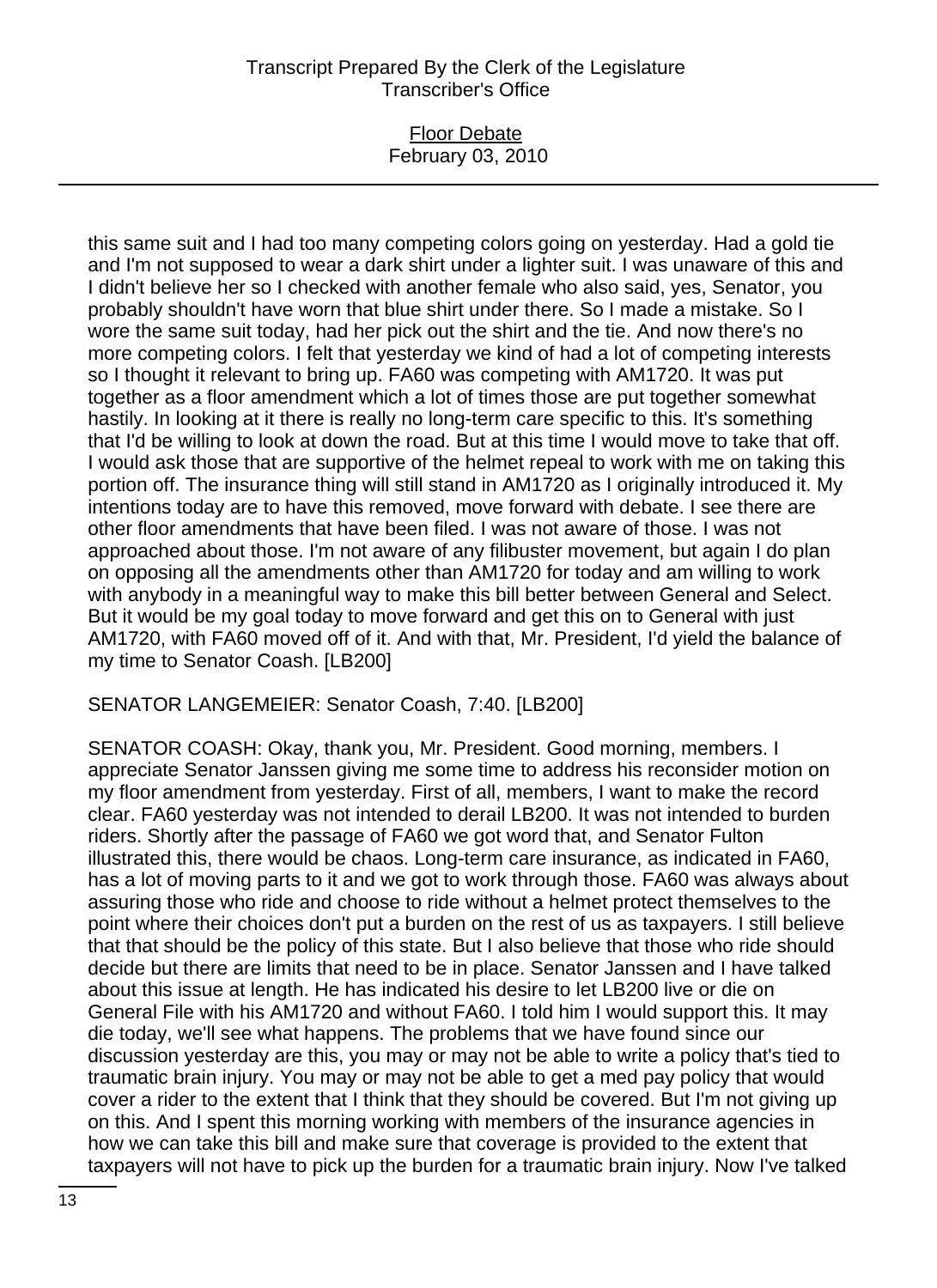### Floor Debate February 03, 2010

to Senator Janssen about this. I may bring this back on Select File, and if I do that I'll work with him before I do it. I won't make any surprises with him. And if I can get something put together by the time this hits Select File I will. And it will be a much more thoughtful discussion...or thoughtful proposal than FA60 was. And so I'm going to work diligently between now and Select File, if we make it that far, to bring you an amendment that will work, if that's possible. I'm not going to spend much more time talking about LB200 today. I believe that the body has made...just about every one of us have made our feelings clear on this. And we've had debates on freedom, we've had debates on choice, and we've had debates on safety. And all of those debates are valid. But I'm going to save my issue when I have something thoughtful to bring in front of you. Thank you, Mr. President. [LB200]

SENATOR LANGEMEIER: Thank you, Senator Coash and Senator Janssen. You've heard the opening on the motion to reconsider FA60 to AM1720. The floor is now open for discussion. Those wishing to speak, we have Senator Harms, Lathrop, Gay, Janssen, and Hadley. Senator Harms, you're recognized. [LB200]

SENATOR HARMS: Thank you, Mr. President and colleagues. I want to talk just in general today about LB200, AM1720 and then the additional consideration from Senator Coash. But before I do that, I want to take a moment to apologize to Senator Gay. Senator Gay, I guess, yesterday when you were doing your discussion I didn't have the professional courtesy to sit down. So I was standing up. And I've been told that the only thing that people saw was an old man's aging bald head, which is embarrassing. (Laughter) So I will make sure the next time you're up I'm going to behave, I'm going to listen and I will not do that, I promise that. I'm still concerned, colleagues, and I want to share some information with you. Yesterday I gave you some data and some statistics about how the public views. And that was done in 2004. Let me give you some of the later data that's occurred and that was in the year of 2008 and when MADD did a survey. And what they discovered was, I'm going to give this to you by your Congressional district so that you know when you go home what the majority of the people feel in your district about this issue, about this issue of changing and repealing the helmet law. And this is the question that they asked, Should the Nebraska law requiring motorcycle helmets be repealed or continued? And the answer could be continued, repealed, not known, 78 percent of all the people in Nebraska that they surveyed said leave that law alone. They don't want it repealed. Yesterday I told you it was...in 2004 one study showed 89 percent, one showed 79 percent, and I said I don't think it's probably changed much, but I didn't have any facts. I have those today at least for you to consider, 78 percent of the people in this great state tell you they don't want this to happen. District 1, Congressional District 1 says 75 percent; District 2, 78 percent; and what really surprised me in the district that I live in, Congressional District, 79 percent say don't touch this. So the average is 78 percent. And what you're going to find is exactly the same thing that Senator Ben Nelson said. And 'm not being critical of him. But what the public has said, you're not listening to us. We are unhappy with the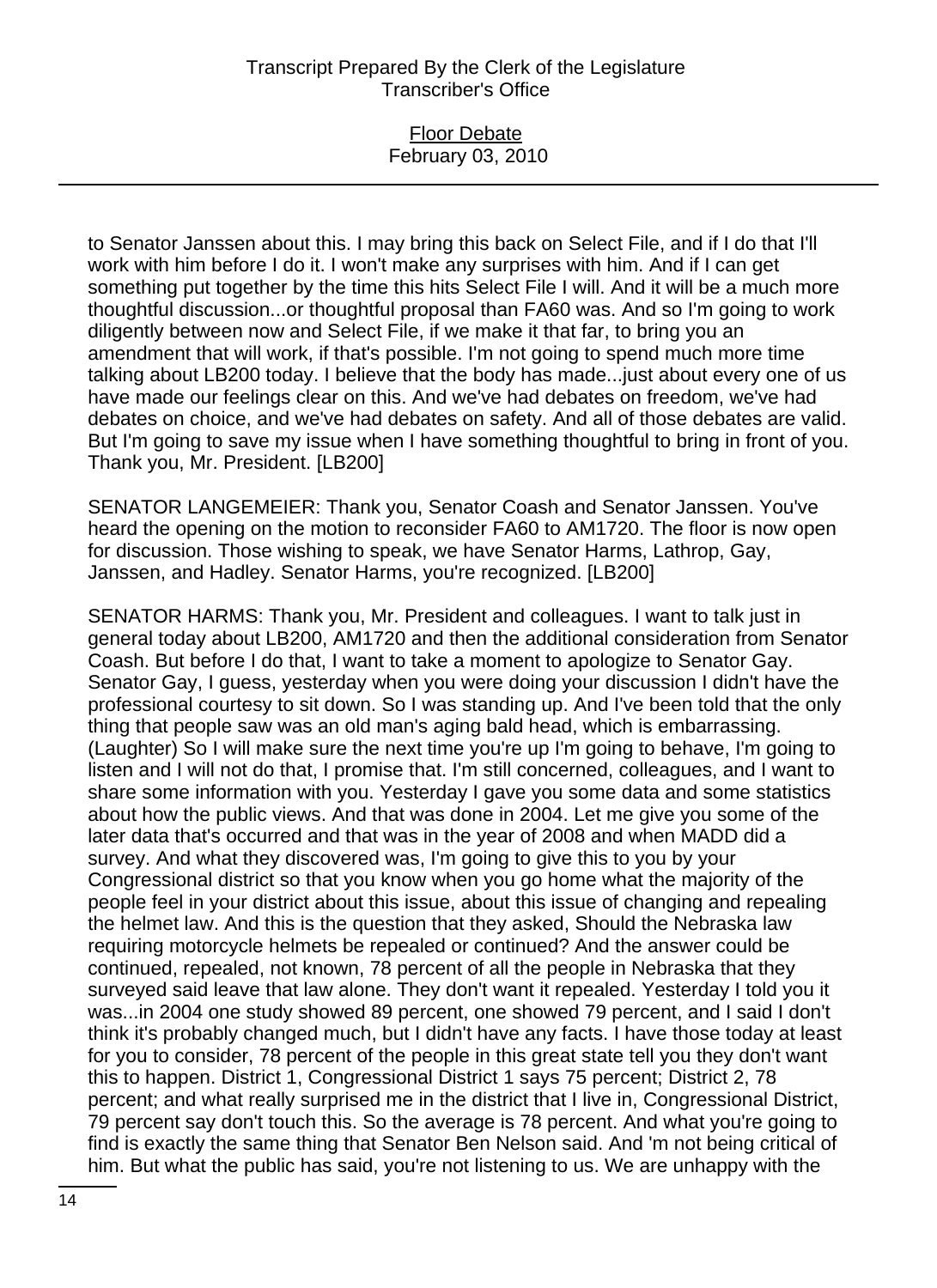### Floor Debate February 03, 2010

fact that we didn't want health insurance changes. When you go home you're not going to talk to a select group of people, you're going to be talking to the people, a majority of the people in your district, in your community that will not agree with this decision. Let me go on further to clarify a couple of things, if I might, in regard to this issue. In some studies that have been done it has indicated that all states that have weakened or repealed helmet laws have experienced an increase in fatality rates. And what I said yesterday, if you recall, that when we make this change and five years we come back and we address this issue, I hope it's not a tragedy for this great state when we finally say, you know what, we made a mistake. We have more people who have killed themselves or been injured or we have more serious injuries. I object to that. There are a lot of studies that you can look at, a lot of research that can show you both pro and con. But I'll tell you now, folks, colleagues, there are more research studies that show you that without a helmet it is entirely dangerous to you and your health. Let me show you or let me discuss something international. This is not the only place in the world that this discussion is taking place. It's also taking place internationally. It's taking place in other parts of the world. And what a study showed in England... [LB200]

SENATOR LANGEMEIER: One minute. [LB200]

SENATOR HARMS: ...and they took all the studies that they could put together to try to determine whether a helmet was good or whether it was bad, whether it was harmful, whether it made any difference, and what they found is it reduced the risk by 69 percent and death by 42 percent. I don't think we can ignore that kind of data. I don't think we can ignore the statistics. It is in fact dangerous. Now you can look at research that shows it maybe caused more neck injuries. I'll tell you what, I'd rather have a neck injury than have my skull completely torn apart. Colleagues, we need to look at the studies, we need to look at the research. We need to understand what the ramifications are. And I would urge you to pay attention to what your own community is saying to you. Thank you, Mr. President. [LB200]

SENATOR LANGEMEIER: Thank you, Senator Harms. Senator Lathrop, you're recognized. [LB200]

SENATOR LATHROP: Thank you, Mr. President and colleagues. Good morning. I have...I think this is an appropriate time to talk about the cost to the state associated with a repeal of the motorcycle helmet law. Because essentially, we all got to feel a little bit better thinking that the long-term care costs would be covered by the motorcyclist, and so we could say, as we moved LB200 along, if that's what its fate is to be, that at least we were not passing the costs onto the state. And so this morning what we're doing is taking that assurance out of the bill. And I know why. We're taking the assurance out of the bill because people have all called an insurance agent and said, how much is this going to cost? I've talked to Senator Carlson and some others who have looked at this. This is about a \$3,000 a year on average, a \$3,000 a year expense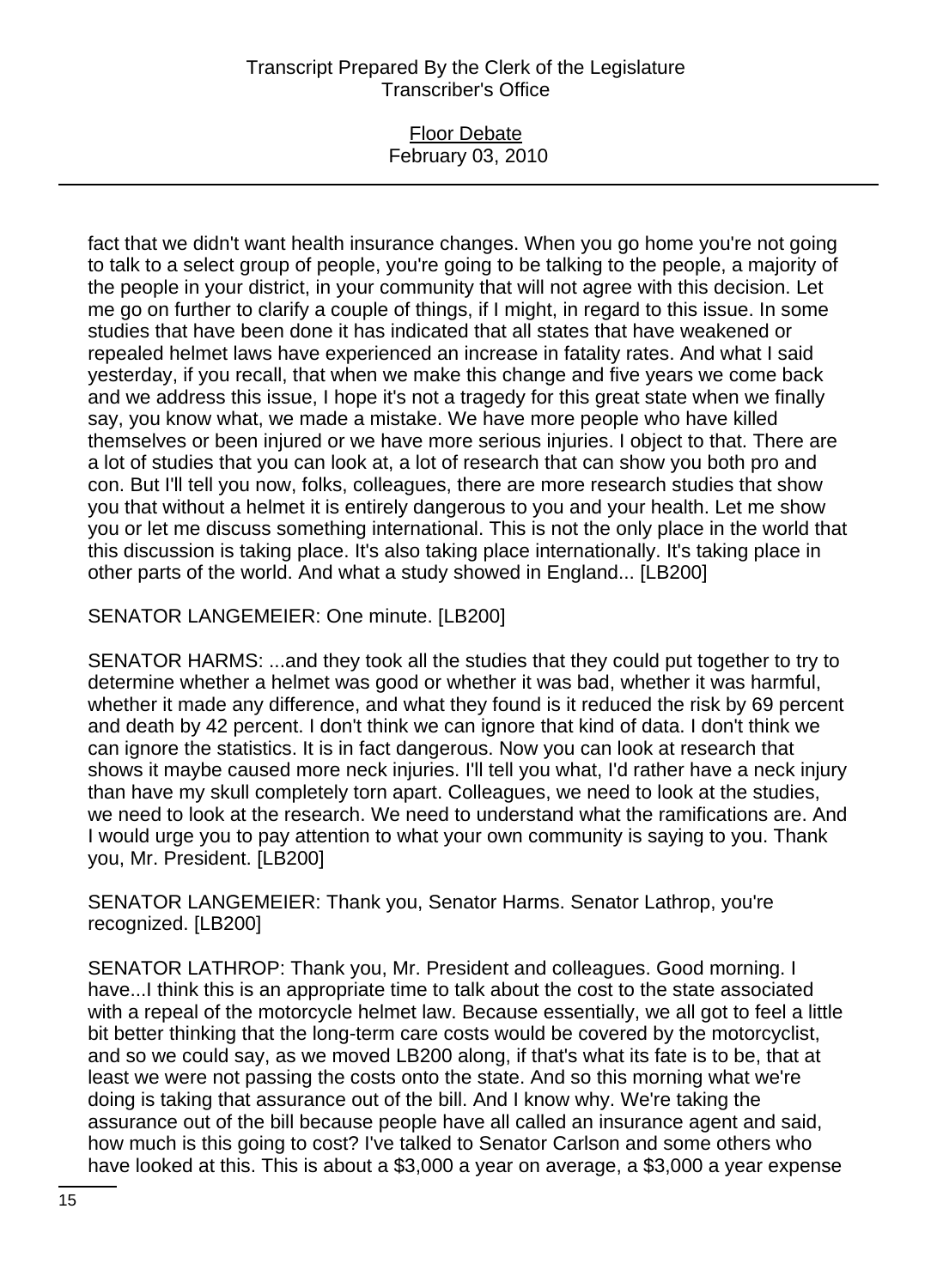#### Floor Debate February 03, 2010

to motorcyclists. So now we want to take it out. I understand that. And those who advocate in favor of LB200 certainly wouldn't want to go back to the ABATE group and tell them that they just saddled them with a \$3,000 a year responsibility so that they can ride without a helmet. But once we remove this, you need to understand who's going to pay the cost of this care. And again, I don't want to belabor the point but it's worth belaboring, a lot of brain injuries. And when people have brain injuries it starts out with a good deal of time in the intensive care unit where they receive...could have brain surgery, surgery to relieve the pressure on the brain, to relieve bleeding on the brain, they stay in the ICU for long periods of time, then they go into rehab hospitals. Then they end up in places like Quality Living. The cost of that care, the cost of that care is extraordinary. I've done these brain injury cases when we do a projection of the life care costs of someone with a significant brain injury it's in the millions of dollars, it's in the millions, that's with an M, millions of dollars. I handed out yesterday some statistics. And I hope you have taken a little bit of time to read them, but one is particularly important for us to recognize as we consider absolving those who ride and decide of the responsibility for their care. One of these from the National Highway Traffic Safety Association on the second page here says, 21 percent of the people that are involved in these accidents had their charges billed to Medicaid. So understand that when we talk about absolving those who ride and decide of the responsibility for their care, we're going to pick up one in five of those people, the state is. So if we're talking about economic development, I guarantee you a little bit of sales tax on what these guys will buy on their way through to Sturgis isn't going to offset what we're going to spend in Medicaid. Ultimately, ultimately, to me this is about the lives of the people who will die. It is about the brain injuries of those who will suffer. But for those of you who call yourself fiscal conservatives... [LB200]

SENATOR LANGEMEIER: One minute. [LB200]

SENATOR LATHROP: ...who came here on the promise that you would watch the state's budget, you should understand that we will pick up one in five of these injuries. And they will be billed to Medicaid. Or if they don't qualify for Medicaid they'll simply walk out on the University of Nebraska Medical Center, they'll walk out on Creighton Medical Center where they have their emergency room care, or the hospitals in your local communities. And that cost will be spread around to the next people who come through the door that have an insurance policy. What we are doing today has budget implications. It directly affects our Medicaid budget and we should understand that before we repeal FA60. Thank you. [LB200]

SENATOR LANGEMEIER: Thank you, Senator Lathrop. (Visitors introduced.) Returning to floor discussion on the motion to reconsider FA60, those wishing to speak, we have Senator Gay, Janssen, Hadley, Pankonin, Wightman, Campbell and others. Senator Gay, you're recognized. [LB200]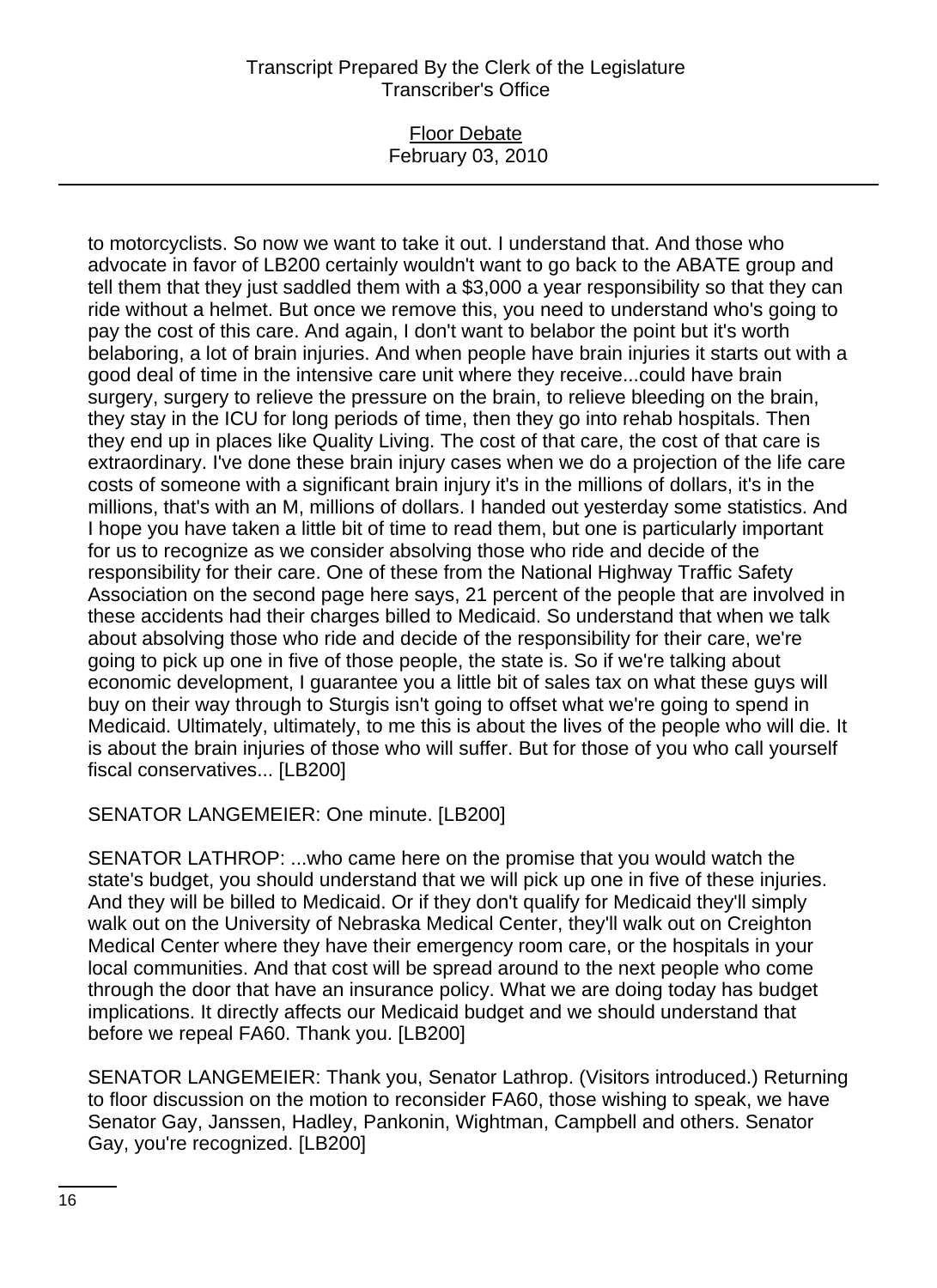### Floor Debate February 03, 2010

SENATOR GAY: Thank you, Mr. President. Just...I would vote for the...to reconsider that motion because it was wrong what happened yesterday by coincidence. But I think what happened kind of sums up where we're at here. We're looking for ways to say, and I don't want to speak for everyone because we all had different reasons, if you voted for that, against or didn't vote. But it was a mistake. We're going to go correct it, I hope, because we don't want to burden those good riders or anybody here. Basically, what we'd say is no one would be riding a motorcycle because they couldn't get this covered. So I will vote to repeal the amendment that we just did. However, I still won't vote for the bill, for the overall bill. We're talking about we want to make this better. We always look here and we say, what are other states doing? It's common practice around here, we know it. We go to these conferences, we learn from others. Well, just in Pennsylvania, Pennsylvania repealed their motorcycle helmet bill and right there it was, the data said 82 percent involved in crashes...decreased from 82 percent to 58 percent two years after the repeal, it went up that much. Anyway, the study shows...and Pennsylvania, by the way, has the bill where the younger people have to be educated and all these other things. It's almost identical to what we have. But anyway, a 32 percent increase in head injury deaths, and a 42 percent increase in head injury related hospitalizations. So we're doing that. On another amendment, and I say let's take a look at this and see where we're at in five years. Well, in those five years when the people are getting brain injuries and so on and so forth, I don't want to be responsible for that either. I'm a little ahead of myself, but I don't think that's the way to go. The simple situation is you're either for this or you're not. All these amendments, and I will listen to other amendments that might make this a little better. But when it's all said and done, we should just say allow these people to either ride without their helmet or with it on. I think this is a black and white issue. We're trying to find ways because all the data says that more people will get injured and have head injuries and costs will go up. The data supports that. And no matter what is handed out, and I know there was just something handed out by an economist saying that helmets actually would help you get more injuries or more neck injuries. Well, doctors, by the way, is who I'd listened to on this issue. All their data says that if you're not wearing a helmet, brain injuries are going up, deaths are going up. So I think it's simple. Senator Harms talked about most constituents out there, I think, that I talked to are saying don't repeal this helmet law. And I know there's passionate people and it's the riders. But my other rider friends, by the way, who I'm not going to force to buy this long-term care policy, you know, they say to me, well, I'm going to wear the helmet anyway. Well, fine, then let's keep the law where it is. So that argument doesn't jibe either, they just want the choice. All of a sudden they make the choice they're going to go to the store that one time or two times or whatever it is they're not wearing a helmet, something happens. But when we talk about freedoms again seat belts, speed limits, all these other things that are out there for protection are there for a reason. And to me all science says that it makes sense to wear a helmet when you have no support around you other than the bike and maybe some leathers you're wearing or whatever the case it is. We've all seen somebody blow by us 90 miles...I'm going down the interstate 65 miles, somebody is going by me at 90 miles an hour, helmet on or not,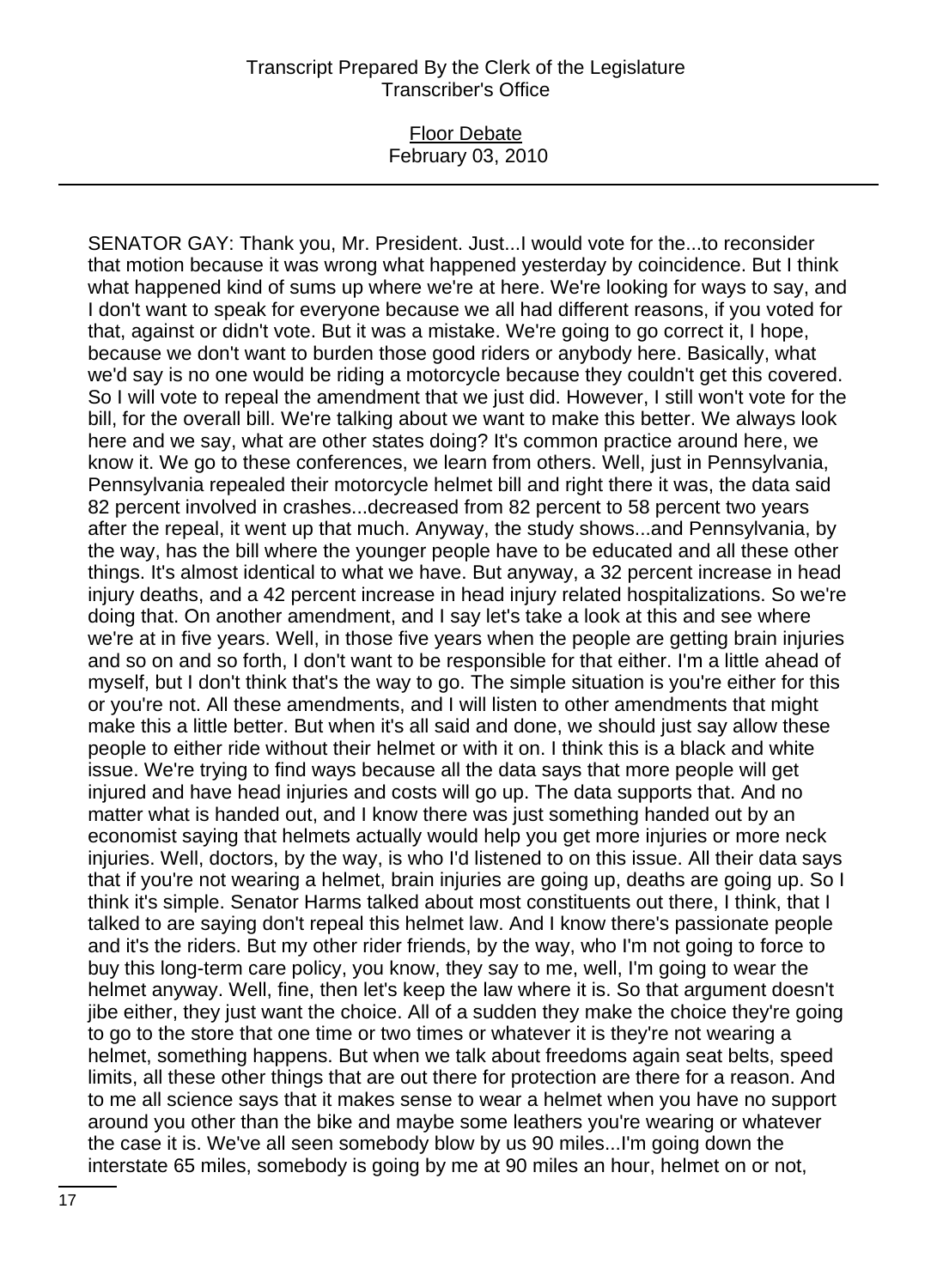whatever. But that would be the same person probably not wearing the helmet. I'm just guessing, using a little sense here. I know there's probably more...well, there are much more responsible riders out there, no question. Should they suffer because of this? I don't think they're suffering because of this. [LB200]

SENATOR LANGEMEIER: One minute. [LB200]

SENATOR GAY: So a little bit, too, we want to talk about the tourism dollars. If this is a dollars and cents thing there is an article in the World-Herald about the cranes in Nebraska bringing in \$12 million or \$16 million, there's Rosenblatt, we have the College World Series, we have the zoo, we have other things all throughout Nebraska, the Arch, other...many activities that our tourism does very well. So I'm not...I wouldn't base it on that argument that a few people are going to avoid Nebraska to go to Sturgis. My friends still go to Sturgis either way. They usually take 29 and over just because that's the quickest way to get there. They might go the scenic route, and they have many times too. So that argument of monetarily to support tourism I don't think flies either. So as we have more debate I'm open for more amendments. I will vote to reconsider this and remove that long-term care because I don't want to hinder those good riders and those responsible riders who do wear a helmet... [LB200]

SENATOR LANGEMEIER: Time. [LB200]

SENATOR GAY: ...and follow the rules. Thank you, Mr. President. [LB200]

SENATOR LANGEMEIER: Thank you, Senator Gay. (Visitors introduced.) Returning to discussion on the motion to reconsider, those wishing to speak, we have Senator Janssen, Hadley, Pankonin, Wightman, Campbell, White and others. Senator Janssen, you're recognized. [LB200]

SENATOR JANSSEN: Thank you, Mr. President and members of the body. I was up late last night. I apologize to some of you. I may have called you after it was your bedtime. I made a lot of phone calls last night. Kind of the telemarketer last night and it's because this means a lot to me. We talked about numbers. I was also up late last night chatting with the 3rd District U.S. Congressman from this state, who I believe represented the same area that Senator Harms represented. He listened to his constituents and he got elected to Washington, D.C. So when you go home and you talk to your constituents, that's something to think about. I...the polls and the data, I know it's probably getting a little bit boggling at this point. One side has one poll, another side has the other poll. I can tell you the poll that was indicated, I believe by Senator Harms, which was sent to me also is from a poll taken by MADD. I'm not saying it's bad or good. I'm just saying that's who it was taken from. I could tell you last night on the Omaha news channels, 54 percent, a nonscientific poll by the way, 54 percent of people were in favor of repealing the helmet law. On 10-11 news this morning, their viewers, callers, 72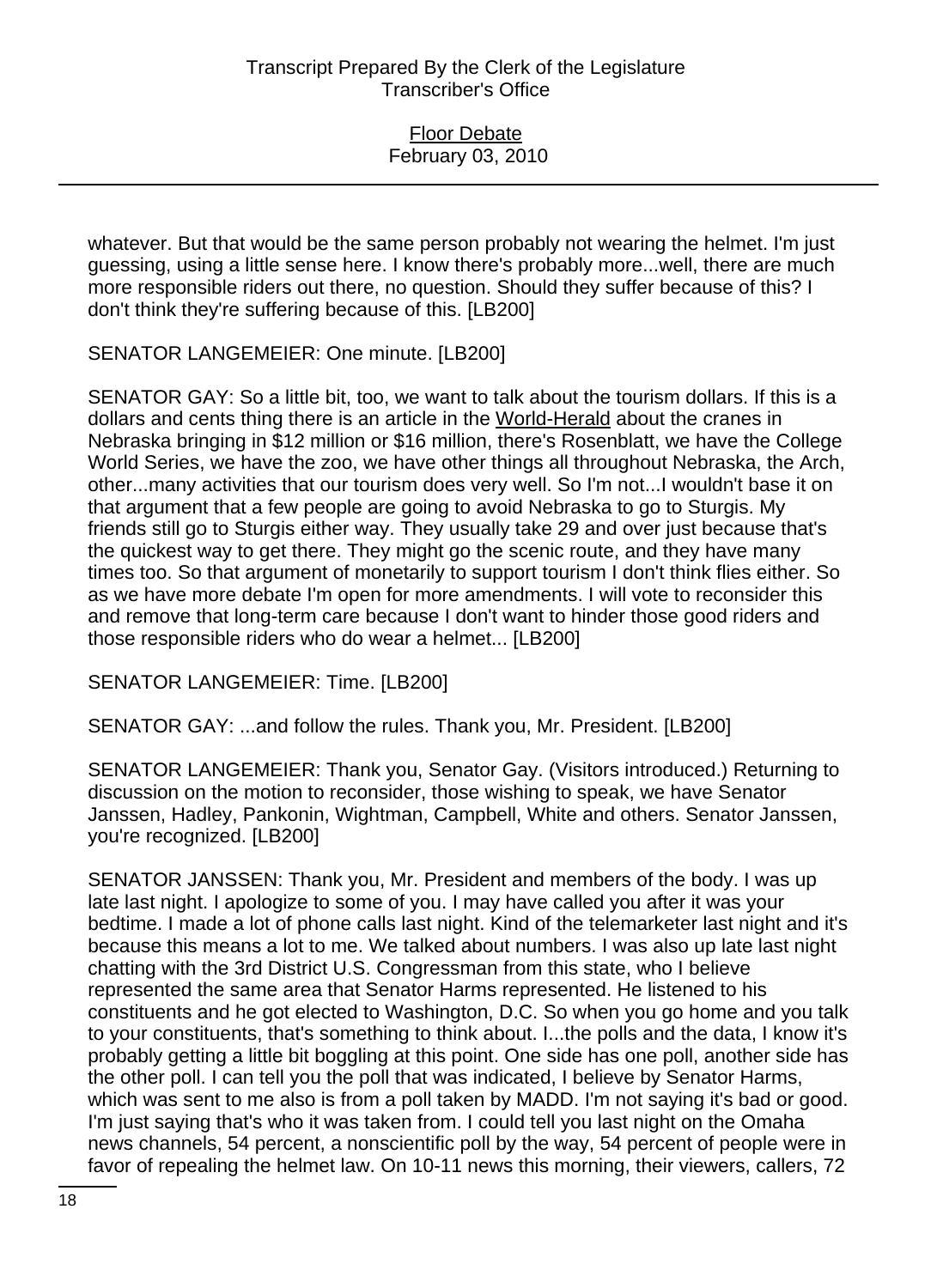## Floor Debate February 03, 2010

percent were in favor of repealing the helmet law. Is that to say that that's scientific? No, it's not. Both sides are going to have statistics on this, it's an emotional issue. And again, for me it's a philosophical issue. We talked about the increase in fatality rates when the helmet law was removed in 30 other states. I can agree with that. It's because there's more bikes registered also. That goes up as well. There's more bikes on the road, it reckons to reason that there also is going to be more fatalities and more accidents, that's just going to happen. I'm asking for a vote this morning to repeal or pull off FA60. I looked at other ways of doing that. I decided that this is the only way I can get a priority out in front and take this off. I think there's other ways to add parts of this back in on Select File. I just thought this was the cleanest way to do it. Some may disagree. But I'm hopeful that I can get your support on this to pull it off and move forward and do, just like Senator Gay said, let's find out where we're at on this, let's vote. Let's see if we're for it or we're against it. At the core with all the numbers, everything else, at the core of this is simply you're in favor of it or you're not in favor of it, your philosophy on what government should and should not do. And with that, Mr. President, I urge the body to support the reconsideration on FA60. I'll yield the balance of my time to Senator White, if he'd like it. [LB200]

SENATOR LANGEMEIER: Senator White, 2 minutes 14 seconds. [LB200]

SENATOR WHITE: Thank you very much. Thank you, Senator Janssen. Let me talk to you briefly as just legislators. What I'm going to say won't change a thing if you believe helmet law should be repealed or not repealed. But I do want to talk to you about how we can change Senator Coash's amendment to address legitimate concerns from the motorcycle community, from Senator Gay on the cost to Medicare/Medicaid. What I would do if this were my bill, I would offer a floor amendment that says the following: If you choose to ride a motorcycle without a helmet then you must have on that motorcycle a medical care endorsement. And medical care is already part of normal vehicle insurance. That endorsement must say that you have at least \$1 million in medical payment coverage that will cover all costs, including long-term care arising out of use of that motorcycle. Now if you are pulled over without a helmet on, on your motorcycle, and the police officer says, show me insurance, and you don't have that endorsement, there should be a very substantial fine, \$500. [LB200]

# SENATOR LANGEMEIER: One minute. [LB200]

SENATOR WHITE: You choose to wear a helmet, you don't have to pay for the extra cost of higher medical insurance. You have to pay what you already have to pay. You choose not to wear a helmet and you get hurt, don't dump the cost on the public. It's a matter of personal freedom to wear or not a helmet, I agree with that. It's also a matter of personal responsibility that you're not going to dump the cost on the public. Now is that going to be prohibitively expensive? I will tell you absolutely it won't be. And it won't be for a couple of reasons. Number one, the increased fatalities from motorcycle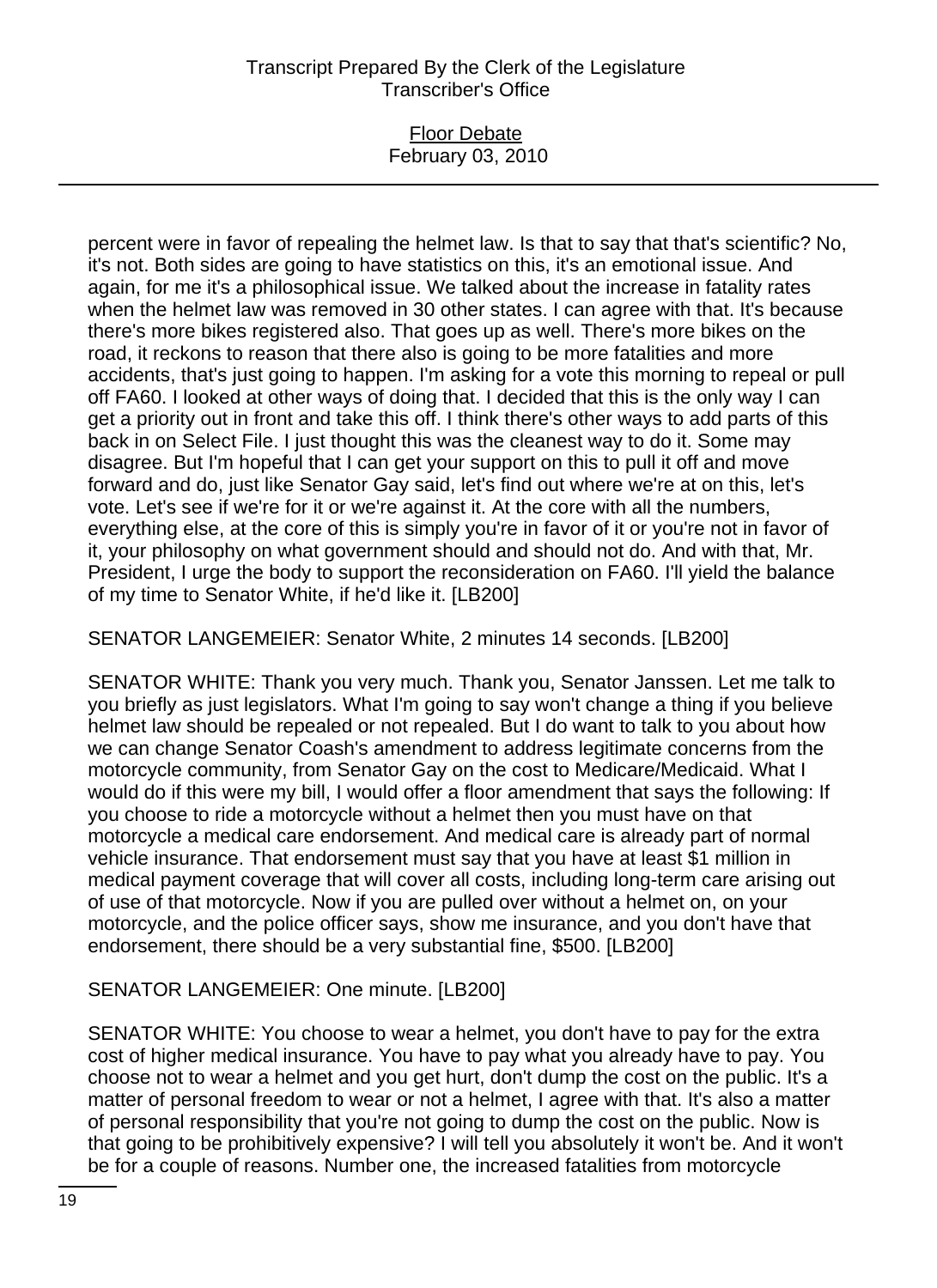accidents will actually reduce the cost of medical care. A horrible thought but true. The increase in cost in neck injuries are incredibly expensive to treat and that will go up with more helmet use. The brain injuries will go up and they are very expensive, but the fatalities will more than balance them. [LB200]

SENATOR LANGEMEIER: Time. [LB200]

SENATOR WHITE: Thank you, Mr. President. [LB200]

SENATOR LANGEMEIER: Thank you, Senator White. Senator Hadley, you're recognized. [LB200]

SENATOR HADLEY: Mr. President and members of the body, I would like to rise just to take a little different slant at this. We are talking about the cost of...potentially the cost to the state in Medicaid and the federal government in Medicare. I'd like to talk a little bit about potential cost to healthcare and to hospitals in Nebraska. If we pass the required mandatory medical insurance and we do not have a helmet law, how do we handle all those outstate riders that are going to ride across our state? If they get in an accident and do not have insurance, we could have a problem. I'm sure all of you are familiar with EMTALA the Emergency Medical Treatment and Active Labor Act, which basically says a hospital has to take somebody in the emergency room without talking about insurance whatsoever. And they have to provide them care. Right now there are three Level II trauma centers in the state, Scottsbluff, Kearney and Bryan in Lincoln. There's one Level I trauma center and it is a combination of hospitals in Omaha. That's where these badly injured motorcycle riders would be taken. If they're from another state and do not have medical insurance these hospitals have to provide the care. I hesitate to say it but in a previous life I did serve on a hospital board and I served on the patient charity write-off. And I remember a car injury to a person that we wrote off a \$400,000 bill because the person did not carry any insurance. Even though you're supposed to be required to have insurance, they didn't have it. So I'm concerned about the cost to our medical, the physicians, the providers, the hospitals if we do away with the helmet bill and we have legally riders from out of state being able to ride across our state without medical insurance. Thank you, Mr. President. [LB200]

SENATOR LANGEMEIER: Thank you, Senator Hadley. Senator Pankonin, you're recognized. [LB200]

SENATOR PANKONIN: Thank you, Mr. President. I'm going to talk a little bit about these insurance issues this morning and I'm not going to speak about the concept on the underlying bill. But I think it's interesting to note that this is a good example of this body not doing its homework and jumping for potential solutions without knowing all the facts. Yesterday we passed FA60, and now it's...now we're up for a reconsideration motion because it wasn't the proper policy, it wasn't thought out. And I had an e-mail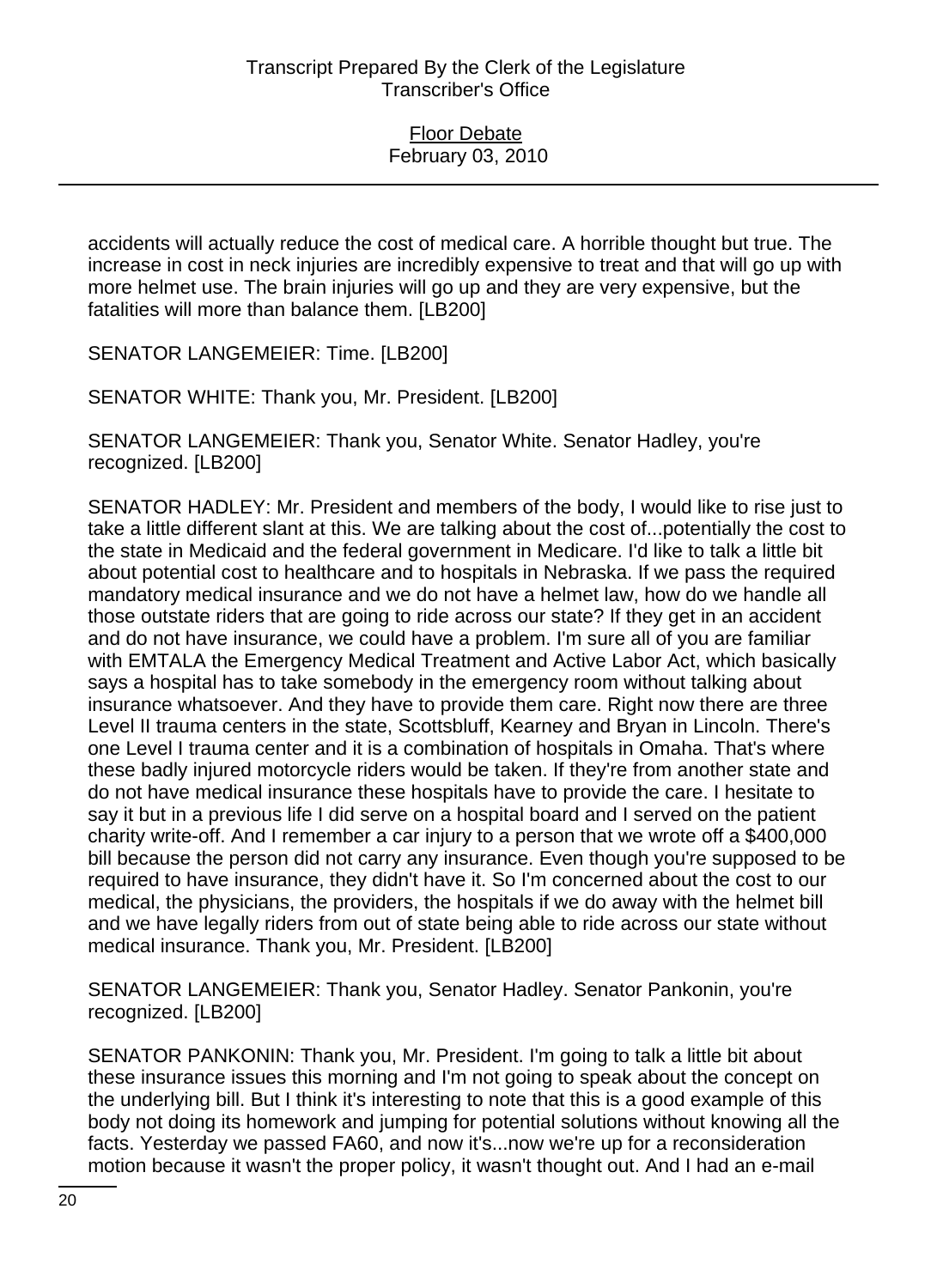#### Floor Debate February 03, 2010

today from a constituent who is a rider who says I'd rather wear my helmet than go through all this insurance stuff you guys have put on this bill. I have long-term healthcare insurance. I know it's expensive to have a good policy. And I knew that FA60 was going to be a huge hindrance for anybody to have a motorcycle if you're going to have that requirement. And no one had really done the research on what the cost availability was of this insurance. Now this morning we hear that Senator Janssen is going to stand on AM1720. And I want to just touch base on that about the insurance provisions. If you go to page 2, and I'm a little ways away from my laptop, but it says if a motorcycle is being registered, an application for the registration has to include medical reimbursement insurance coverage of no less than \$1 million. Senator Krist and I were talking about this, this morning. And I want to ask Senator Krist a question, if he would so allow. [LB200]

SPEAKER FLOOD PRESIDING

SPEAKER FLOOD: Senator Krist, will you yield to a question from Senator Pankonin? [LB200]

SENATOR KRIST: Certainly. [LB200]

SENATOR PANKONIN: Senator Krist, as we discussed off the mike today, what did you find from your research yesterday on that provision? [LB200]

SENATOR KRIST: Let me say that I shared this information with Senator Coash this morning in paper form. But as a preferred customer of my insurance company, which is an international insurance company and a membership type insurance, as a preferred member I would only be able to get \$25,000 in coverage to ride a motorcycle. [LB200]

SENATOR PANKONIN: Of this type of insurance, Senator Krist,... [LB200]

SENATOR KRIST: Yes. [LB200]

SENATOR PANKONIN: ...in your view? [LB200]

SENATOR KRIST: Yes. [LB200]

SENATOR PANKONIN: Thank you, Senator Krist. [LB200]

SENATOR KRIST: Can I add one other thing? I can only speak from my experiences with my insurance company. It may be possible to do something more, but it was discouraging when I found out that I could only get \$25,000. [LB200]

SENATOR PANKONIN: Thank you, Senator Krist. That's the point. We have not vetted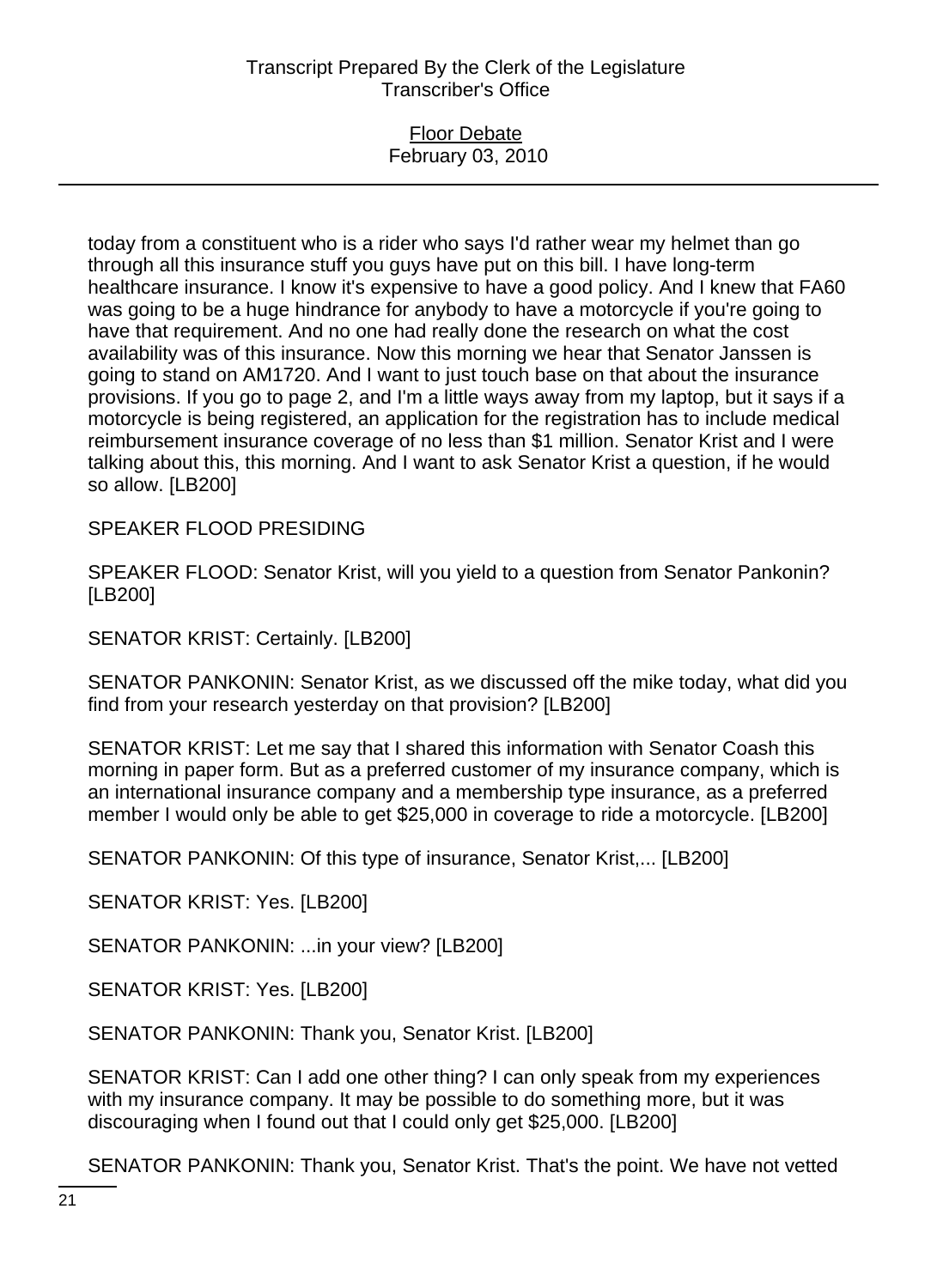### Floor Debate February 03, 2010

this bill. We have not done the proper research to be making a decision on this. This could actually hurt so many of our riders with all kinds of insurance, requirements that they don't want, they don't understand what the cost availability is going to be. We need to take our time not only on FA60, which as we know is not right, but also AM1720. This insurance provision...these insurance provisions need to be researched. I know Senator Carlson knows insurance and he has likewise done some research and has concerns as well. So I want to ask the body to take our time. And I don't know that we're at any shape to move ahead on this bill with the questions that we have. Thank you, Mr. President. [LB200]

SPEAKER FLOOD: Thank you, Senator Pankonin. (Visitors introduced.) Continuing with discussion on the reconsideration motion, Senator Wightman, you are recognized. [LB200]

SENATOR WIGHTMAN: Thank you, Mr. President and members of the body. First of all, I will support the motion to reconsider FA60. I think Senator Pankonin had some great points with regard to how little, perhaps, thought process has gone into some of these amendments. And probably FA60 is one of them. And I did support that at the time. But as I think about the information we've heard today, I think it would almost be impossible, probably is impossible to comply with providing long-term insurance for probably a big percentage of the riders. And if it were complied with it would be at a great cost. So I will support reconsideration and will support any attempt to take that off the boards at this time. At the same time, I do not intend to support LB200. I think there are number of things that need to be given consideration. One of them I would like to discuss on the mike with Senator Janssen, if he would yield. [LB200]

SPEAKER FLOOD: Senator Janssen, will you yield to a question from Senator Wightman? [LB200]

SENATOR JANSSEN: Yes. [LB200]

SENATOR WIGHTMAN: Thank you. Senator Janssen, I was off the floor yesterday during some of the debate and it may have been discussed. Has there been any polls among bike riders that indicate how many favor repeal of the motorcycle helmet law? [LB200]

SENATOR JANSSEN: I'm certain there is, Senator Wightman. I don't have it at hand. I know I can get that. My indication or inclination is it would be a very high number that would be in favor of it just based on the lobby that they have come down here year after year. But I certainly can't speak to that. And again, you got to consider the poll and the source in some of those cases too. [LB200]

SENATOR WIGHTMAN: And I agree with that. But we are considering polls here of the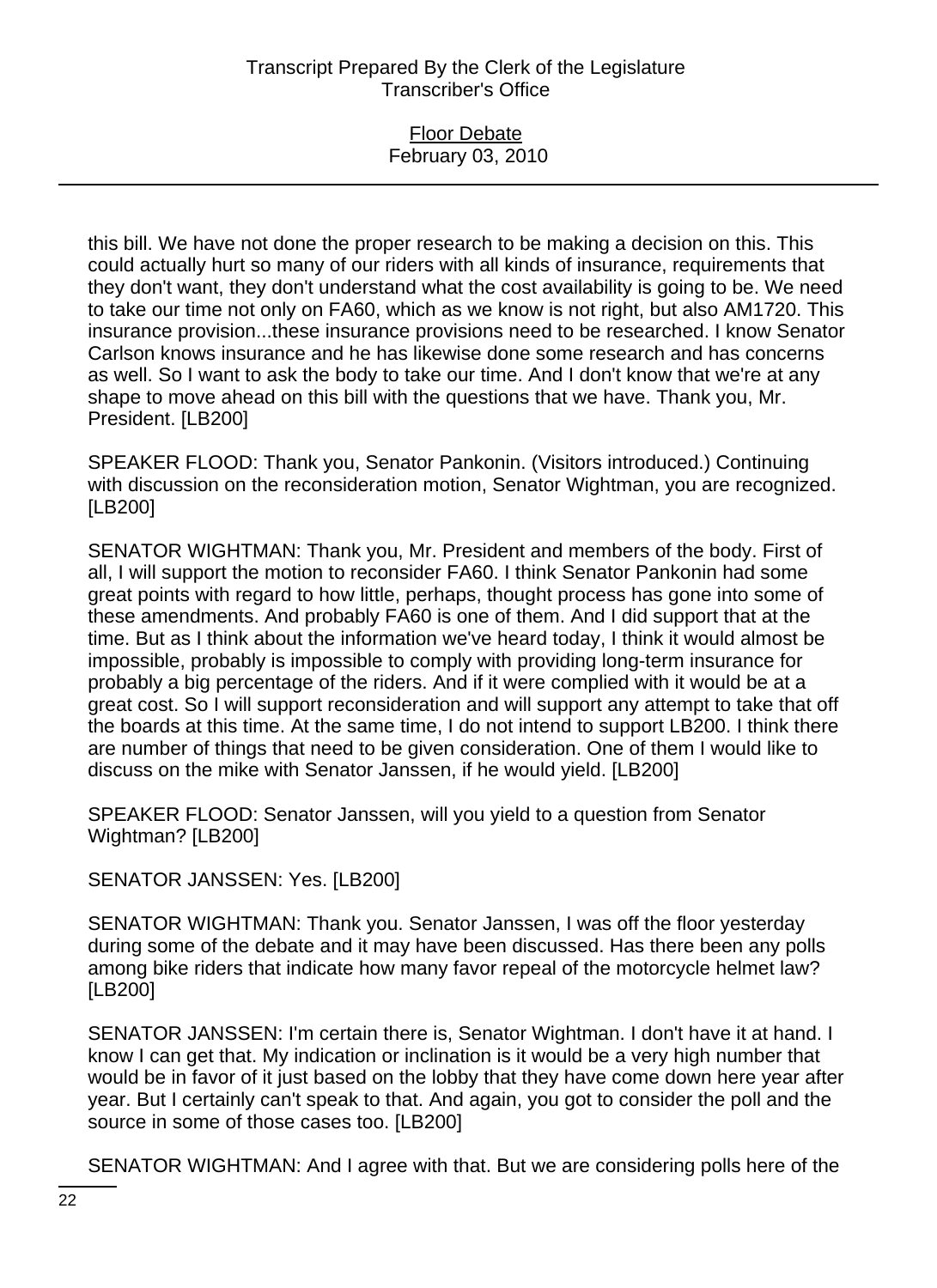#### Floor Debate February 03, 2010

public. And it seems to me strange that we don't have something rather concrete with regard to how many of the motorcycle riders would favor LB200. Because I've talked to motorcyclists and maybe they were hand-selected and people that I knew, but of three or four that I talked to almost everyone said, we'd prefer that you don't repeal the helmet law. It's been in effect,...we believe that it's been effective and it saves a lot of injuries. And one or two of them told me that they believed that they would have had some severe injuries in accidents that they'd had, had they not had a helmet on. So I think this needs to be considered. But certainly as we move forward in considering these amendments, some of which we have already adopted, I think that's of major consideration. Because say there are 30 of them, 30 percent who would favor not repealing it. And I think it could be that high, it might be higher than that. Certainly, I have no statistics to show that. But we're talking about placing tremendous requirements upon these bike riders who are willing to live with the current law. And I agree with Senator Pankonin, I think it would be almost impossible to find someone who would write a \$1 million medical insurance coverage for a bike rider or for anyone else as far as that's concerned. I've certainly dealt over the years, as an attorney, with medical insurance coverage. I think frequently you find it to be in the \$10,000 to \$20,000 range. I remember having a case a few years ago where someone did have \$100,000 coverage... [LB200]

SPEAKER FLOOD: One minute. [LB200]

SENATOR WIGHTMAN: ...and that surprised me. Thank you, Mr. President. So one other statistic that has been mentioned before, as a member of the Appropriations Committee it certainly catches my eye, and that is the estimate is that and history shows that about 21 percent of all medical expenses that would be incurred in this type of accident would be paid for out of Medicaid. And certainly that's going to be a great cost to the state of Nebraska. So again, I urge you not to vote for LB200. With regard to FA60 and the reconsideration I certainly will support that. Thank you, Mr. President. [LB200]

SPEAKER FLOOD: Thank you, Senator Wightman. Continuing with discussion, Senators Campbell, White, Gloor, Schilz, Stuthman, Fulton, Carlson, Lathrop, Haar and others. Senator Campbell, you are recognized. [LB200]

SENATOR CAMPBELL: Thank you, Mr. President. Colleagues, we learned yesterday what happens when we say, golly, we'll do most anything to get the votes that we need. We passed an amendment yesterday that when I contacted an insurance company, said, well, at a 30-year-old that policy would start at \$2,500, and if you were 55 it would be \$4,200. I had a rider contact me, as I'm sure we all have talked to many motorcycle riders. He was very upset because he has supported the helmet law, he has worn a helmet, he believes in wearing helmets after two accidents that the helmet protected him. And he said, now you're going to penalize me and put the insurance on? I do not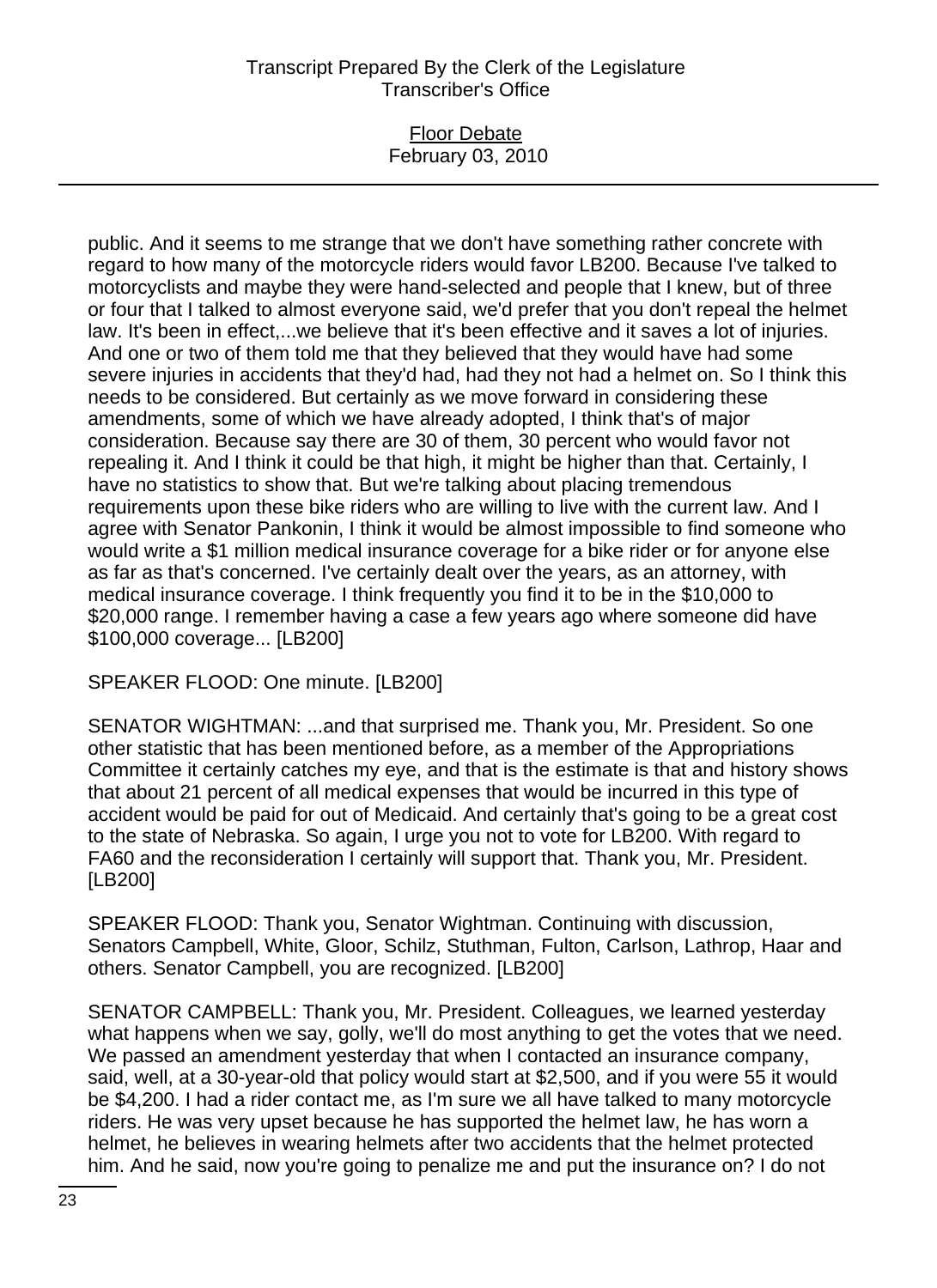### Floor Debate February 03, 2010

like LB200, I do not think it's a good bill. But I will support the reconsideration because I'm not about to penalize the people in the state, those riders who have supported the bill, have supported the law and wear a helmet. I want to follow up on Senator Pankonin's comments which I totally agree with. And I want to remind my colleagues that yesterday, and please dig this out of the papers, we received a letter from the Nebraska State Board of Health. They've done the comparison. We don't need another five years to know that helmets reduce injuries and fatalities. So do not be lulled into saying, well, we can get the statistics for five years and then we'll know a lot more. We know them now. Let's take the time to read what we are given and to follow up on those statistics. I'll yield the rest of my time to Senator Lathrop. [LB200]

## SENATOR LANGEMEIER PRESIDING

## SENATOR LANGEMEIER: Senator Lathrop, 2:40. [LB200]

SENATOR LATHROP: Thank you. And I appreciate the time, Senator Campbell. I was out in the lobby. As you might expect, there's some insurance people that have an interest in this, the folks that sell liability policies. And Senator White suggested that maybe the solution is to require that those who ride without a helmet carry a million in coverage, here's the problem, two problems. The first problem is there's no such thing. You talk to the people out back who represent the auto insurance companies, State Farm will not give you med pay on a motorcycle. Let me say that again. State Farm will not sell med pay on a motorcycle. Why? Because this is a dangerous proposition. So to tell...to suggest that we're going to put a million in med pay coverage on this, require it, causes two problems. One is we're going to ask motorcyclists to go out and get something they can't find. And the second problem is with enforcement. As soon as some people, we make this a secondary offense and some people are riding all over, the only way we're going to know whether somebody is complying with the law is when they've hit somebody and they're now lying in the street. And if they don't have the requisite coverage, and clearly they won't if they're required to have \$1 million of it, we're going to pick up the tab. The other thing is the long-term care insurance, even if we leave FA60 on this, the long-term care insurance is only going to go for five years. So take a 25-year-old guy that gets in an accident, it's not his fault, gets a brain injury, the long-term care insurance covers it for five years. And then you know where he goes? He goes to Medicaid. We are going to pick up the cost of these riders that want to decide not to wear a helmet. [LB200]

### SENATOR LANGEMEIER: One minute. [LB200]

SENATOR LATHROP: And to say that we will discriminate between those who wear a helmet and those who decide not to leaves us in a situation that is completely and entirely unenforceable. The police can't pull somebody over to find this out. It's a secondary offense under the amendment, so that means that the only way that a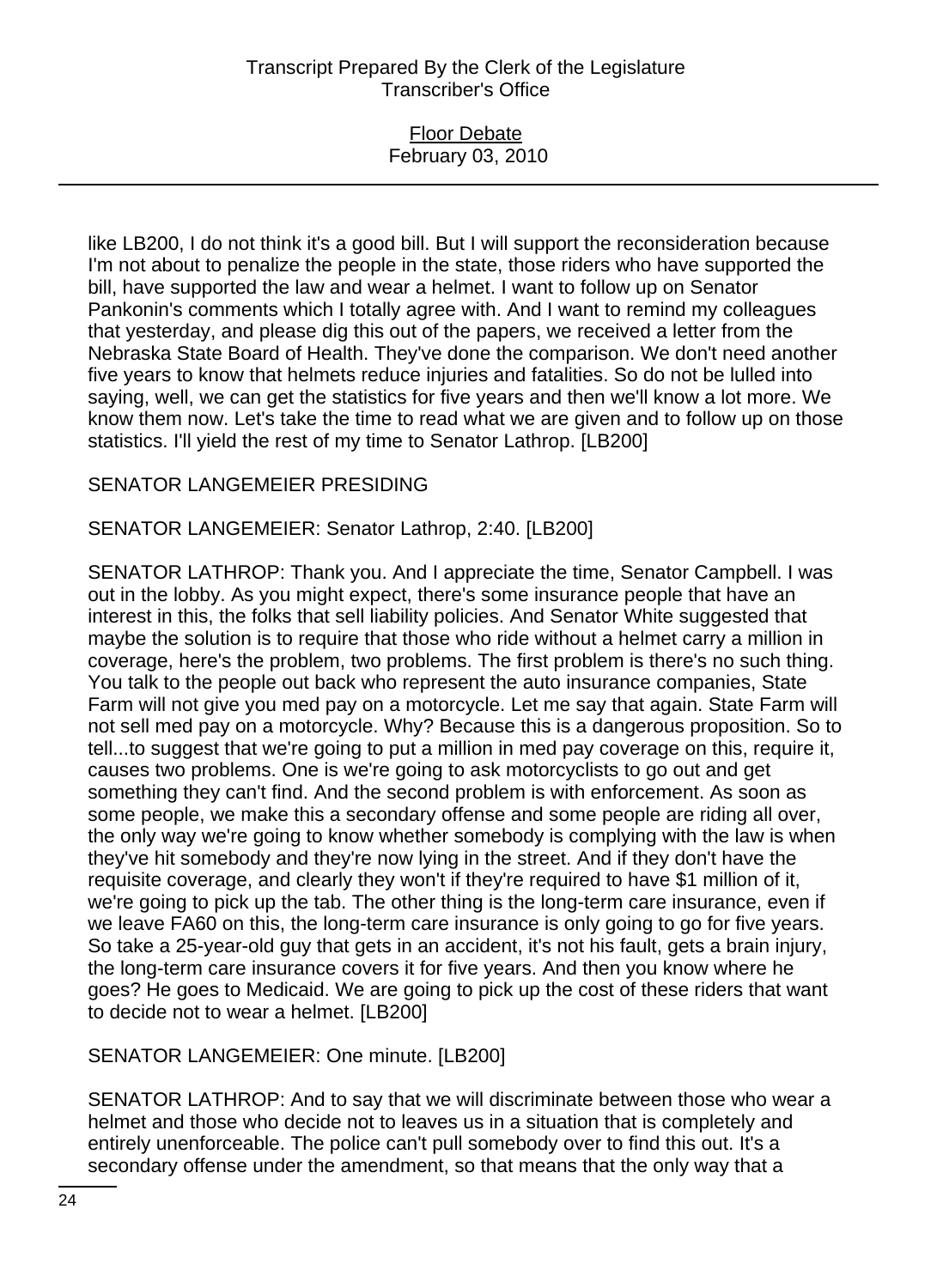policeman can even ask about it is if he pulls somebody over for a different reason. This bill is becoming unworkable. As we try to find a way to make some people feel better about voting for it, we are making a mess out of the rest of it. We are imposing insurance requirements that haven't been thought through. We are going to end up with a bill that requires that...that allows some people to go without a helmet and requires everybody to carry insurance. And I think in the end your constituents, even those people... [LB200]

SENATOR LANGEMEIER: Time. [LB200]

SENATOR LATHROP: ...that jammed the lines, won't appreciate it. [LB200]

SENATOR LANGEMEIER: Thank you, Senator Lathrop and Senator Campbell. Senator White, you're recognized. [LB200]

SENATOR WHITE: Thank you very much and thank you, Senator Lathrop. But let's talk about a couple of factors that are left unsaid. If, in fact, State Farm will not now sell any kind of medical care coverage contingent on a motorcycle, then in reality you're already horribly on risk for anybody that drives a motorcycle. Senator Lathrop, if that's really where you're going, grab the bull by the horns, say nobody can ride motorcycles because the accidents even with helmets result in horrible neck injuries, horrible head injuries, and we end up paying for them anyway. That's the bull, grab it by the horns if that's really where you're going. And I would tell you that's not where we're going nor is it where we should go. I will tell you right now they say, well, we don't have the insurance now. Fine. Make it a primary offense. Make it a primary offense that if you are on a motorcycle without a helmet, a police officer has a right to pull you over to confirm you have insurance. And if there is no available insurance in the state, guess what? Nobody is going to be able to ride a motorcycle without a helmet. But I will tell you this: If people really care about it and if we say in this state it is only legal to carry...to ride on a motorcycle without a helmet if you have insurance in the amount of--you want a million--a million dollars, and you can be stopped to verify that, then a couple of things will happen. Number one is you won't have a lot of people driving without helmets, and the people who are riding without helmets are going to have insurance and that's going to help the state because that million dollars will be there whether it's a head injury, a neck injury, they break a leg, whatever it is you're going to have more people with more insurance because the market is going to be there. The market will be there if the demand is there. The price that will be paid or not...and we're not going to force one motorcycle rider, not one, to have to put on a helmet or have to take a helmet off or to pay more for insurance or not. What we are going to be doing is taking the bull by the horns and saying if this dangerous activity--and it is a dangerous activity--is already costing us huge amounts of money, then those who engage in it and decide to wear no helmet will have insurance, you're improving fiscally the state's position because right now if State Farm won't even insure the risk, that means we are. That's the reality. Now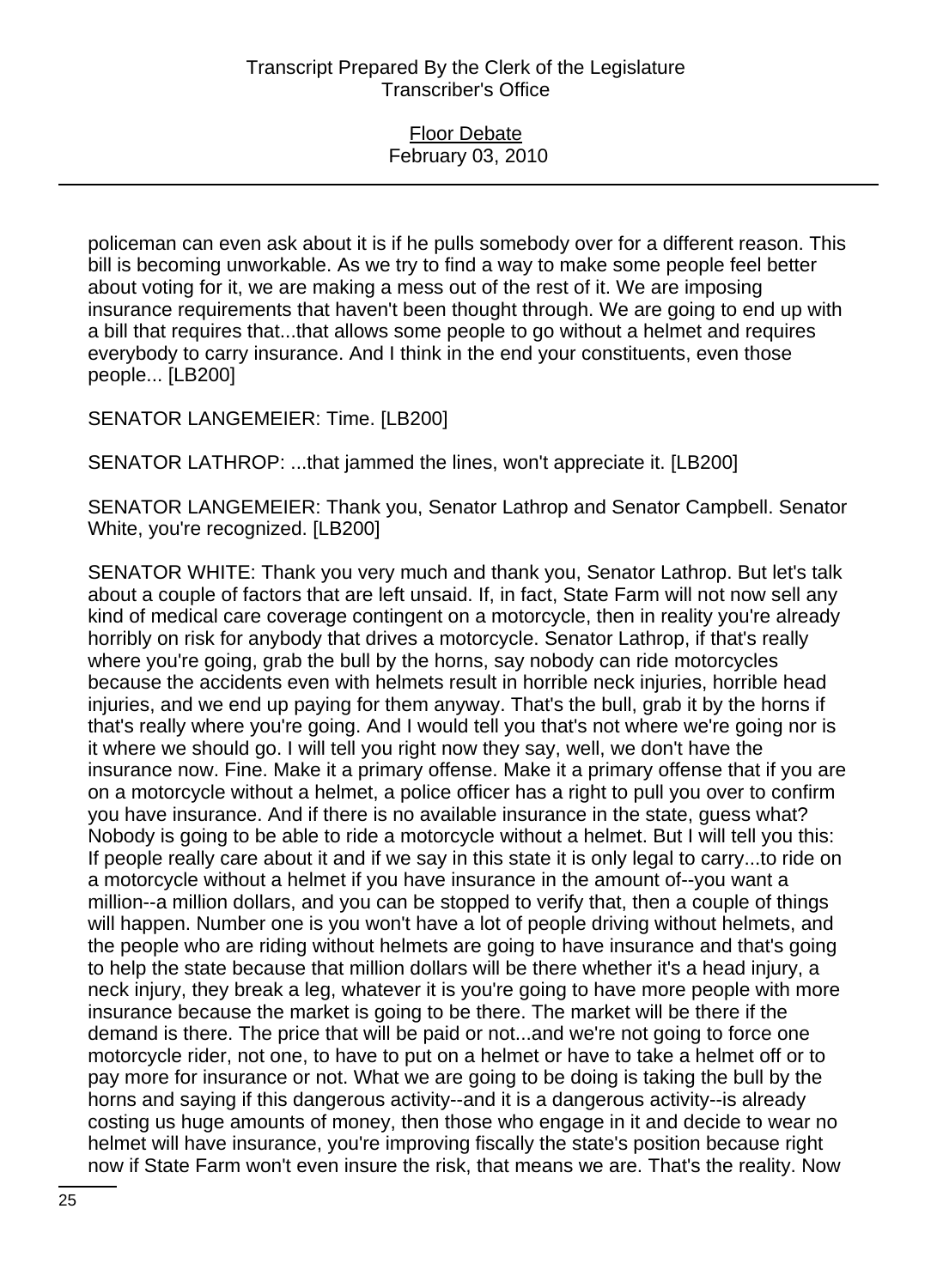### Floor Debate February 03, 2010

the question is, do you want to take that right, that liberty to ride a motorcycle away entirely because after all, we're insuring it? We are insuring it. So what I ought to tell you is: Look, if you want a helmet bill that will work without a fiscal impact to the state, if you really mean that or reduce the fiscal impact because riding motorcycles has a tremendous fiscal impact to the state since State Farm won't even insure it, then this is what you do. You say, look, you're going to put on a helmet and everything is the same. You take that helmet off at the face of a \$500 or a \$1,000 fine, you better have a million dollars in provable coverage. And you know what? If no insurance company ever offers it, you won't have anybody without helmets. And it's very easy to enforce. A guy going by on a motorcycle without a helmet is pretty easy to see. And you know what will happen? The market will follow the law. The market will start analyzing the accidents, and it's a horrible statement, it's horrible, but Senator Lathrop knows it's true. It is far cheaper to kill a person than to desperately injury them--far cheaper. And they will analyze numbers, they will analyze deaths, they will analyze healthcare costs, and they will set a price on what it would take not to have a helmet. And then people will have a choice whether they want to pay that price or not. [LB200]

SENATOR LANGEMEIER: One minute. [LB200]

SENATOR WHITE: I would tell you right now, I fully support the liberty right of a person to choose to engage in a highly dangerous activity that really puts no one at risk but themselves whether that's riding a horse over a jump--which I do--riding a motorcycle down the highway, running a jet ski, being a stunt pilot. I don't know what gives you joy but whatever it is, if you're not hurting anybody else, generally, I say go to it but have the responsibility that you aren't going to dump the cost on the rest of society. Right now, motorcycle riders, according to Senator Lathrop's information, are doing just that. This bill would encourage them to get health insurance if they wanted the additional freedom of taking a helmet off and I'm okay with that. And then guess what? We pass that bill and they can't get insurance, watch ABATE. Watch these people band together, get an insurance policy with real statistics, and really figure out the real cost... [LB200]

SENATOR LANGEMEIER: Time. [LB200]

SENATOR WHITE: ...and watch them demand it and watch the insurance industry respond. They can make a reasonable profit. They will. [LB200]

SENATOR LANGEMEIER: Time. [LB200]

SENATOR WHITE: All we have to do is get the law out of the way. Thank you. [LB200]

SENATOR LANGEMEIER: Thank you, Senator White. Those wishing to speak, I have Senator Gloor, Schilz, Stuthman, Fulton, Carlson, Lathrop, and others. Senator Gloor, you're recognized. [LB200]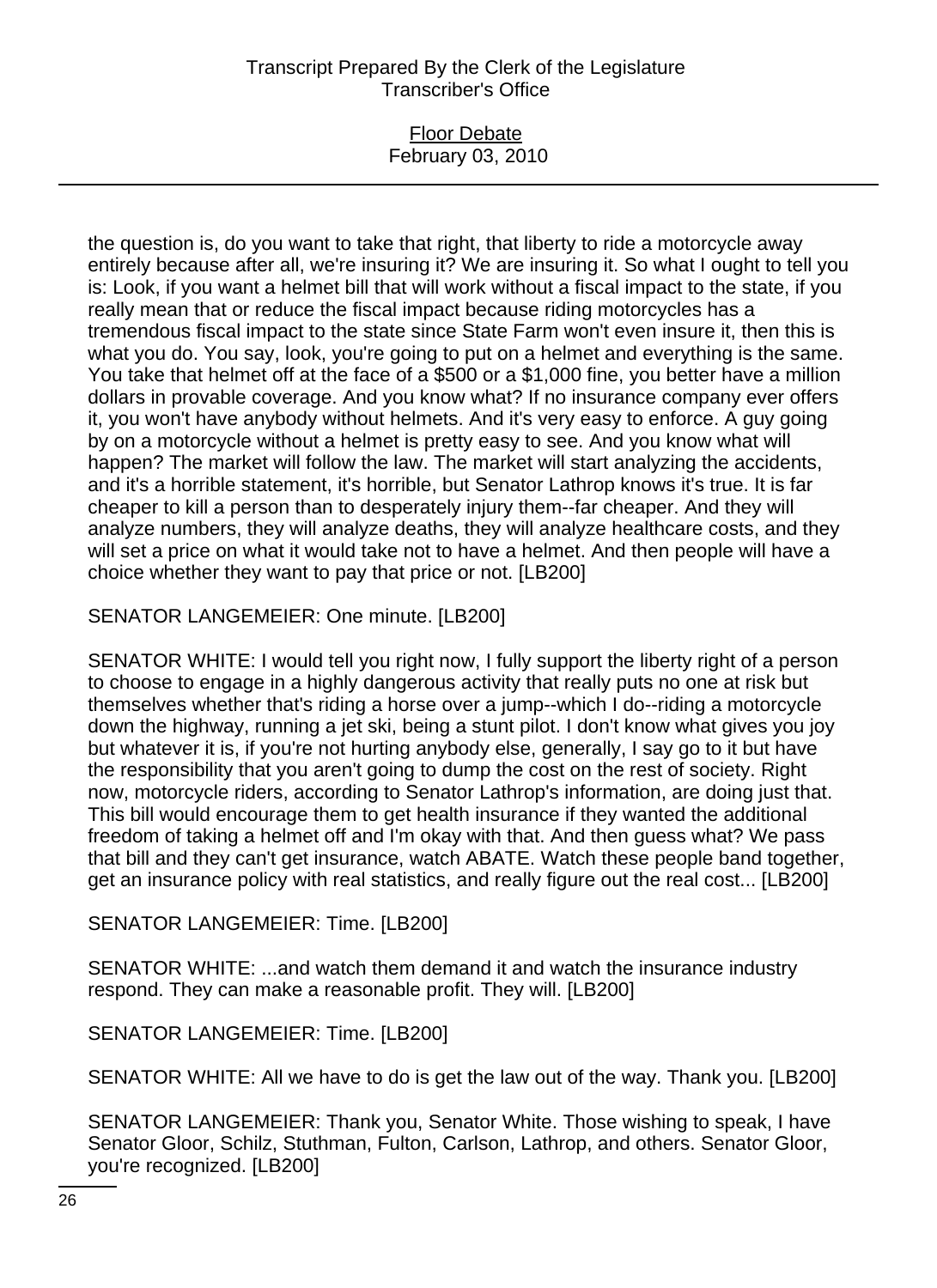### Floor Debate February 03, 2010

SENATOR GLOOR: Thank you, Mr. President, members of the body. I am somewhat disappointed, not somewhat, I'm just plain disappointed that nobody has risen in the defense of our esteemed colleague, Senator Harms, whose self-described aging old bald gray head is certainly far preferable to anything else I've seen on television in recent years. So, Senator Harms, no reason for apologies and thank you for the statistics. I also would like to follow through with comments made by Senator Hadley. I've known Senator Hadley for a number of years. First got to know Senator Hadley as he described in his role as a volunteer on the board of a competing hospital, a hospital that I competed against for many years, and it was formidable by way of competition because there were committed volunteers like Senator Hadley serving in that capacity. The fact that he no longer, for a variety of reasons, serves in a volunteer capacity is to the detriment long term of his community to central Nebraska and to the state of Nebraska ultimately. A comment I think has to be made. But Senator Hadley talked about knowing the expense associated with uncompensated care that rolls into hospitals across this state, and it gives me an opportunity for an exciting topic--hospital reimbursement 101. This is a great chance for a tutorial and one that I will probably have an opportunity to give many times over the years. I'll give everybody a chance to settle in. I know how excited they are about this particular topic but it is germane. A vast majority of the hospitals in the state of Nebraska are reimbursed under what's called cost-based reimbursement. It impacts both Medicare dollars and Medicaid dollars which fall under our purview. And it's important that we understand that because quite frequently when we complain about healthcare cost, we don't understand the fact that decisions that are made and not made by this body, by insurers, by individuals, ultimately result in a combination of factors that add to the overall cost of healthcare. It's the reverse of death by a thousand cuts. It is, in fact, expense by a thousand additional costs. And motorcycle accidents, along with car accidents, along with any accident, add to that. But it is certainly true when it comes to head injuries related to motorcycle use or lack of helmets in riding motorcycles. In other states that also have cost-base reimbursement in their hospitals, cost-base reimbursement basically falls into the category of a program the federal government originally established that allows hospitals--this pertains primarily in rural areas who are a certain distance apart--under the agreement, and so this is very much controlled by the federal government under these purviews. So people who talk about maintaining their autonomy and don't realize the extent to which the federal government already dictates the way their hospital will operate need to understand that. As long as they limit the size of their hospital to a certain number of beds, a couple of dozen roughly, as long as they limit the length of stay that they care for patients which limits the scope of services that they can provide, can't get into very elaborate forms of care if you can't keep patients for a long period of time, those institutions and their boards agree to that, then they are guaranteed cost-based reimbursement. What a wonderful way to run a business. Doesn't make running hospitals that are cost-based reimbursed easy, but it certainly helps with the dollars and cents and, in fact, that was the federal government's plan when it set up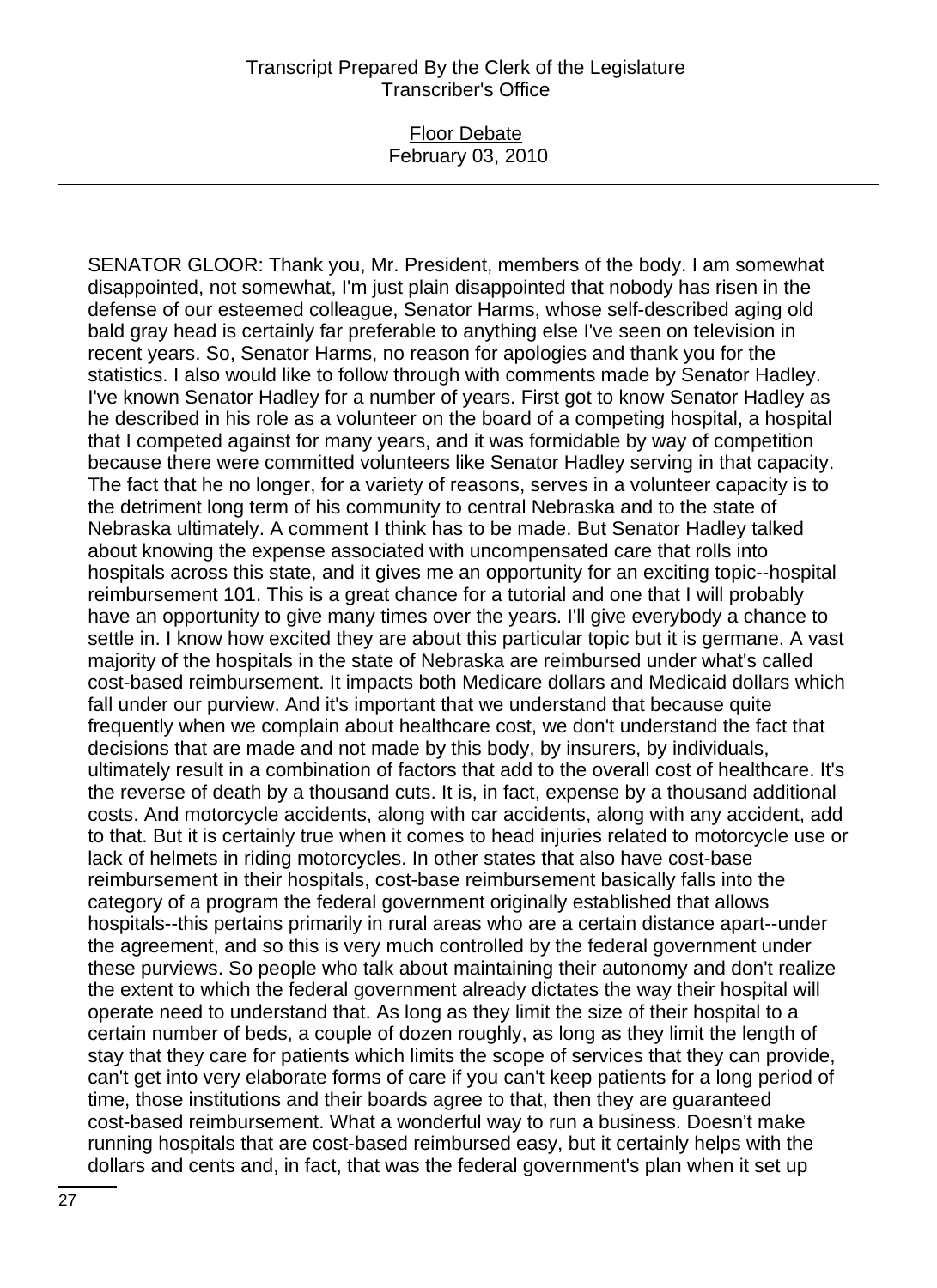cost-based reimbursement is to provide assistance to hospitals that because of their size were felt to still be a critical component of their communities. [LB200]

SENATOR LANGEMEIER: One minute. [LB200]

SENATOR GLOOR: Thank you, Mr. President. Cost-based reimbursement means that if an injured motorcycle rider because of their lack of wearing a helmet comes into an emergency room, as Senator Hadley has pointed out, they can't be denied care. Federal government requires that they be brought into that emergency room, evaluated, and stabilized before they can be discharged and a head injury is difficult to stabilize. That cost to provide care to them rolls into the cost of that hospital, and they get reimbursed by Medicare and Medicaid for a large portion of that cost. It, therefore, has a direct inflationary impact on what we as taxpayers, through what we pay into Medicare and through what we pay in statewide to Medicaid, have to pay for. It's one of the thousand cuts that results in the overall addition to cost in our healthcare system. [LB200]

SENATOR LANGEMEIER: Time. [LB200]

SENATOR GLOOR: Thank you very much, Mr. President. [LB200]

SENATOR LANGEMEIER: Thank you, Senator Gloor. Senator Schilz. [LB200]

SENATOR SCHILZ: Call the question, please. [LB200]

SENATOR LANGEMEIER: The question has been called. Do I see five hands? I do see five hands. The question before the body is, shall debate cease on the motion to reconsider? All those in favor vote yea; all those opposed vote nay. Have all those voted that wish to? Record, Mr. Clerk. [LB200]

CLERK: 30 ayes, 0 nays, Mr. President, to cease debate. [LB200]

SENATOR LANGEMEIER: Debate does cease. Senator Janssen, you're recognized to close on your motion to reconsider FA60 adopted to AM1720. [LB200]

SENATOR JANSSEN: Thank you, Mr. President and members of the body. FA60, give you a little insight to what the plan is here today. I would appreciate your support. I definitely want a green on the reconsideration motion on FA60. I think I've heard an "agreeance" that that should come off. There's a lot of confusion with that in saving this bill. So, again, I think we need some time to reconsider AM1720 as well and I'm going to have Senator McCoy speak to that a little bit in my closing as well. I just, at this point, want to tell you I very much so appreciate agreeing on this vote as we move forward and I'd appreciate some work with me on the amendments to follow down the road. And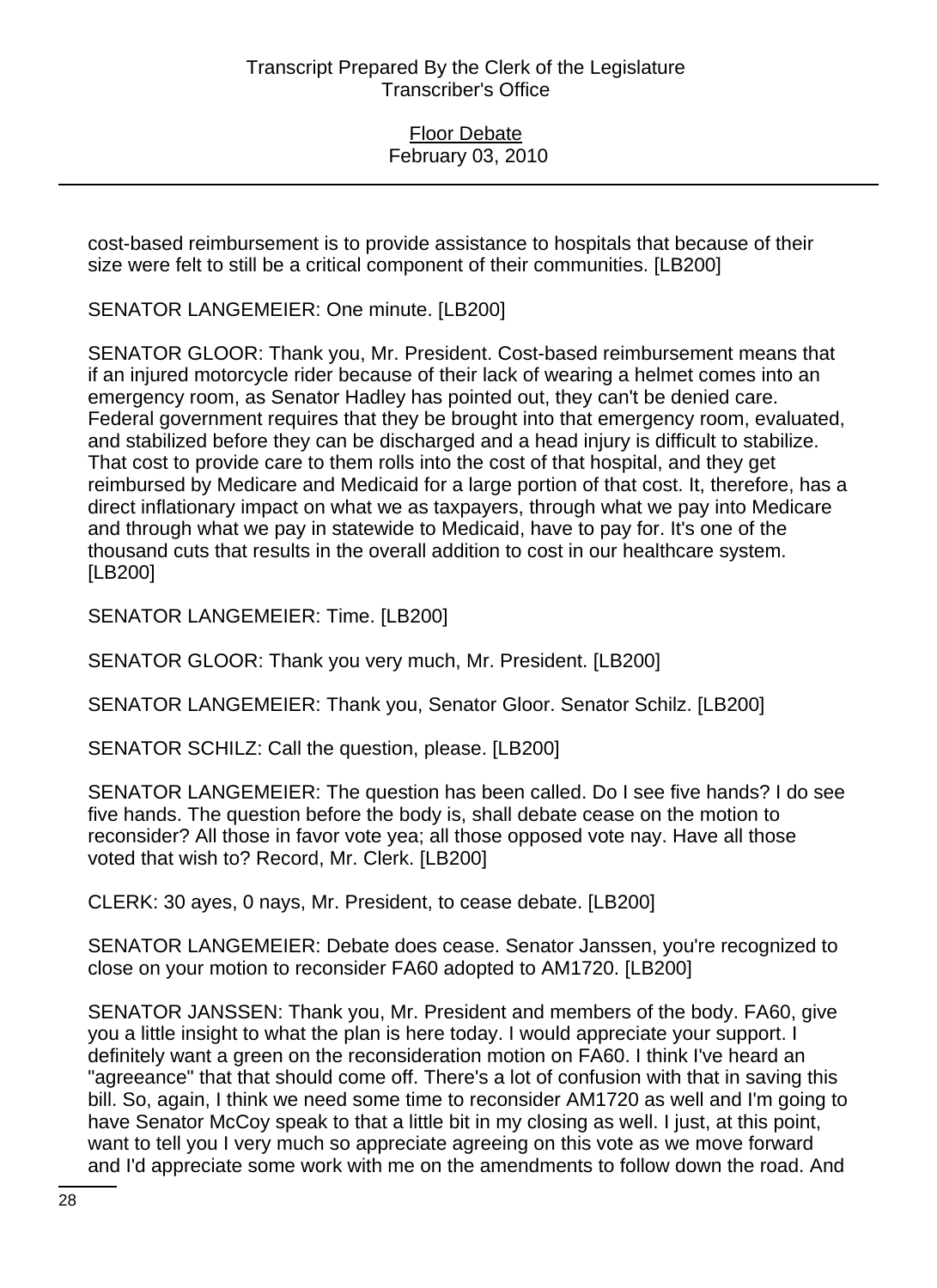from here I'll yield the balance of my time...excuse me, Mr. President, when the vote is taken, I would request a call of the house, a roll call vote on the vote. And I'd yield the balance of my time to Senator McCoy. [LB200]

SENATOR LANGEMEIER: Senator McCoy, 3:50. [LB200]

SENATOR McCOY: Thank you, Mr. President, members of the body, and thank you, Senator Janssen. I rise to mention to you that we will in a moment have before us a bracket motion that I have introduced to bracket LB200 until February 9. I'll detail to you in short order why that is the case. I am in support of LB200 and would ask for your vote in reconsidering FA60. Again, with the bracket motion that is before us, we will look to work on this a little more before we bring this back and, again, I will talk in more detail to that in a moment. But I would ask you to vote yes on reconsidering FA60. Thank you, Mr. President. [LB200]

SENATOR LANGEMEIER: Thank you, Senator McCoy. There has been a request to put the house under call. The question is, shall the house go under call? All those in favor vote yea; all those opposed vote nay. Record, Mr. Clerk. [LB200]

CLERK: 39 ayes, 0 nays, Mr. President, to place the house under call. [LB200]

SENATOR LANGEMEIER: Thank you. The house is under call. Senators, please return to the Chamber and record your presence. All unauthorized personnel please leave the floor. The house is under call. The house is under call. Senator Dubas, Senator Howard, Senator Wallman, Senator Ashford, please return to the Chamber and record your presence. Senator Cook, would you please check in. Senator Dubas, please return to the Chamber, the house is under call. Senator Janssen, do you wish to proceed without Senator Dubas? There has...we will. There has been a request for a roll call vote in regular order. The motion before the body is, shall FA60, which was adopted to AM1720, be reconsidered? Mr. Clerk, please call the roll. [LB200]

CLERK: (Roll call vote taken, Legislative Journal pages 434-435.) 42 ayes, 2 nays, Mr. President, on the motion to reconsider. [LB200]

SENATOR LANGEMEIER: The motion to reconsider is adopted. With that, I raise the call. Mr. Clerk, a priority motion. [LB200]

CLERK: Mr. President, Senator McCoy would move to bracket the bill until February 9, 2010. [LB200]

SENATOR LANGEMEIER: Senator McCoy, you are recognized to open on your motion to bracket LB200. [LB200]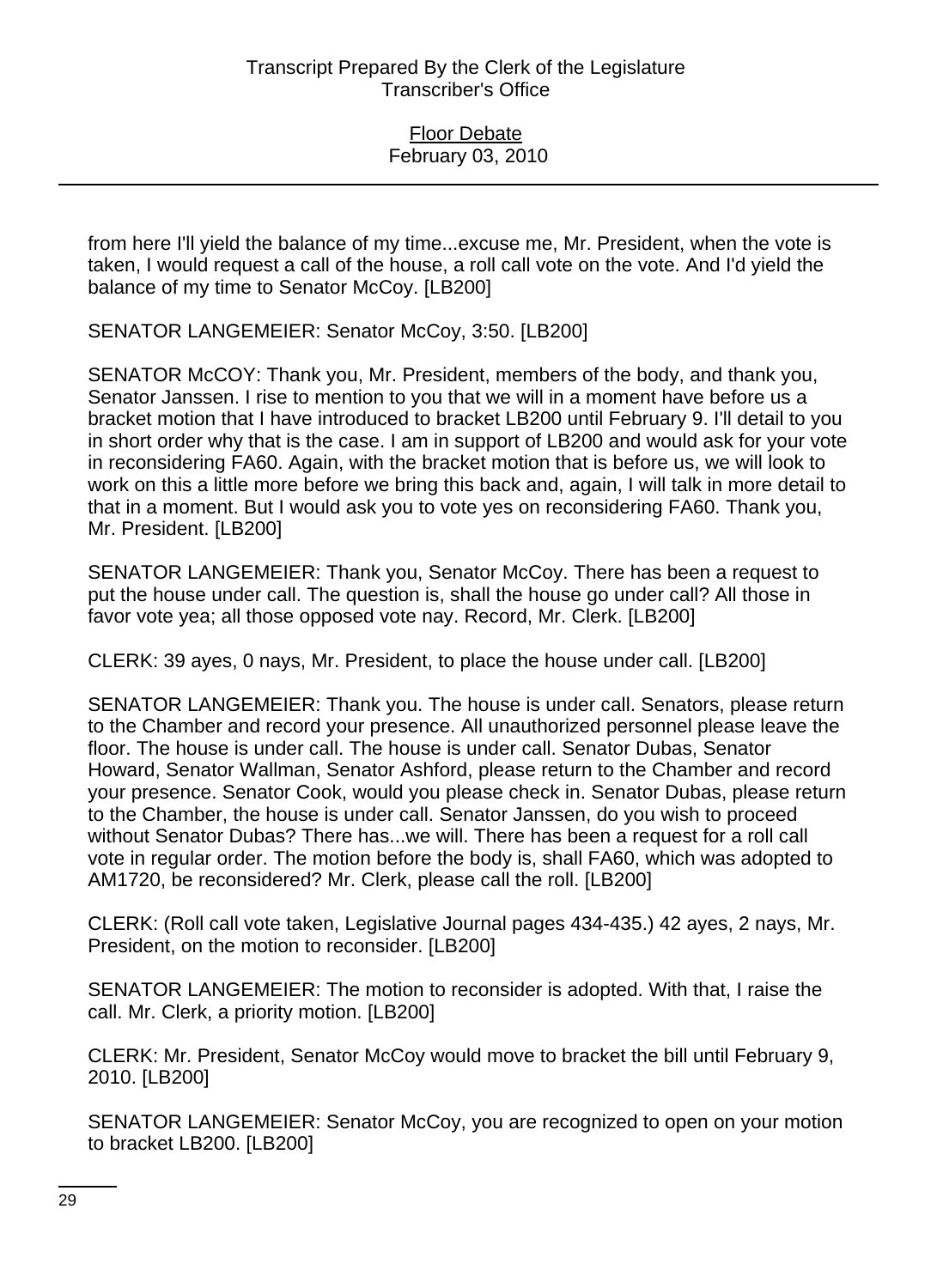#### Floor Debate February 03, 2010

SENATOR McCOY: Thank you, Mr. President and members of the body. As I outlined a moment ago before we voted yes to reconsider FA60, I offer to you this morning a bracket motion for one week to February 9, 2010, and let me explain to you why. I support LB200, but there have been some very valid concerns have been raised throughout this discussion that's now in its third day. This is a very important issue before us, I think, as we all know, an issue that many of us care very deeply about as do I. And I offer to you this bracket motion this morning with the full support of the introducer of the bill, Senator Janssen, and I will yield him or pardon me I should say he will speak in a moment to it. This bracket motion also is supported by Speaker Flood and Senator Flood will...I will yield him a few minutes here in a moment. Senator Janssen has committed to prioritizing this bill. And one week time will give us the opportunity to explore the insurance aspect of this issue in greater detail. As a member of the Banking, Commerce and Insurance Committee, I pledge to you that I will work diligently on this issue in the next several days to give us a fuller picture of the dynamics behind such a concept. This bracket motion is not to kill this legislation; it's to give us a better understanding of the dynamics behind this. And there are other members of the committee, Banking, Commerce and Insurance Committee, that have also been gracious to offer their time to look into this issue as well. Something comes to mind this morning to me that I think may be appropriate to note. A great president of our country John F. Kennedy once said, "Let us never negotiate out of fear. But let us never fear to negotiate." This issue is critical. But it is necessary to look at the larger dynamics of this issue. And with that, Mr. President, I would yield the remainder of my time to Senator Flood. [LB200]

SENATOR LANGEMEIER: Senator Flood, 7:09. [LB200]

SPEAKER FLOOD: Thank you, Mr. President. Thank you, Senator McCoy. The reason I asked to speak here is just to make sure you know how I look at bracket motions in the Speaker's Office. Number one, if you bracket a bill and it's not prioritized, it's dead for the rest of the year. So last Thursday we bracketed a bill and if that bill is not prioritized by Senator Mello, it's not coming back. So my understanding in this situation, Senator Janssen is willing to consider prioritizing LB200. That means it can come back. Now, by our rules if this bill is bracketed and assume it's prioritized which you can do at this time, I can't put it back on General File for the Legislature to consider until after February 9, 2010. But that doesn't mean that you can bracket a bill and prioritize it and it's going to come up February 9, 2010. I have in my discretion anytime after that date to schedule it. So I just want to make sure as we talk about bracketing bills you understand a couple of things just procedurally. Bracket motions most of the time will probably kill your bill. In Senator Mello's case, I got to clarify, I think that bill was bracketed the last day of session. I can't bring it back even if it was prioritized, just to clarify. If it's prioritized, it will come back but not necessarily on the day or shortly thereafter. It will come back at a time when we can fit it into the schedule. So everything that Senator Mello said is completely accurate. If this bill is prioritized, we will see it again, we'll come back to it on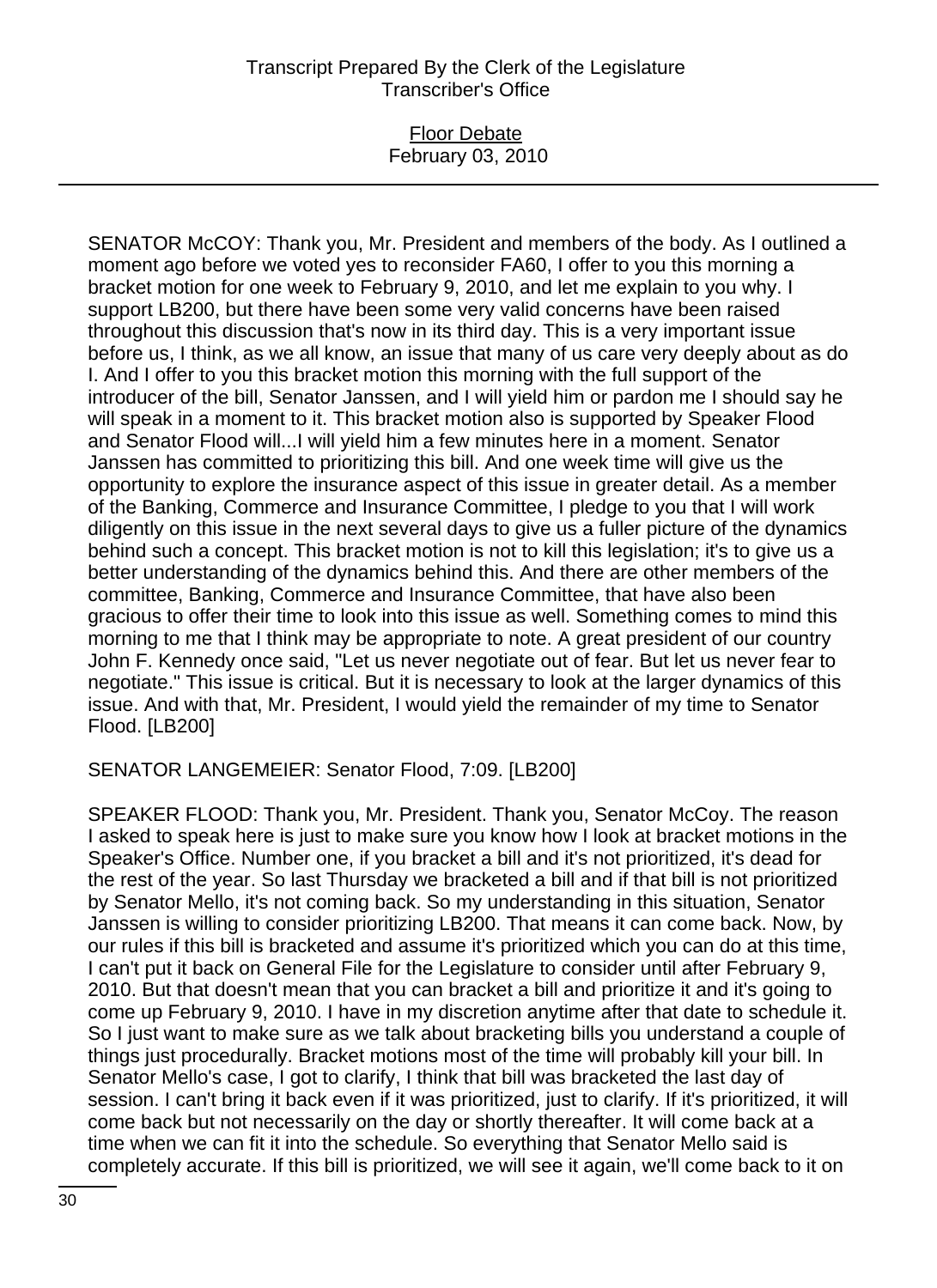General File, and we'll come back to it and we'll discuss FA60 and we'll vote on that FA60 as if it hadn't been adopted before following the reconsideration motion. So we are procedurally in a place that we haven't been. And I wanted to take this opportunity this morning to make sure everybody was exactly clear on how we treat bracket motions. And so if this is successful, sometime after February 9, assuming there's a priority, the bill will come back. Thank you, Mr. President. [LB200]

SENATOR LANGEMEIER: Thank you, Speaker Flood. [LB200]

SPEAKER FLOOD: Senator McCoy can have the balance of his time. [LB200]

SENATOR LANGEMEIER: You'd yield back his time, 4:50, Senator McCoy. Senator McCoy waives the extra time. You have heard the opening on the bracket until February 9, 2010, of LB200. We return now to floor discussion on the motion to bracket. Those wishing to speak, we have Senator Stuthman, Fulton, Carlson, Lathrop, Haar, and others. Senator Stuthman, you're recognized. [LB200]

SENATOR STUTHMAN: Thank you, Mr. President and members of the body. I do support this bracket motion. I think it's the right approach to take on this issue. But there's a few comments that I want to make and I'm sure that I won't utilize all of my time just for the fact that there are others that want to speak on it. But I think since we have this bracket motion, you know, we should address it shortly, we should take a vote on it, and continue on with the agenda because we have spent many hours on this already. The issue that I was going to bring to the surface is the fact that we are talking a lot about, you know, brain injuries, head injuries, people becoming wards of the state not being able to pay. Yes, I am aware of that. But I'm also aware of the fact that all of those that have brain injuries did not come from motorcycle accidents. They come from four wheeler accidents. They come from skateboarding accidents. They come from car accidents. They come from any type of an accident. They probably come from accidents with livestock--riding horses. So, I mean, it is an issue but yet in my opinion it's not the whole issue of the fact that, you know, that if you're riding without a helmet, if you have an accident, you're going to have brain injury. Yes, you might. But I'm under the opinion that we have to allow the people to use their best judgment, utilize their education, utilize their knowledge so that they do wear the helmets when they feel that the helmets should be worn. I'm sure there's situations where a youth riding a bicycle, just going down the street very slow has an accident, has head injuries, has brain injuries. They may be a vegetable for the rest of their life. That is what I am concerned about. You know, we don't have the situation where all of them are coming from the motorcyclist, all the head injuries come from motorcyclist. And if we are really concerned about that, like was stated yesterday or the day before, it is a risk maybe we should put in a box, be escorted here to the Capitol so that we never encounter an accident, but that's not going to happen. People will take a risk. We have head injuries with accidents. I was involved in one of them at one time. I did survive. I was involved in an accident with livestock. I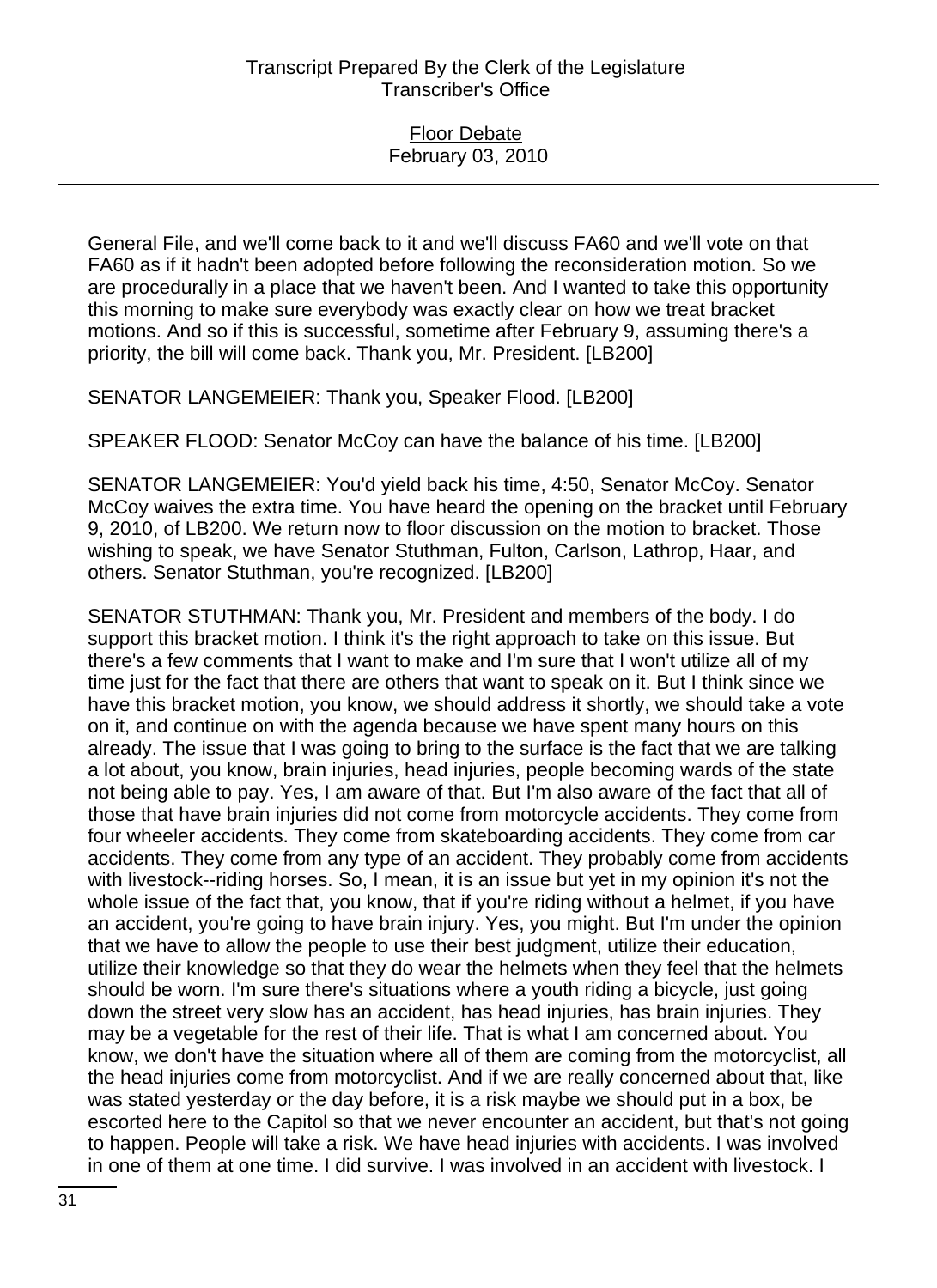### Floor Debate February 03, 2010

did make it. So with that, I just wanted to bring that issue to the surface that, you know, all of these brain injuries do not come from motorcycle accidents. They come from accidents. And we don't, you know, require or mandate every situation that you have to have a helmet on. But as long as we're around, as long as we're active, we're going to have accidents in no matter what profession or what type of activity you're in, there's going to be accidents. So with that, I do truly support the bracket motion. I think there needs to be some issues addressed as far as the insurance is concerned, and hopefully that can be taken care of and be solved before it comes back on the floor. So with that, thank you, Mr. President. [LB200]

SENATOR LANGEMEIER: Thank you, Senator Stuthman. Senator Fulton, you're recognized. [LB200]

SENATOR FULTON: Thank you, Mr. President and members of the body. I stand, firstly, in support of this bracket motion, and I had my light on earlier with the intention of explaining my position and explaining what I'd like to see happen on this bill. I'll go ahead and do that and then I'm going to, after that, yield some of my time back to Senator Janssen. My history on this, I have been opposed to repealing the helmet statute and at this point I remain that way. And my rationale...and this actually is something that I've not heard said yet and that's why I'm choosing to say it now, my rationale is one of conservatism. And when I say conservative, I don't say that in the political terms that we tend to think; I say it in the strict philosophical term. I'm willing to leave it alone. There are an awful lot of people out there who don't know that we're even having this debate, a lot of bike riders who don't know that we're having this debate. And if we end up enacting legislation that effects them, we'll hear from them and rightfully so. So I'm willing to leave it alone. But I also recognize what Senator Janssen is talking about and that argument, that persuasiveness of the principle of personal freedoms that also should hold some weight with us. So I have an idea and I've talked about this with Senator Janssen is how we could put forward legislation that provides for this personal freedom on the part of riders who choose not to wear a helmet without making life any different for any other person in the state of Nebraska. It's going to take some doing and that would have to occur on Select File unless there's a bracket motion that would buy some time such that we could work out legitimate and responsible legislation that addresses both principles. And so I'm willing to do that. I'm willing to work with this...work on this with Senator Janssen, but at this point I'm not yet willing to promise that I'd vote for it until I see the finished product. So this is a responsible motion and the fact that Senator Janssen has decided to make this a priority bill I think provides even greater relevance. So with that, you don't have me yet but perhaps you could soon if we can work out something that is acceptable such that we don't change life for other people in Nebraska and we don't expend future monies. With that, Mr. President, I'd like to yield the remainder of my time to Senator Janssen. [LB200]

SENATOR LANGEMEIER: Senator Janssen, 2:20. [LB200]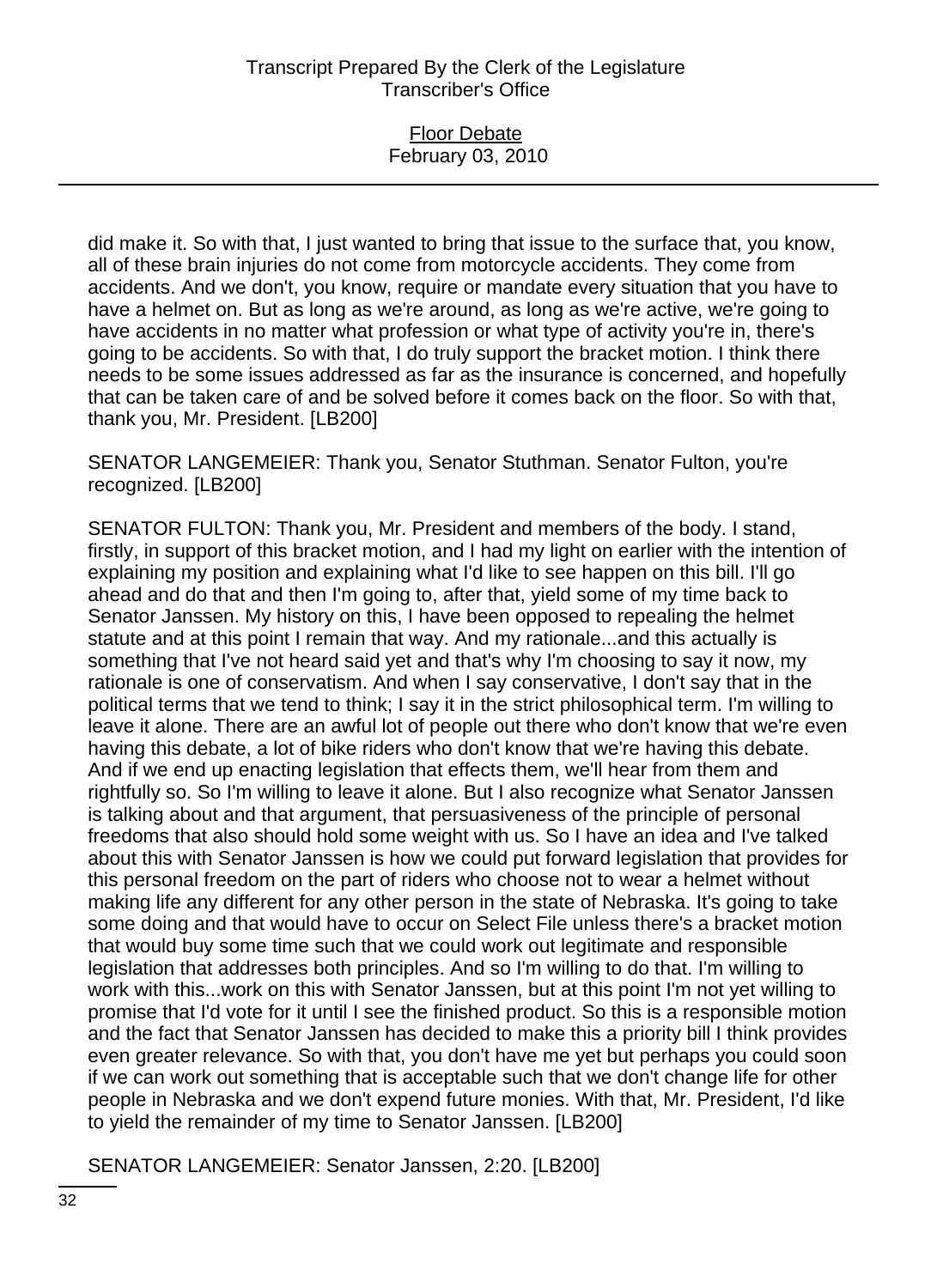### Floor Debate February 03, 2010

SENATOR JANSSEN: Thank you, Mr. President. Thank you, Senator Fulton. Am I ecstatic about throwing a bracket motion up on my bill? No, of course not. Am I open to it? Yes. Why am I open to it? It's for senators like Fulton that have just expressed an interest in wanting to learn more about this, wanting to meaningfully work with me and the riders on a way that we can accomplish this. The last thing I wanted to do is when I started to feel the momentum coming the way of the rider, coming the way of freedom on this issue, was to blur the issue with an insurance policy that may or may not exist. When I have a respected member of this body who's been in the insurance industry for over 30 years come up to me and say, I'm not certain this policy is around, I'm certainly going to have a little pause for concern in this bill. And I think we're too close to it. I did say I'd prioritize it if I can get the insurance aspect clarified, which I'll work with Senator McCoy. I appreciate him reaching out to me in that manner. So I'm going to support...you probably won't hear this a whole lot, I am actually going to support the bracket motion on LB200 with the idea of bringing it back with a clarification on the insurance, exactly what we're looking at so we can get this bill passed and allow freedom to ring, as I'll say it, in Nebraska for the riders, finally, just like it does in 30 other states. So for clarification, please... [LB200]

### SENATOR LANGEMEIER: One minute. [LB200]

SENATOR JANSSEN: Thank you, Mr. President. Please do support this bracket motion. I'm up in the queue to speak. I'm actually going to take my...push my button and not speak again on this issue. I think we've all had our say on it. Certainly I'm not telling you what you can and can't do, but I'd like to get to a vote this morning on the bracket motion and move on with our agenda and hopefully bring a cleaner, better bill back to this body after February 9 if that's possible. Thank you, Mr. President. [LB200]

SENATOR LANGEMEIER: Thank you, Senator Janssen and Senator Fulton. Senator Carlson, you're recognized. [LB200]

SENATOR CARLSON: Mr. President and members of the Legislature, I really believe that the amendments that have been proposed are done with good intentions. And certainly part of the reason they're there is because I had indicated two years ago I wouldn't support a repeal of this law unless there was a million dollars of medical coverage on a cycle policy to cover the rider and any passenger. I do support the bracket motion. I'm glad that the Speaker has jurisdiction and has the say over when this bill comes back to the agenda because I really think it may take more than a week. I want to comment a little bit on the insurance aspect of it. Long-term care possibly could be divided into two types of policies--comprehensive long-term care which covers a person that needs long-term care for whatever reason, they reach that position or situation where they need long-term care. Another possible type of coverage would be a narrow coverage policy, and that's what I think we're trying to address here and I don't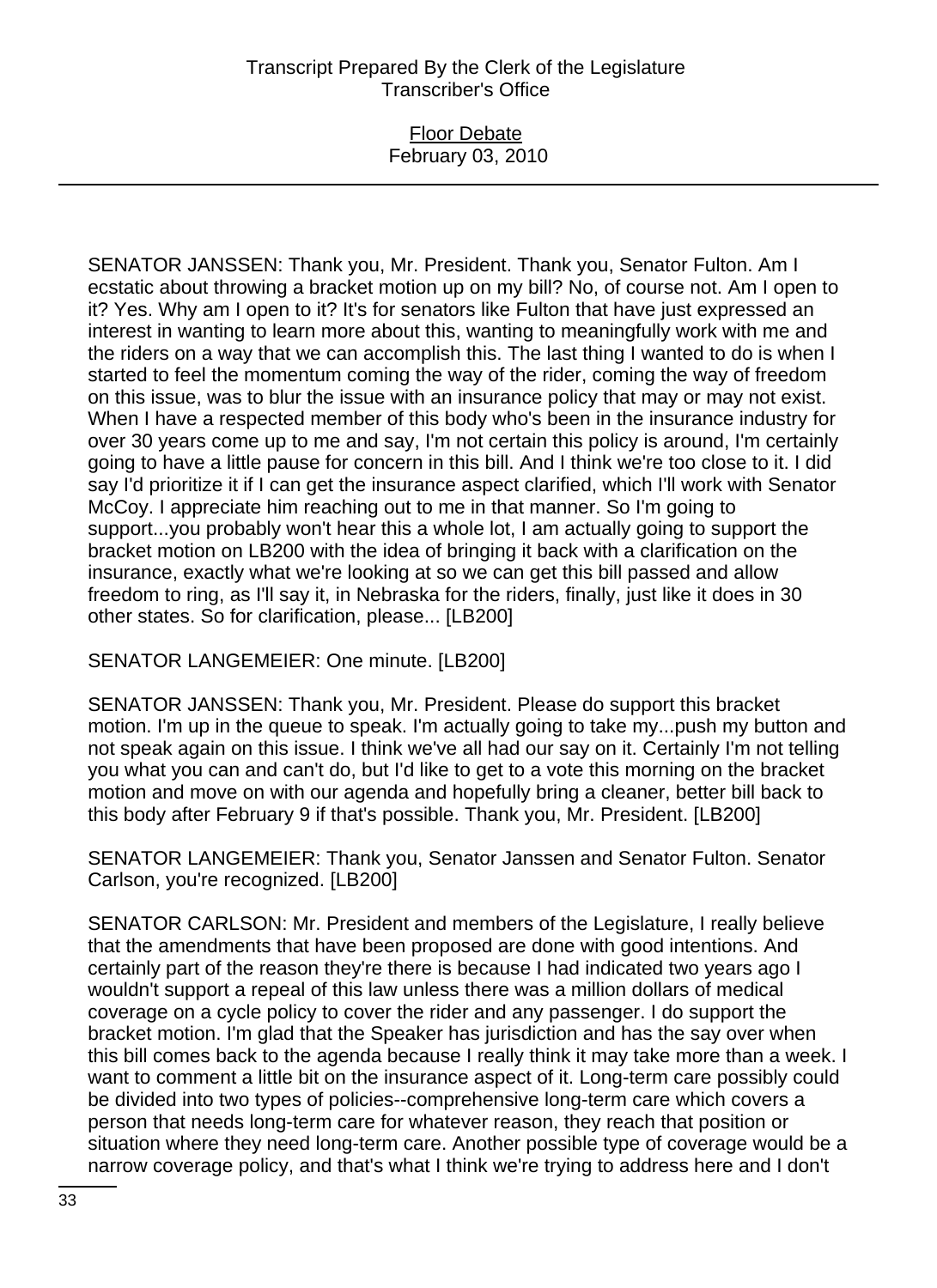### Floor Debate February 03, 2010

know that it exists. I don't know that companies are interested in it. But in order to be effective for the individual and be possible for the individual if we're talking about long-term care, the individual has to be insurable so the company can say, no, and realistically it needs to be affordable. Now, from the aspect of the insurance company, if they're asked to provide a premium on a narrow policy that covers people only when their passengers or drivers, riders on a motorcycle, not covered for any other situation, only that. Makes it a narrow policy. An insurance company has to research it. They've got to decide yes or no on the coverage, whether they want to offer it. If they want to offer it, they have to determine what's an adequate premium. The premium that they decide upon should make the product profitable or there's no reason to offer it, and nothing is wrong with a product being profitable. To be effective for those that would purchase the insurance, I think that several companies must offer the coverage in order to make it competitive. And that's looking at long-term care. As we look at medical coverage, again, it's not a comprehensive major medical policy for a million dollars. It's covering a narrow situation of being a rider or a passenger on a motorcycle and injuries that occur from there. So the insurance companies have to go through the same process to determine whether they want to offer a product that would be appropriate in the way of medical coverage. So this is a complex issue and I do support the bracket motion. Thank you, Mr. President. [LB200]

SENATOR LANGEMEIER: Thank you, Senator Carlson. Senator Haar, you're recognized. [LB200]

SENATOR HAAR: Mr. President and members of the body. A couple other questions that we'll need to answer along the way here. This proof of insurance, will that be required when you get your license, when you get your driver's license? What would it be? How do we handle out-of-state riders? Will they be required to have the same insurance? It's been said a number of times that it's really easy to tell who has a helmet and who doesn't if we'd go to this whole...this twin system of some people needing a helmet or insurance and some not. And then I guess the question would be, would police officers have special authority to stop those without helmets to make sure they had proof of insurance? Because I don't think we do that with cars now. You only find that out when you actually have an accident or when you apply for your license. And then the question comes up about the passenger and whether that passenger would be required to have a helmet or not and whether that would change the insurance coverage. So I think there's an awful lot of questions to answer. I am still opposed to LB200, but I think in the discussion we're going to have to cover all those others...and I don't know whether Senator Lathrop wanted to speak on this, but I would give him the rest of my time if he so wishes. [LB200]

SENATOR LANGEMEIER: Senator Lathrop, Senator Haar would yield you 3 minutes, 20 seconds. [LB200]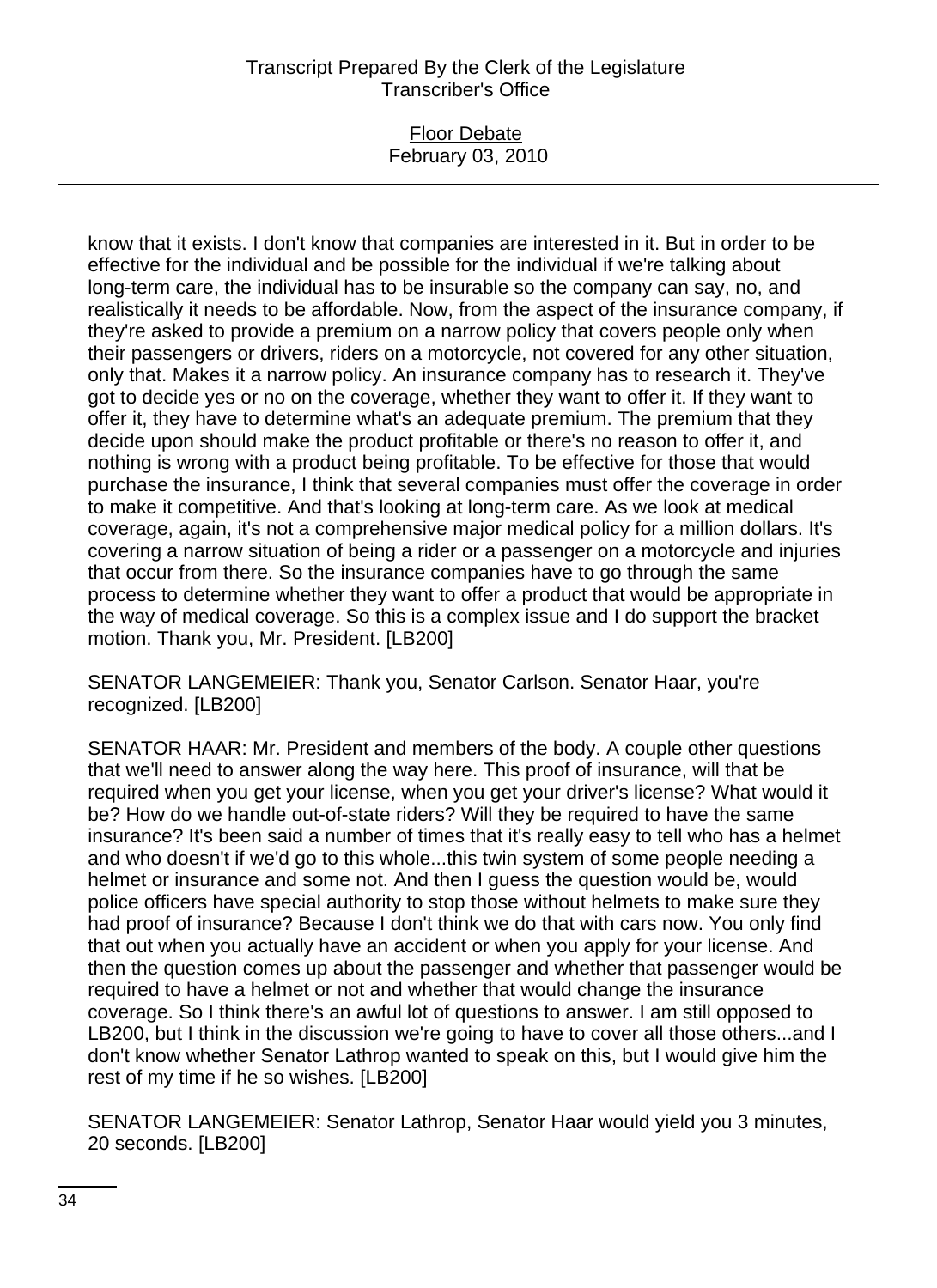## Floor Debate February 03, 2010

SENATOR LATHROP: Thank you. I appreciate it. I have a little bit of a dilemma on this one. My dilemma is that I think we've come to the place in debating this bill where we have come to recognize that we're talking about a hazardous activity. Senator Stuthman, it may not be the only place where you get a brain injury. I don't think that's not a reason to look carefully at whether we have a helmet law or not. The dilemma is that we talk to the people who sell property and casualty and we've talked to somebody and we heard from somebody who sells the long-term insurance, and we're going to bracket this for a week so that we can go figure out the insurance things. It doesn't look like we're going to be able to come up with a fix, so we might just be kicking this can down the road. And then a thought occurred to me. If we come in on the floor and mandate a bunch of med pay coverage, health insurance essentially for somebody in a motorcycle accident, this afternoon Government is going to listen to a bill that would make it a constitutional amendment that you can't mandate insurance and health insurance. And what are we going to do? Are we going to fill this bill with requirements and then avoid them with a constitutional amendment? I really don't know what I'm going to do with this bracket motion because ultimately the process of vetting out legislation has worked. We've gotten to the place where there's an impasse. We have people who recognize the death and the brain injuries that will follow from a repeal of this and we're running around trying to find band-aids to put on the arguments, ways to stop the dam from leaking, and they involve insurance products that we will then mandate because this bill is about freedom of choice. Now we're going to mandate goggles, we're going to mandate insurance, we're going to mandate all these different things in the name of giving somebody a choice to ride a motorcycle without a helmet. [LB200]

SENATOR LANGEMEIER: One minute. [LB200]

SENATOR LATHROP: And then I'm not sure that whatever fix we come up with that makes so many of you more comfortable with moving this bill won't be unconstitutional if this amendment that they're taking up over in Government passes. I really...you know, I guess as a courtesy I'd be willing to support the bracket to allow my friend Senator Janssen and Senator Rogert to look at this issue. But I think it's fair that we look at the Medicaid costs. What is the state going to pay because we're going to pick up one in five of these accidents. And Senator White is right. These people get in terrible accidents and they have terrible orthopedic injuries, but that doesn't change the fact that we will have more of them, we will have more brain injuries, and we will have more deaths if we repeal this...the helmet law. And I will continue in my effort to oppose LB200 even if it's brought back on the ninth or some day following that. Thank you. [LB200]

SENATOR LANGEMEIER: Time. Thank you, Senator Lathrop and Senator Haar. Senator Council, you're recognized. [LB200]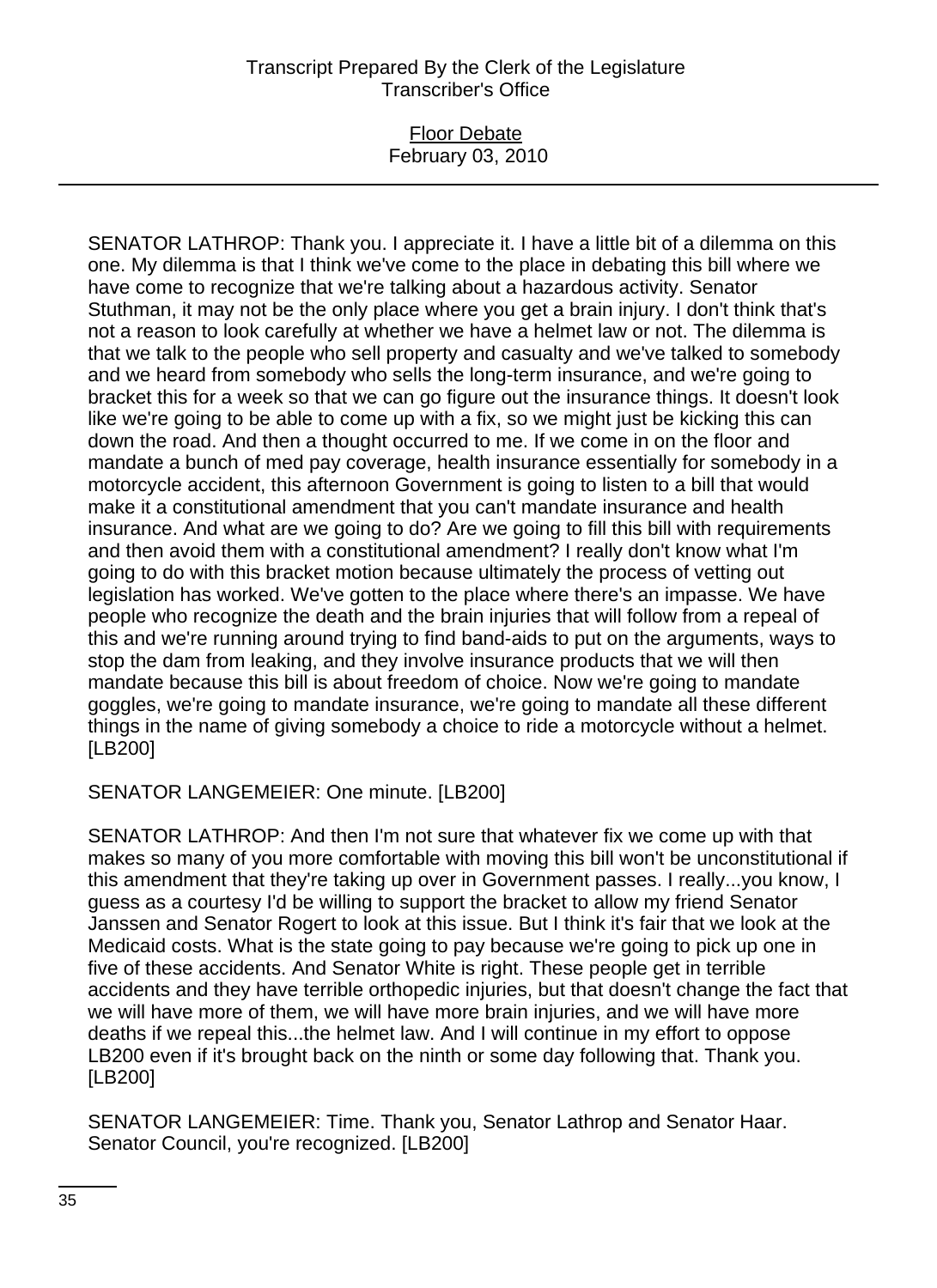### Floor Debate February 03, 2010

SENATOR COUNCIL: Thank you, Mr. President. My light has been on for some time. We were talking at the time about FA60. And as you'll recall my final comments yesterday were on FA60. And I would remind my colleagues that at that time I stated I opposed FA60 and I told you why, that it was not fair, it was not reasonable, and most importantly it was not practical. And now we've heard today and just...if you listened intently to Senator Carlson a few minutes ago when he described all of these various long-term care insurance policies and what they entailed and what they didn't entail, I would like to remind you of a statement I made yesterday that relates to the impracticality of FA60. If you look at the section of the statutes that are being affected by LB200, AM1720, FA60, you'll see in there that we have the financial responsibility, that is our compulsory auto liability insurance section. And the agency that we have charged with carrying out what's set forth in that section is the Department of Motor Vehicles, not the Department of Insurance. And I don't know how many members of the staff of the Department of Motor Vehicles in the offices across the state of Nebraska could determine whether a certificate or whatever evidence that someone had a long-term care insurance policy satisfied the requirements of the act. According to what Senator Carlson just said, you'd have to be someone from the Department of Insurance to determine whether or not the long-term care insurance policy that a rider obtained satisfied the requirements of this statute. So it's absolutely impractical. I also indicated yesterday that I would oppose and I continue to remain opposed to AM1720 without the long-term care insurance. I agree with Senator Campbell that even without FA60, without the long-term care insurance, the \$1 million insurance penalizes riders who choose to wear a helmet because quite frankly, Senator Haar, you're right. I don't know how you distinguish and how do you decide whether you do or you don't. If you wear a helmet, if you choose to wear a helmet, are you in compliance with the law if he don't have the million dollar policy? And it's my understanding from talking to riders that quite a large percentage choose to wear a helmet. So they would be penalized by having a requirement to bear the cost of this liability insurance. And I also suggest to you that you compare what's being asked here of motorcycle riders with what we ask of the motoring public, which if I recall hearing yesterday that most motorcycle accidents are caused by motorists failing to yield the right of way more often than not, but under our compulsory automobile liability insurance statute, we only require those people to carry bodily injury coverage up to \$25,000. So what's missing from this discussion, which I find interesting, is this whole issue of fault. And the assumption underlying all of this insurance is that... [LB200]

SENATOR LANGEMEIER: One minute. [LB200]

SENATOR COUNCIL: ...the mere fact that a person chooses to ride a motorcycle places them at fault for any injuries they suffer and any payments that may need to be made on their behalf without consideration at all of who may have caused those injuries. And that's what Senator Fulton was referring to when he says that we don't want to change life for others in Nebraska. Well, the fact of the matter is under our present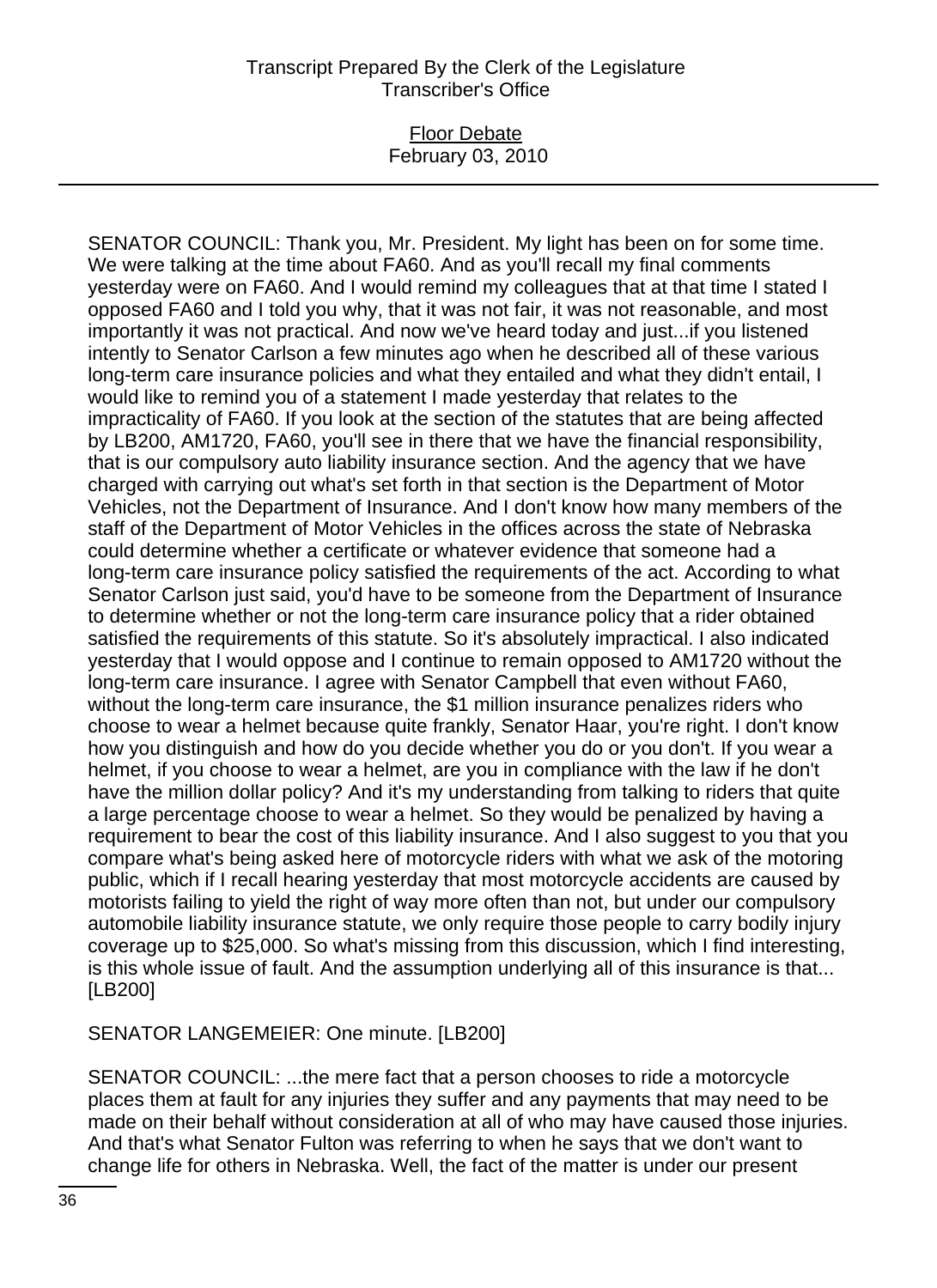automobile liability insurance, we oftentimes change the life of other Nebraskans. I'm conflicted as well, Senator Lathrop. I don't know whether to support this bracket amendment or not. Part of me says, support it so that we come back whenever and you realize you can't fix this. [LB200]

SENATOR LANGEMEIER: Time. [LB200]

SENATOR COUNCIL: Trying to structure an insurance program to fit this won't happen. [LB200]

SENATOR LANGEMEIER: Thank you, Senator Council. (Visitors introduced.) Returning to discussion on the motion to bracket. Those wishing to speak, we have Senator Karpisek, Avery, Lathrop, Haar, and Gay. Senator Karpisek, you're recognized. [LB200]

SENATOR KARPISEK: Thank you, Mr. President and members of the body. Yesterday I said I really didn't like the amendments that were coming on, but if I thought that's what we needed to do to push it over the finish line that I would vote for it. Well, in hindsight we probably did something that we didn't intend or I did, anyway, and I was surprised when we would make all riders get the extended insurance. That certainly was not my intent nor I don't think Senator Janssen's. I will vote for the bracket so we can try to get this straightened out. I'm sure we will get it straightened out and get back to the issue of helmets or no helmets. We've gotten so far off the subject that I don't know that we can get back to it any time soon without taking a break. I guess if it goes back to it's just easier to not have the long-term insurance, I'm okay with that too. I will vote for the underlying bill. I will vote for the bracket. And I'm sure that everyone involved will sit down in a week's time. I want to thank Senator McCoy for only doing a week. I think that's a good amount of time for us to be able to sit down and talk. I think it's a smart move and I hope everyone agrees with it and we can take it up later, get on with some other business at hand. Thank you, Mr. President. [LB200]

SENATOR LANGEMEIER: Thank you, Senator Karpisek. Senator Avery, you're recognized. [LB200]

SENATOR AVERY: Thank you, Mr. President. My light was on a long time ago when we were not talking about the bracket motion. But I do have some information that might be of interest to my colleagues. As Chair of the Government, Military and Veterans Affairs Committee, I often do research on military matters. And I ran across some information yesterday that is pertinent to this debate, and it has to do with how the military and the Department of Defense generally deals with this issue of helmet use and protective gear for cyclists. And what I found was that the military is very restrictive, extremely restrictive in what they require. They require personal protective equipment for all military personnel both on and off duty, and all civilians riding motorcycles on military installations. The requirements are these: The riders must have a Department of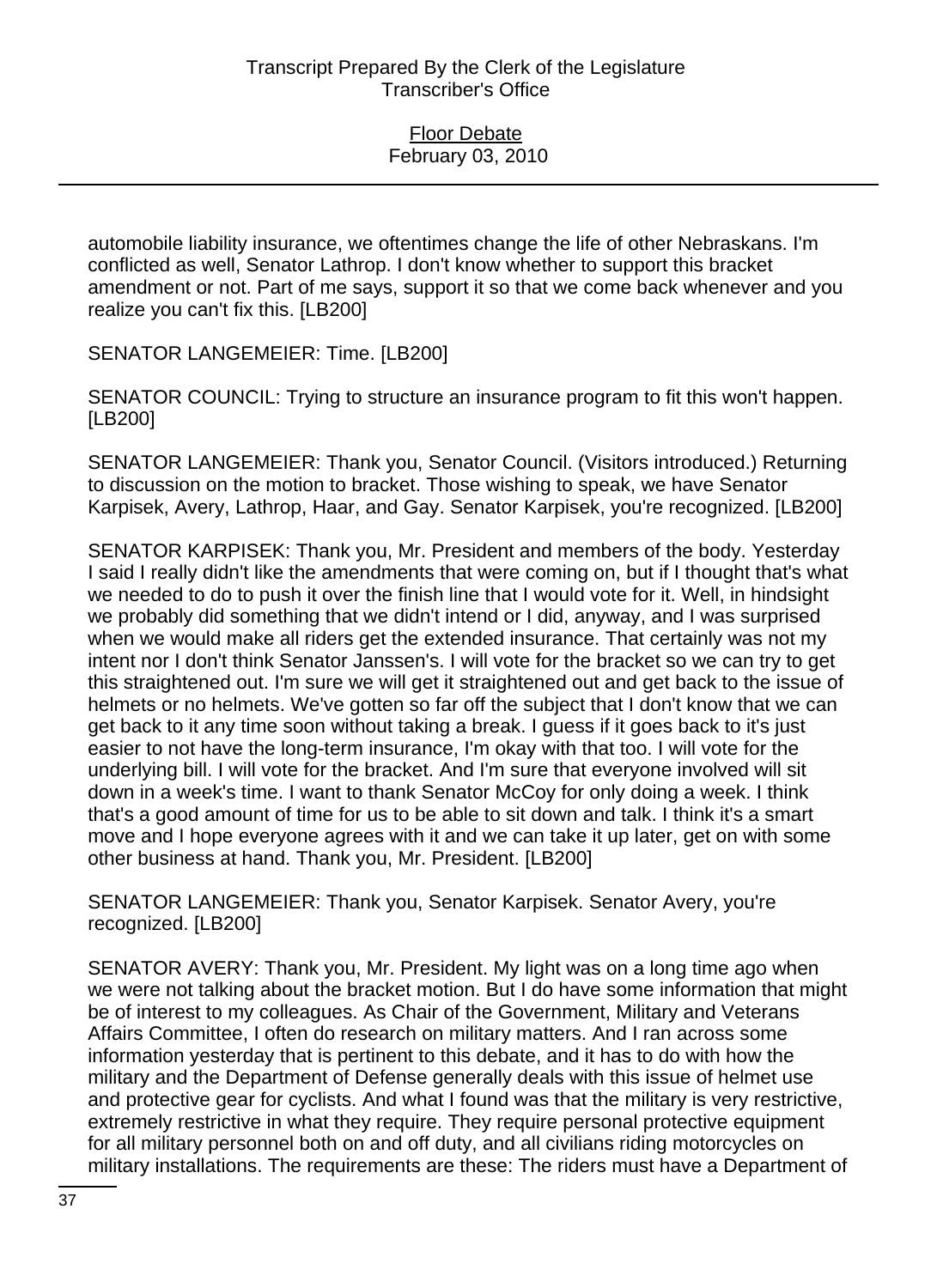### Floor Debate February 03, 2010

Transportation approved helmet properly fastened under the chin. They must also have impact or shatter-resistant goggles or full face shields properly attached to the helmet. A windshield or eyeglasses alone are not considered proper eye protection. They must wear sturdy footwear, leather boots or over the ankle shoes are strongly encouraged. They must have a long-sleeved shirt or jacket, long trousers, and full-fingered gloves or mittens designed specifically for use on motorcycles. A brightly colored upper garment during the day and a reflective upper garment during the night. Outer upper garment shall be visible and not covered at all times. These instructions and requirements apply to all military personnel at any time whether they are on the base or not or whether they are on duty or not. All Department of Defense civilian personnel operating a motorcycle must abide by these rules. And at Kirtland Air Force Base, they go farther. They require that all personnel riding motorcycles must wear an upper garment containing a minimum of 144 square inches of one of the following authorized bright contrasting colors. It can be international orange. It can be international red or international yellow. The garment must be reflective for use during hours of darkness and limited visibility. The garment must be worn as the outermost layer of clothing. In addition, the full 144 square inches must be visible to the rear. Well, why is this at all pertinent to our debate? First of all, the military knows the danger of severe injury, they know it's real. They also know that the Department of Defense is responsible for treatment of the injured. The department knows that the costs are high, often leading to very long-term care obligations by the Veterans Administration. If you are a military personnel and you are injured on the job or in the line of duty, obviously you will have a service-connected disability. [LB200]

SENATOR LANGEMEIER: One minute. [LB200]

SENATOR AVERY: But if you are legally on pass from the military installation, you may also get a line of duty determination investigation that would lead to an affirmative yes in the line of duty because the person was legally on pass. That then means that this person with a severe head trauma will probably have a very long-term obligation by the Veterans Administration involving a high rating for disability, and that's a cost the military is trying to hold down. The military understands the importance of helmet use. They require that and more. And I think that we should pay attention to this because this is not just about what happens to the individual. It's what happens to us as a society because we're all going to be obligated in the end to help pay for this. This issue about insurance is an important one. We've been talk... [LB200]

SENATOR LANGEMEIER: Time. [LB200]

SENATOR AVERY: Thank you, Mr. President. [LB200]

SENATOR LANGEMEIER: Thank you, Senator Avery. Senator Haar, you're recognized. [LB200]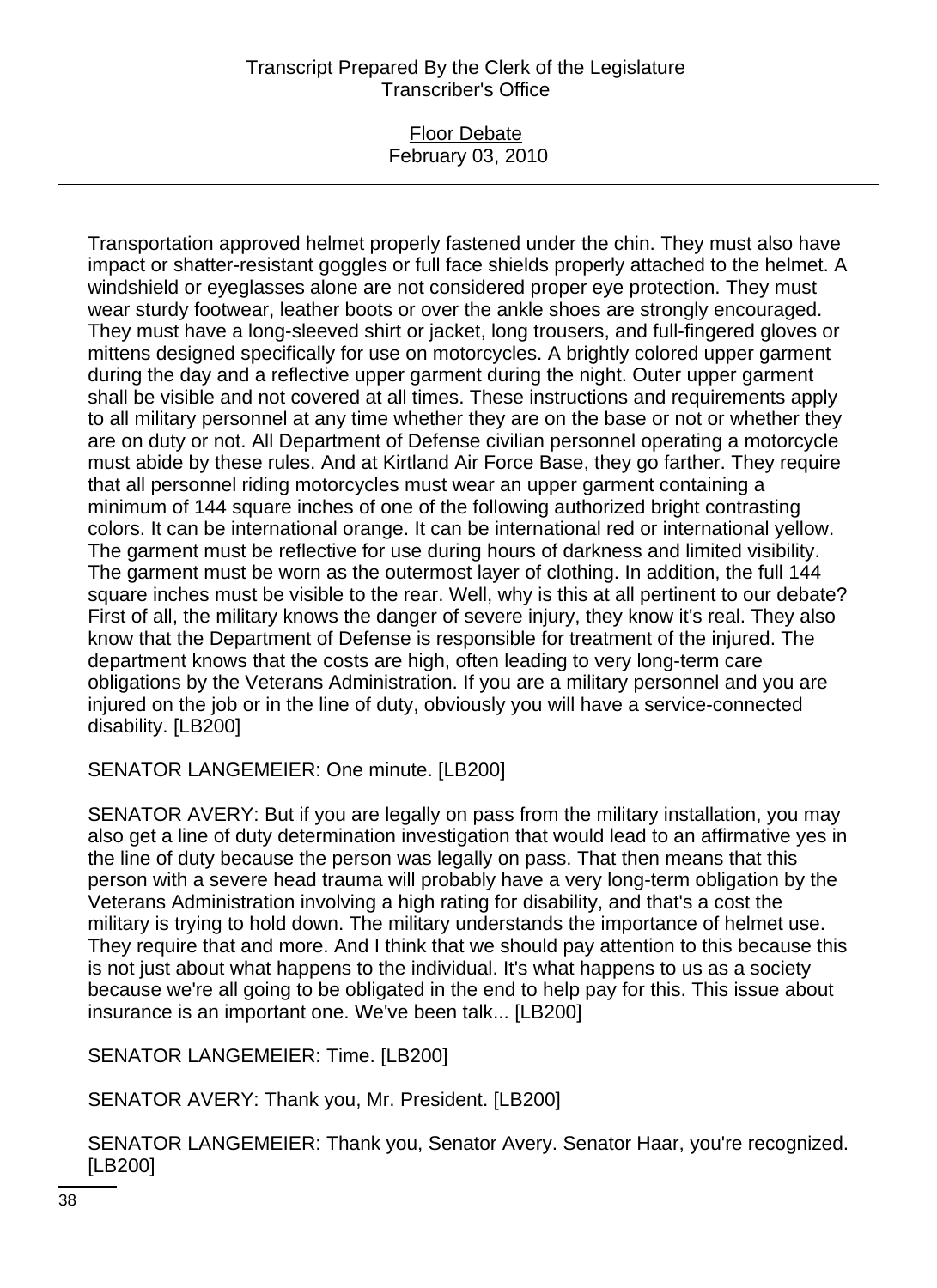### Floor Debate February 03, 2010

SENATOR HAAR: Mr. President, members of the body. This bracketing is really very curious to me and it puts me in a dilemma. Today, we're being asked to do a bracketing as a courtesy to a member of the body and that's probably how I'm going to vote because I think we owe courtesies to each other. But I am still very disheartened when last week when "partisanism" raised its head. Bracketing was used as a punishment to silence a legitimate issue before the body. And so, again, it puts me in kind of a dilemma here. Is bracketing a courtesy? Is it a punishment? And I think if it is a courtesy, in fact, that should limit its use as a punishment as well. And I would give the rest of my time to Senator Lathrop if he'd like it. [LB200]

SENATOR LANGEMEIER: Senator Lathrop, 3:50. He waives the time. Senator Gay, you're recognized. [LB200]

SENATOR GAY: Thank you, Mr. President. I am going to vote for this bracket motion, I think, give them a chance to work it out. However, earlier I did say I think this is a fairly clear issue. You either don't or you do wear a helmet. These other things, look into them, fine. This has been done many times in the Legislature and it's always a contentious issue. But if you're going to look into it and how do you enforce some of these things they're going to come up with is to me still going to be, I think, a challenge not to throw cold water on the situation. But if you're truly wanting everyone's input, I hope those that get together on this issue will listen to some of the opponents point of views. I mean, what they're saying is we want to talk about this and we're going to get it worked out according to our perspective, but there is still another perspective. And if you look, there's no neutral if you look at your statements. You're either for or against this. So a little bit, I think, we need to look at how would law enforcement...every time I talk to a law enforcement officer or a judge or something like that, they're saying, boy, these things. Enforcement. How do you enforce some of these ideas that we're trying to get? Senator Council, you know, she gets it. She was talking about how if we're going to go through the process, is it really going to work or are we just putting it here in the Legislature? You got to implement these ideas and make them actually work, just like the insurance. You know, who's responsible for doing this? This bill, I think, still needs a lot of work. You know, if it comes back the ninth or after or whenever they're ready to return it, I hope they will listen to the other side of the situation as well because if you're going to compromise, that means working with both parties. And what I'm afraid of is we're going to go try to find some more ways around this and then try to appease everyone and still not have a workable bill. A workable bill, as Senator Fulton talked about and I think many of us want, is something that can actually be implemented in the real world, the day to day, we don't cause more troubles for these riders. So with that, and I know the people that are going to be involved are very well capable. I'm just putting this in. I'm going to vote for the bracket. This is not to delay. It's just some input. Thank you, Mr. President. [LB200]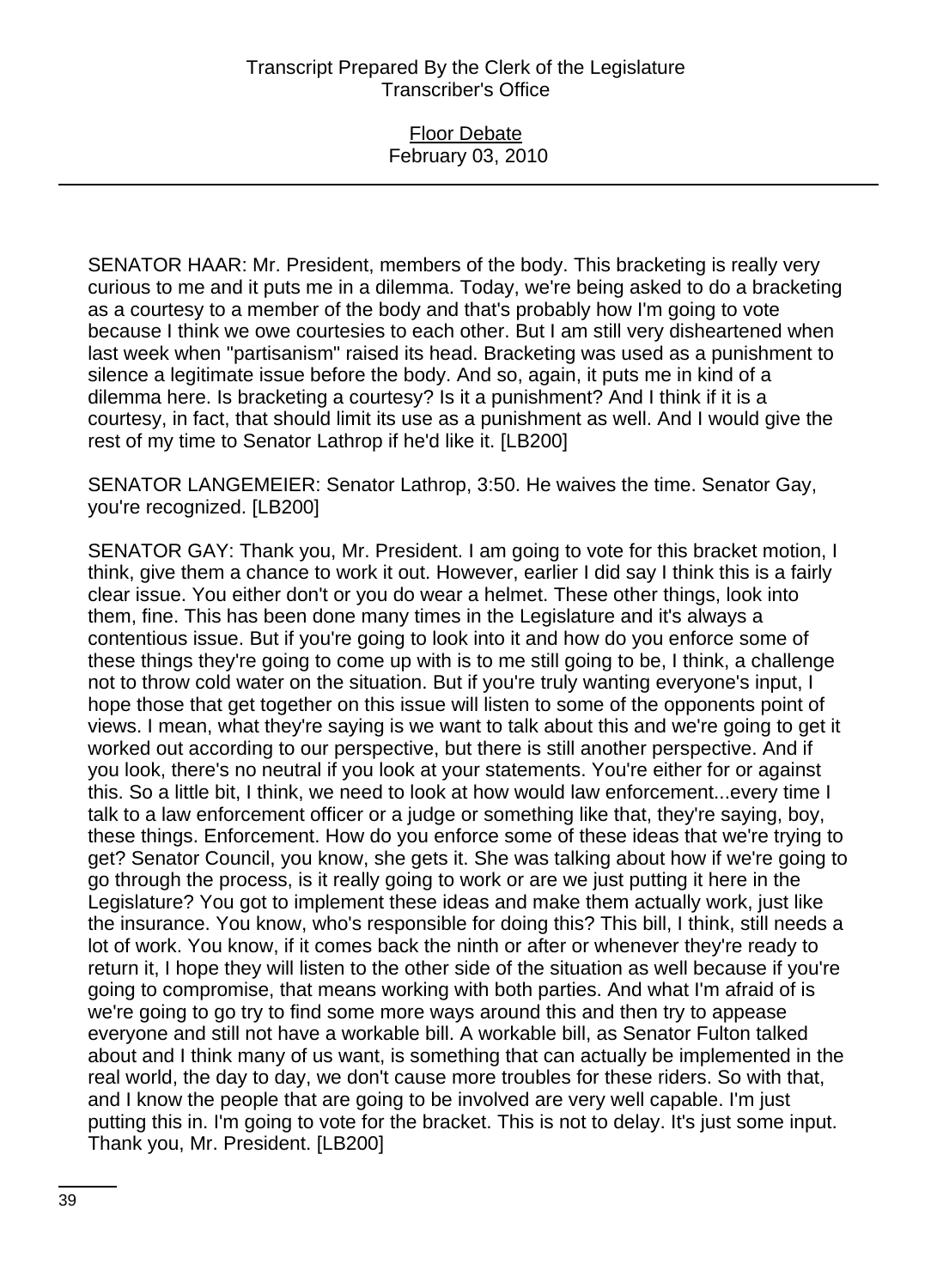SENATOR LANGEMEIER: Thank you, Senator Gay. Seeing no other lights on, Senator McCoy, you are recognized to close on the bracket motion. [LB200]

SENATOR McCOY: Thank you, Mr. President, members of the body. I think Senator Gay very eloquently speaks to the core issue. And I agree with his words that we do need to take a very close look at this and not just in the light of a certain philosophy or a perspective or side of this issue one way or the other. And I commit to you my involvement in this, I will try to look at this without a jaundiced eye towards what my personal opinion may be of the underlying issue. And that's a very, very valid point. We will work on this issue. We will work with the insurance community and the insurance industry as I indicated in my opening. We will solicit feedback and involvement from both perspectives on this issue. I am reminded, and I think Senator Gay may concur with this, of another quote. I'm a fan of quotes and have many, many of them in my office. And another one of my favorites that I think is also appropriate in this environment is, "difficulties mastered are opportunities won." Winston Churchill said that. I think that we've dealt with a difficult issue for the last three days and I'm not sure we will be able to completely master it. But I think the opportunity that may be won here is that we will be able to be afforded the opportunity with passage of this bracket motion. We will be afforded the opportunity to step back, as has been our long tradition in our Legislature at times, to step back away from a contentious issue and work on it, and that's what we will do. And with that, Mr. President, colleagues, I would ask for your support in this bracket motion until February 9, 2010. Thank you. [LB200]

SENATOR LANGEMEIER: Thank you, Senator McCoy. You have heard the closing on the motion to bracket LB200 until February 9, 2010. The question before the body is, shall LB200 be bracketed? All those in favor vote yea; all those opposed vote nay. Have all those voted that wish to? Record, Mr. Clerk. [LB200]

CLERK: 34 ayes, 0 nays, Mr. President, on the motion to bracket the bill. [LB200]

SENATOR LANGEMEIER: The motion to bracket is adopted. Mr. Clerk, next item, LB705. [LB200 LB705]

CLERK: Mr. President, LB705 is the next bill. (Read title.) The bill was introduced on January 6 of this year, at that time referred to Transportation and Telecommunications Committee. [LB705]

SENATOR LANGEMEIER: Thank you. Senator Haar, you're recognized to open on LB705. [LB705]

SENATOR HAAR: Mr. President, members of the body. LB705 is very simple and has no A bill, so it shouldn't take too long, I hope. Currently, if you're a Disabled American Veteran, you're allowed one DAV plate. And this is really a good example of constituent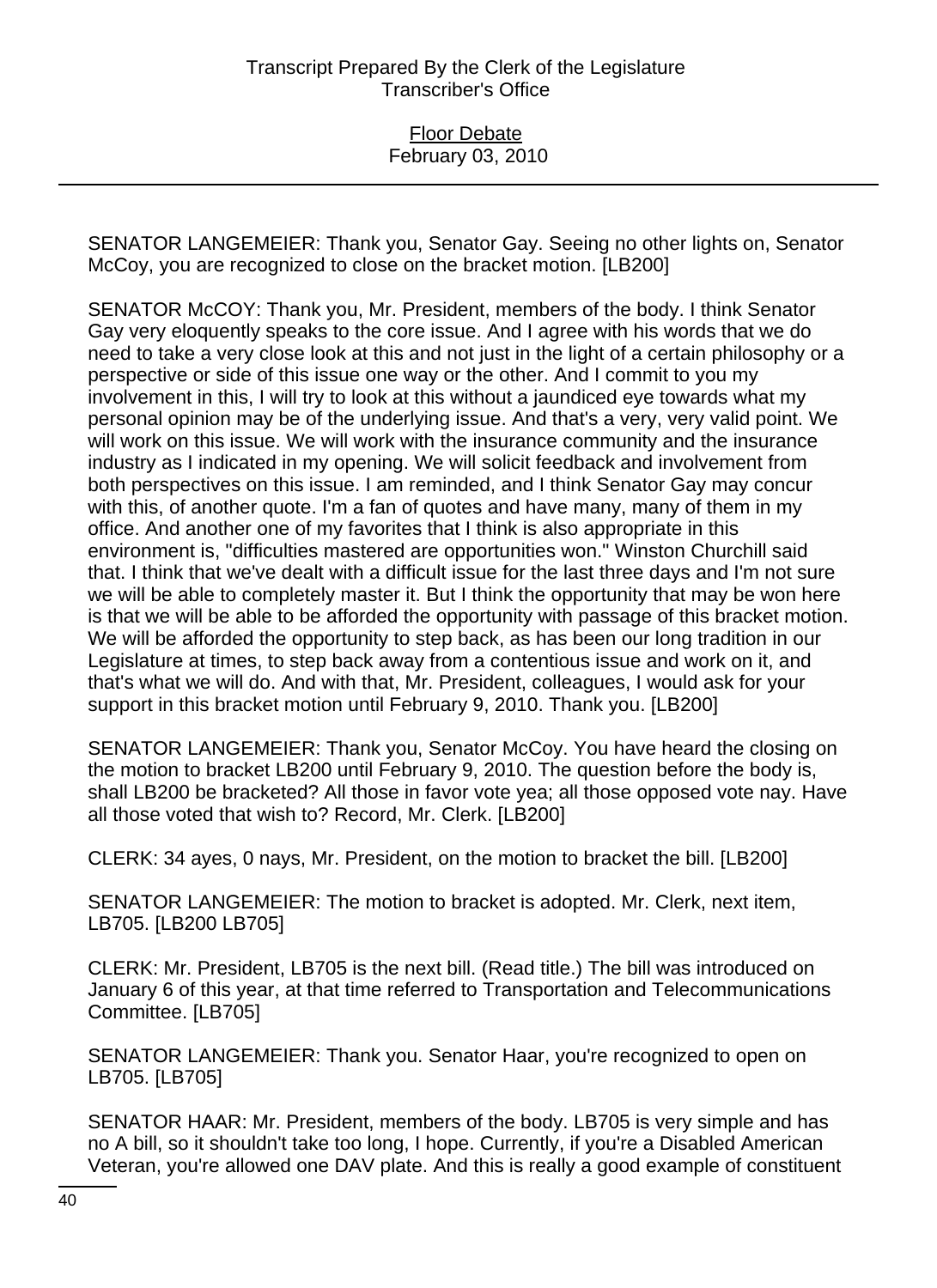input. A constituent called me and said, I'd like to have more than one DAV plate for my multiple vehicles. So I've worked with him and we bring LB705, came through committee. This bill allows you to register all of your vehicles with the DAV plate if you're a Disabled American Veteran. And actually this makes the DAV plate the same as the Purple Heart plate. Again, no fiscal note. There's an amendment coming up which I think is a very good amendment. But with that, I will end my opening. Thank you. [LB705]

SENATOR LANGEMEIER: Thank you, Senator Haar. Mr. Clerk, for a motion. [LB705]

CLERK: Senator Pirsch would move to amend, AM1729. (Legislative Journal pages 435-436.) [LB705]

SENATOR PIRSCH: Thank you, Mr. President, members of the body. I am offering this amendment, AM1729. I think it takes a good bill, a very good bill, and makes it even better. I, too, have received calls from constituents who have served their nation and regarding the same matter. There's a discongruity, disuniformity. Right now some veterans such as Purple Heart veterans are allowed multiple plates. However, for other veterans who have plates designated in the case of Senator Haar's underlying bill, Disabled American Veterans, they don't have that opportunity to have multiple plates issued. And what this amendment would do would also add to the list Prisoner of War, those who have Prisoner of War plates and Pearl Harbor plates. And so I think it makes it comprehensive, adds a uniformity to the whole scheme, and is something that doesn't cost us anything but it symbolically, I think, makes a statement to those who have supported this country that we support them. And so with that, I would ask that you vote yes on the amendment and vote yes on the underlying bill. Thank you. [LB705]

SENATOR CARLSON PRESIDING

SENATOR CARLSON: Thank you, Senator Pirsch. You have heard the opening on LB705 and AM1729. Are there senators wishing to speak? Senator Langemeier, you are recognized. [LB705]

SENATOR LANGEMEIER: Mr. President, members of the body, I apologize. I don't have a copy of AM1729 in front of me. Would Senator Pirsch yield to a question? [LB705]

SENATOR CARLSON: Senator Pirsch, would you yield? [LB705]

SENATOR PIRSCH: I would. [LB705]

SENATOR LANGEMEIER: Senator Pirsch, after I listened to your opening, it sparks thoughts in my mind. We had a lot of discussion. As a matter of fact, I introduced a bill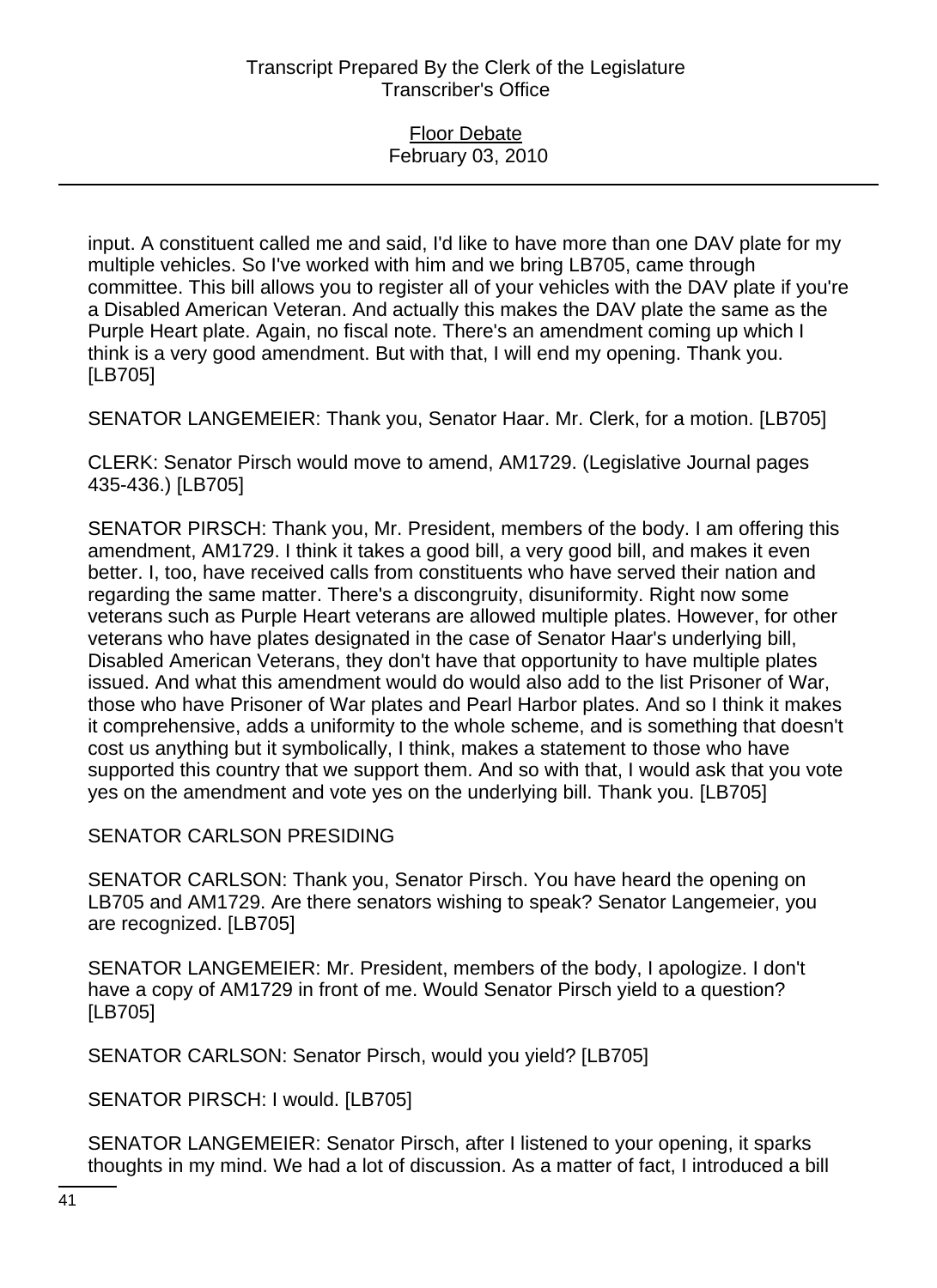### Floor Debate February 03, 2010

in the last session that went to Transportation Committee that dealt with a number of different type of plates and Senator Fischer had the same and it was advanced. Would AM1729...should that not have been a bill? [LB705]

SENATOR PIRSCH: Actually, a lot of the concept in AM1729 was introduced last year. This would be a little bit more narrow what is not included amongst this amendment this year that I've proffered as opposed to last year is just the exception of spousal plates, which that concept was not brought up in Senator Haar's underlying bill. I don't intend to expand out or bump out the purview of the bill, so I will stick to it. It's my understanding that not only Senator Haar has no objection to this amendment, but Senator Fischer, the Chairman of the Transportation Committee, has no objection to this bill as well. That's my understanding but I would...if that is not true, Senator Fischer, I know is here on the floor and I also would invite her input. [LB705]

SENATOR LANGEMEIER: Okay. Okay. Thank you for your comments. It's my time. With that, I would conclude and thank you, Mr. President. [LB705]

SENATOR CARLSON: Thank you, Senators Pirsch and Langemeier. Senator Fulton, you're recognized. [LB705]

SENATOR FULTON: Thank you, Mr. President. I actually just popped my light on there just because we were moving along here and I'm not entirely familiar with AM1729. I've read through it, so I'm going to have a couple of questions for Senator Pirsch if he would yield. [LB705]

SENATOR CARLSON: Senator Pirsch, will you yield? [LB705]

SENATOR PIRSCH: I would. [LB705]

SENATOR FULTON: This just opens up such that instead of being relegated to one, is it vehicle or is this vehicle in tow? [LB705]

SENATOR PIRSCH: It's my understanding this could apply to multiple plates, could be trailer, semitrailer, you know, any vehicles that are owned or trailers, so anything that is plated would...and this means an awful lot...again, a large part of this is symbolic though it may have the potential to raise a little revenue for the state through the plates. This means an awful lot...these people gave a lot serving their country as POWs and in Pearl Harbor and they're proud of their service to the country and they do feel that it's an integral part of them, and so. [LB705]

SENATOR FULTON: Yep. I'm with you. I'm with you on the principle, Senator. [LB705]

SENATOR PIRSCH: Yeah. [LB705]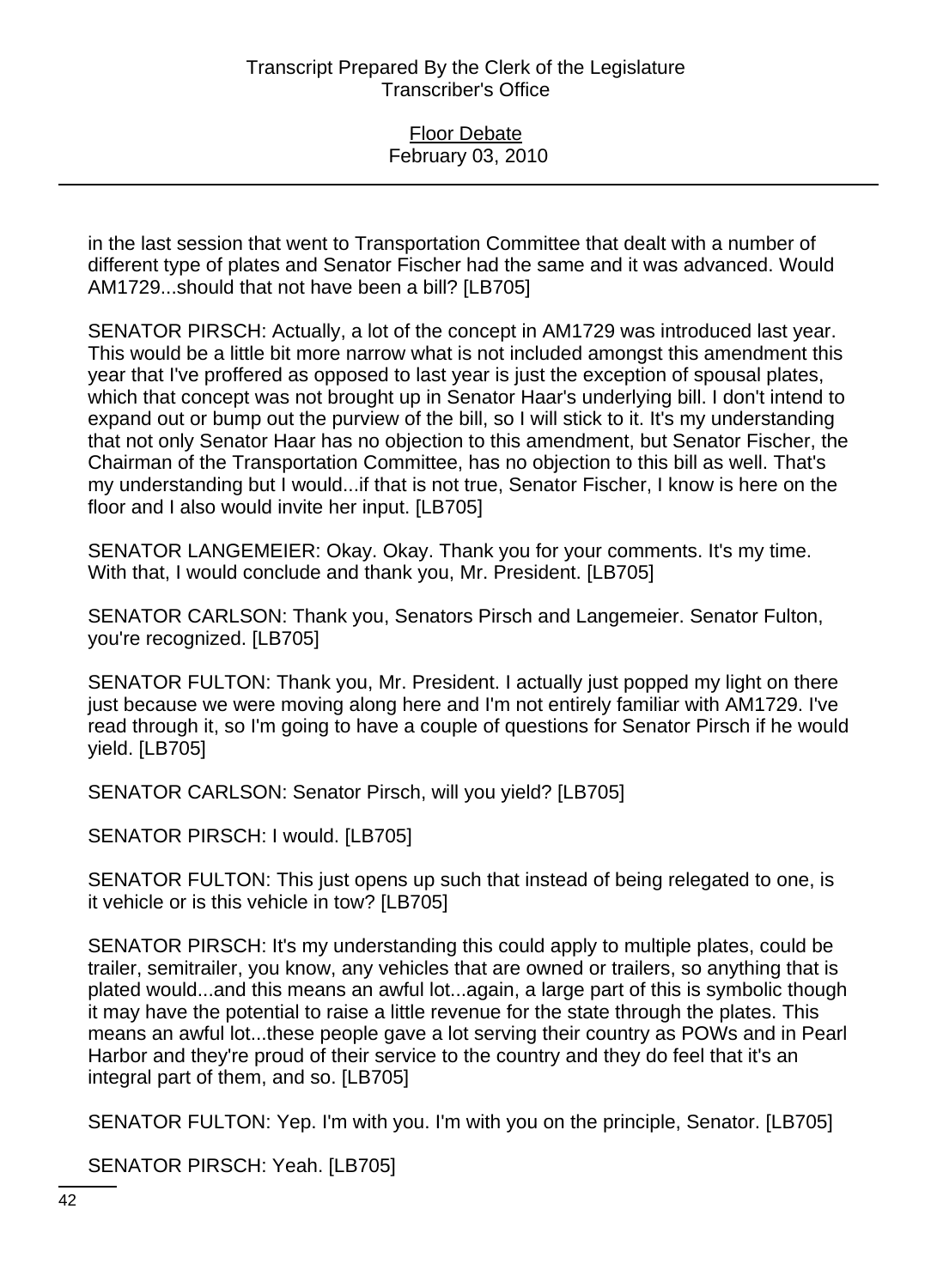SENATOR FULTON: I'm curious. That's actually where my curiosity is, is... [LB705]

SENATOR PIRSCH: Um-hum. [LB705]

SENATOR FULTON: ...piqued, I guess. Where do...is it possible that more revenue would be generated from this? Because we're opening this up, we're able to have specialty plates by way of policy decision, you know, a couple of years ago, maybe it was last year, and now we're going to open it up, which I'm in favor of completely. But I'm also seeing an opportunity here. Is there a revenue to be generated from this? Have you thought through that aspect of the amendment? [LB705]

SENATOR PIRSCH: Yes, I have. And that's the thing. It's a win-win is my analysis for the state that we will derive, obviously, to the more...you know, these specialized plates are going to send more revenue to the state. But that's not my principle analysis in looking at this bill. You know, I'm bringing it forward, you know, even if it was revenue neutral. Obviously, I wouldn't go forward with something if I thought there was a cost in this economic time. But even if it was revenue neutral, it's the right thing to do for our veterans and... [LB705]

SENATOR FULTON: Okay. [LB705]

SENATOR PIRSCH: It means so much in their life and they are proud of their service and they have every bit...you know, they have every right to be. And so they've given so much, so I think it is something that they want to make sure that others do recognize that there are people out in the state who did make that, you know, who made that sacrifice. And this is a great way to keep that consciousness high that they did and that they're here. [LB705]

SENATOR FULTON: Okay. Thank you, Senator Pirsch. Thank you, Mr. President. [LB705]

SENATOR CARLSON: Thank you, Senator Fulton and Senator Pirsch. Senator Sullivan, you're recognized. [LB705]

SENATOR SULLIVAN: Thank you very much, Mr. President. I wonder if Senator Pirsch would yield for a question? [LB705]

SENATOR CARLSON: Senator Fischer, would you yield? [LB705]

SENATOR SULLIVAN: No, I said Pirsch. [LB705]

SENATOR CARLSON: Sorry. Senator Pirsch, would you yield. (Laughter) [LB705]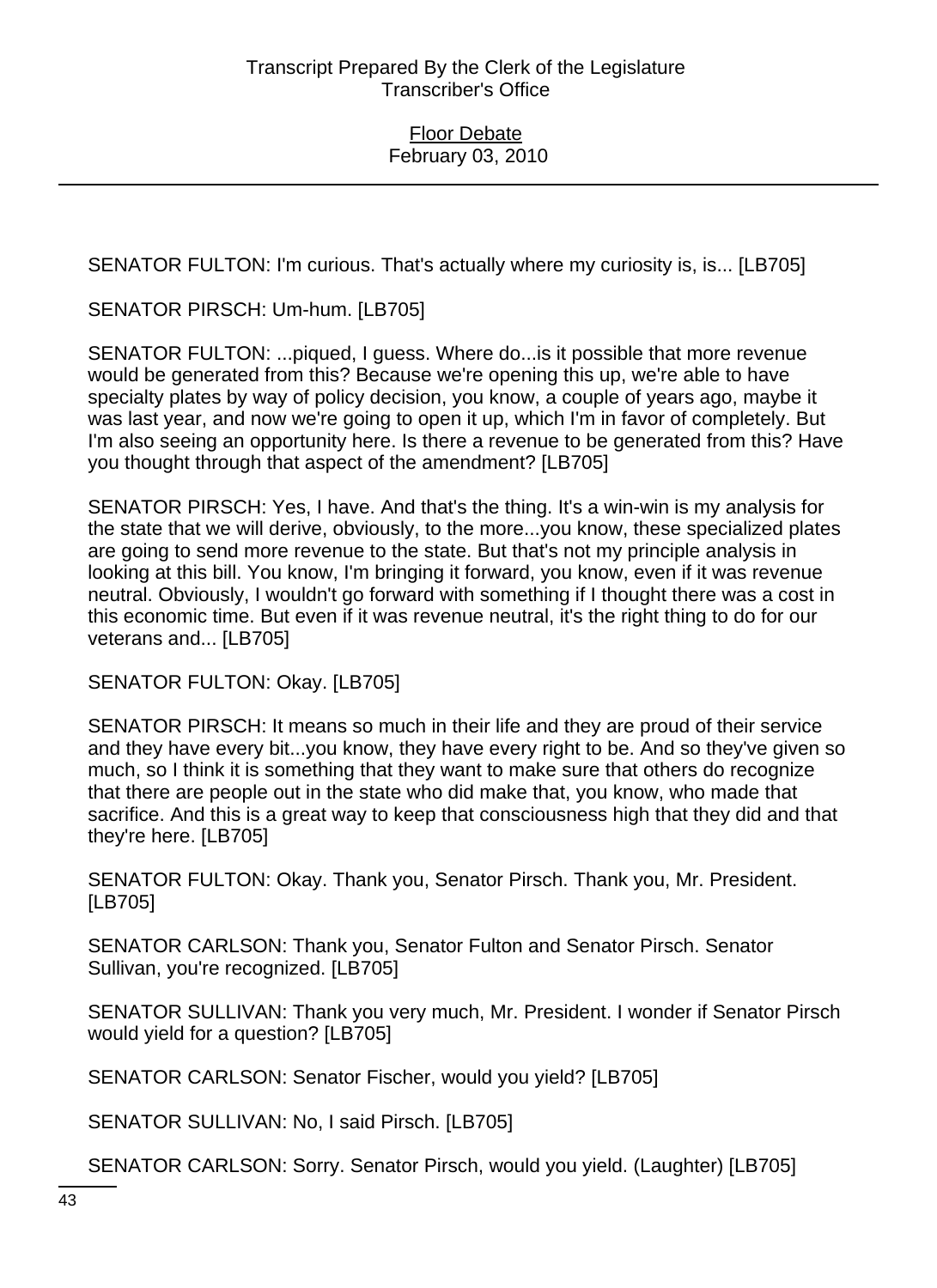### SENATOR SULLIVAN: Excuse me. [LB705]

SENATOR PIRSCH: Pirsch, Fischer are very...I would, yes. [LB705]

SENATOR SULLIVAN: Thank you, Senator. I rise in support of this bill and also the accompanying amendment. Just a clarification on your amendment, Senator, that the individual applying for the special plate would have to provide proof of...don't want this to be a problem for the individual applying, so what kind of proof do they have to provide? [LB705]

SENATOR PIRSCH: Yes, and I'm sorry, I don't have a copy of my amendment, but there is a certifying step in there. You can't just go in there and say, I want that plate. You have to show the Department of Motor Vehicles. Similarly, if you're taking out a handicap plate, you would have to show that you have a handicap. So it is something that is done at the department before the plates can be issued, so. [LB705]

SENATOR SULLIVAN: Well, I realize that but with a disabled veteran it's probably easier to show, but I mean in your amendment you're talking about the fact that there are survivors of the attack on Pearl Harbor, and maybe that's easy to show. I don't know. I just am...I don't want this to be problematic for the individual that's going after this license, so I just wanted to know how much documentation they're going to need to provide. [LB705]

SENATOR PIRSCH: You bet. And I will call your attention to page 1. It's a two-page amendment. I'll call your attention to page 1 of my amendment which in particular starts on line 19 in (2) which deals with the issuance of such license plate: The license plates will be issued when the applicant pays the regular license fee and an additional fee of \$5 and furnishes proof satisfactory to the department that the applicant fulfills the requirements provided by subsection (1) of this section. And so that is...and I'm talking about this is with respect to the Pearl Harbor plates. Subsection (1) deals with being a survivor of the Japanese attack on Pearl Harbor. And then there is specific requirements as to what that means. You have to have been a member of the United States Armed Forces December 7, 1941, was on station on December 7, 1941--and keep in mind, these are all elements you have to prove to the department or you cannot get these license plates--during the hours...and the specific hours even, 7:55 in the morning to 9:45 in the morning Hawaii time at Pearl Harbor, the Island of Oahu, or offshore at a distance not to exceed three miles. [LB705]

SENATOR SULLIVAN: Okay. That... [LB705]

SENATOR PIRSCH: And you have to be...and this was brought in past years, you have to have been discharged or otherwise separated with a characterization of honorable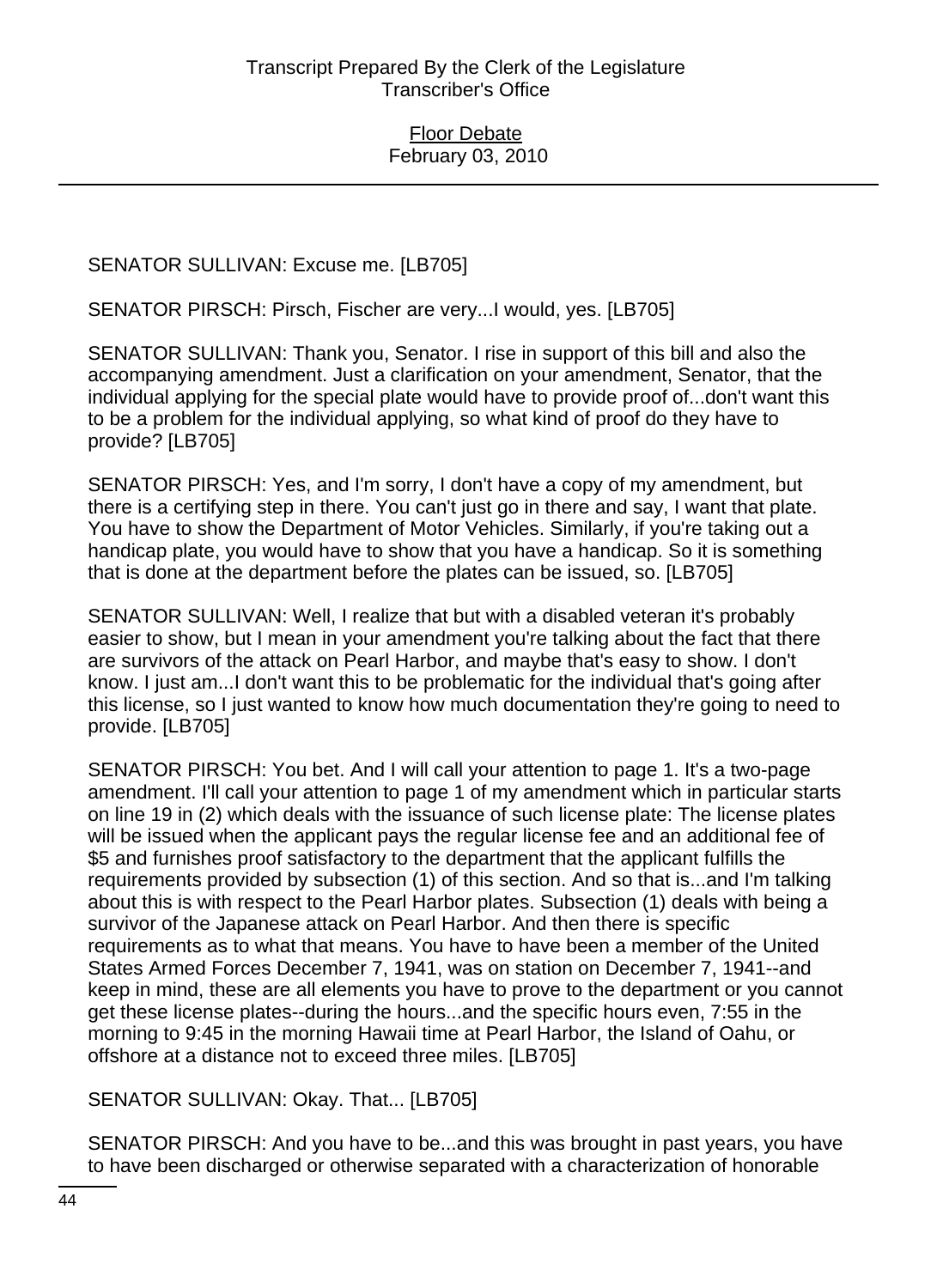from the United States Air Force. [LB705]

SENATOR SULLIVAN: Okay, and so these veterans would be familiar with the documents that they have to take with them to get these plates. Is that correct? [LB705]

SENATOR PIRSCH: Certainly, and I think, Senator... [LB705]

SENATOR SULLIVAN: Okay. Very good. [LB705]

SENATOR PIRSCH: Yeah. And there is similar very restrictive verbiage with respect to not just to Pearl Harbor but the other aspect of it which is the prisoner of war. And so that occurs on page 2 beginning on line 14, so. And that deals with people captured and incarcerated by an enemy of the United States during a period of conflict with...and there's other restrictive language. So I do appreciate the question... [LB705]

SENATOR CARLSON: One minute. [LB705]

SENATOR PIRSCH: I hope that answered your... [LB705]

SENATOR SULLIVAN: Certainly it does. Thank you very much and, again, I rise in support of the amendment and the underlying bill. Thank you. [LB705]

SENATOR CARLSON: Thank you, Senator Sullivan and Senator Pirsch. Those still wishing to speak, Senators Fischer and Nelson. Senator Fischer, you're recognized. [LB705]

SENATOR FISCHER: Thank you, Mr. President and members of the body. I do stand in support of Senator Pirsch's amendment and in support of Senator Haar's bill. If I can help clarify some of the discussion that was going on earlier, I will try at this point to do so. Senator Pirsch's amendment really just puts this in line with current practice that we have on the Purple Heart plates as Senator Haar's bill will do with the DAV. Senator Sullivan, on your question on how you will certify if these people are eligible for the plates, in statute now under the Purple Heart Plates, a person has to be, of course, honorably discharged and also hold current membership in a Nebraska Chapter of the Pearl Harbor Survivor's Association. On the disabled veteran plates, they have to be classified...again, an honorable discharge and classified by the United States Department of Veterans Affairs as 100 percent service-connected disabled. And Purple Heart plates, the applicant has to receive from the federal government an award of a Purple Heart which is the citation then that comes with that award. So there is documentation for this. Senator Stuthman had asked me off the mike on...in this bill or in this amendment and in the bill you see that it covers also trailers. Again, that is just putting it in line with the current statute that we already have with regards to the Purple Heart Plates. So I hope that answers all the questions. I think Senator Pirsch has a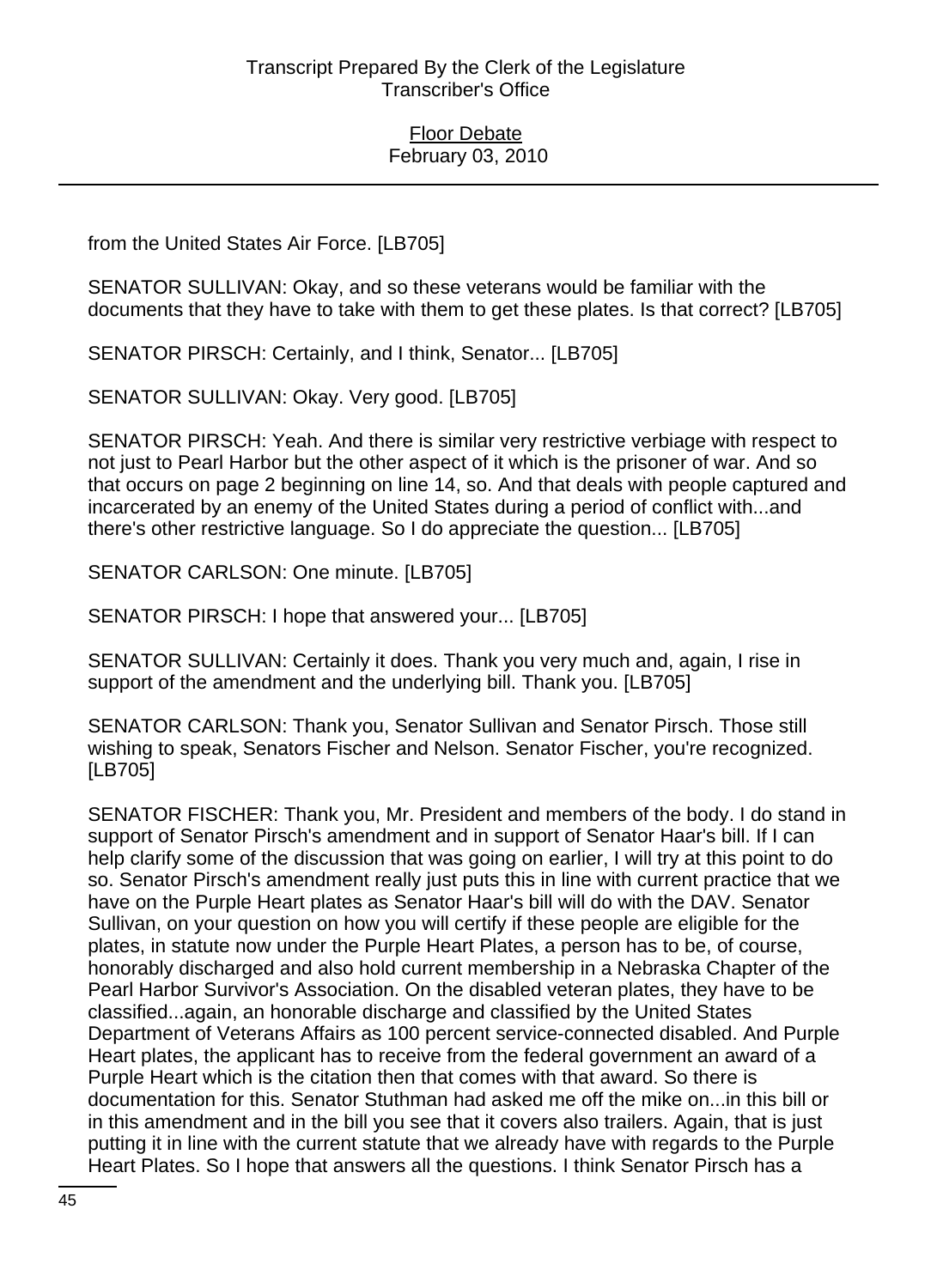good amendment here and, as I said, I do stand in support of the amendment and the bill. Thank you. [LB705]

SENATOR CARLSON: Thank you, Senator Fischer. Senator Nelson, you're recognized. [LB705]

SENATOR NELSON: Thank you, Mr. President, members of the body. I'd like some clarification here on both the underlying bill and the amendment. Perhaps I should start with Senator Haar, if he would yield to a question. [LB705]

SENATOR CARLSON: Senator Haar, will you yield? [LB705]

SENATOR HAAR: Yes. [LB705]

SENATOR NELSON: Thank you, Senator Haar. I'm looking at the fiscal note here on your bill and it indicates that they estimate that perhaps \$1,500 in additional fees will be generated by increasing this or expanding this to the DAV veterans, is that correct? [LB705]

SENATOR HAAR: Yes, and what's interesting when I talked to the particular constituent who brought this, he was more than willing to pay that extra fee. He just wanted to be able to use that license plate. [LB705]

SENATOR NELSON: Well, that's the question that I have. On the bill there on page 2 and on line 14, the plates shall be issued upon the applicant paying the regular license fee and an additional fee of \$5. Now, are we getting...is the Department of Motor Vehicles getting \$5 for each additional plate or is there just a \$5 fee that covers all of these plates that are going to be issued to the applicant? [LB705]

SENATOR HAAR: Great question. I'll find that out for you. [LB705]

SENATOR NELSON: All right. Okay. And the same thing then applies to Senator Pirsch. I'm just wondering about...I don't know the process of issuing this plate but I know there's got to be some cost to that, to these special plates and their numbers. Is the \$5 additional fee going to cover things if, in fact, they're issuing five plates, you know, to a veteran or a Purple Heart veteran. So perhaps we could get the answer to that question here and I will support the bill as is, but maybe we can find out a little bit more about that on Select. Thank you, Senator Haar. Senator Pirsch, do you have an answer to that? [LB705]

SENATOR CARLSON: Senator Pirsch, would you yield? [LB705]

SENATOR PIRSCH: Thank you, Senator Nelson. And as I stated, my anticipation is this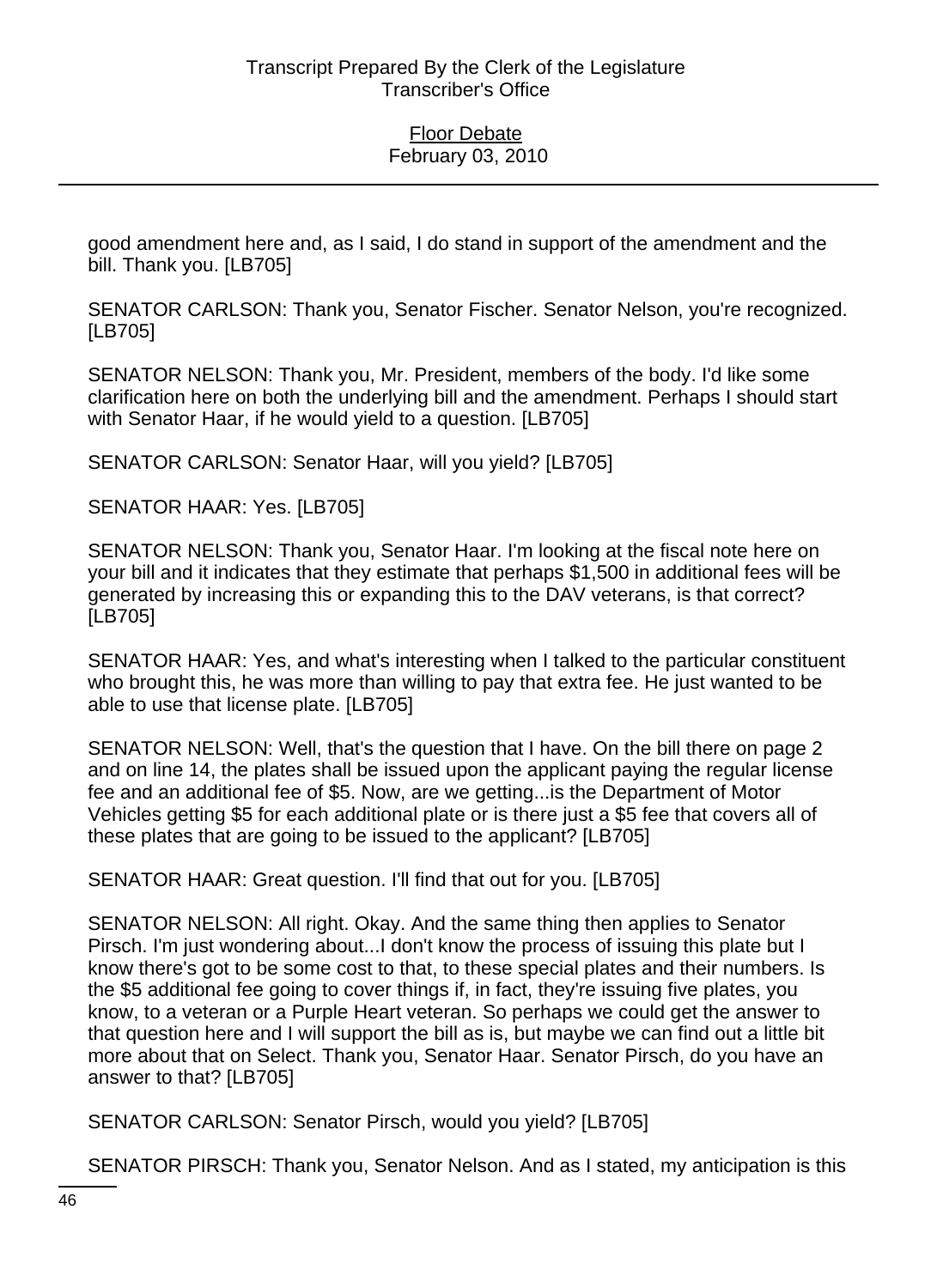would generate revenue, actually be a win-win. But with respect to an actual fiscal note, one was developed for Senator Haar's underlying bill. Obviously, the Fiscal Office did not design one specifically for my amendment at this point. But with respect to the fiscal note for Senator Haar's underlying LB705, if you look, it will be net positive for the state in terms of revenue to the tune of \$1,500. So that would...obviously, they encompass both...look at both costs and fees generated to come up with that overall figure. [LB705]

SENATOR NELSON: Thank you. But I think there's another aspect to this question. The people that issue the plates, are they going to charge \$5 for issuing five plates or is it going to be \$5 per plate, that additional fee? I'm not sure I'm clear on that point yet. [LB705]

SENATOR PIRSCH: And I'm sorry, was that a question directed to me, Senator? [LB705]

SENATOR NELSON: If you have an answer, yes. If you would answer. [LB705]

SENATOR PIRSCH: The question is whether there will be \$5 assessed per plate? [LB705]

SENATOR NELSON: Yes. [LB705]

SENATOR PIRSCH: Or do you mean per applicant with unlimited... [LB705]

SENATOR NELSON: Right. That's... [LB705]

SENATOR PIRSCH: I believe that it is...if you can hold on just one second. My understanding right now--and I'll confirm this in just a little bit--is it's \$5 per applicant, so. [LB705]

SENATOR NELSON: Five dollars, that's...all right. [LB705]

SENATOR PIRSCH: Yeah. But I'd like to confirm that. [LB705]

SENATOR NELSON: All right. [LB705]

SENATOR PIRSCH: I'll confirm it at a later point in time if we can pass it on. [LB705]

SENATOR NELSON: Thank you. Thank you, Senator Pirsch. [LB705]

SENATOR PIRSCH: Yeah. [LB705]

SENATOR NELSON: Thank you, Senator Haar. [LB705]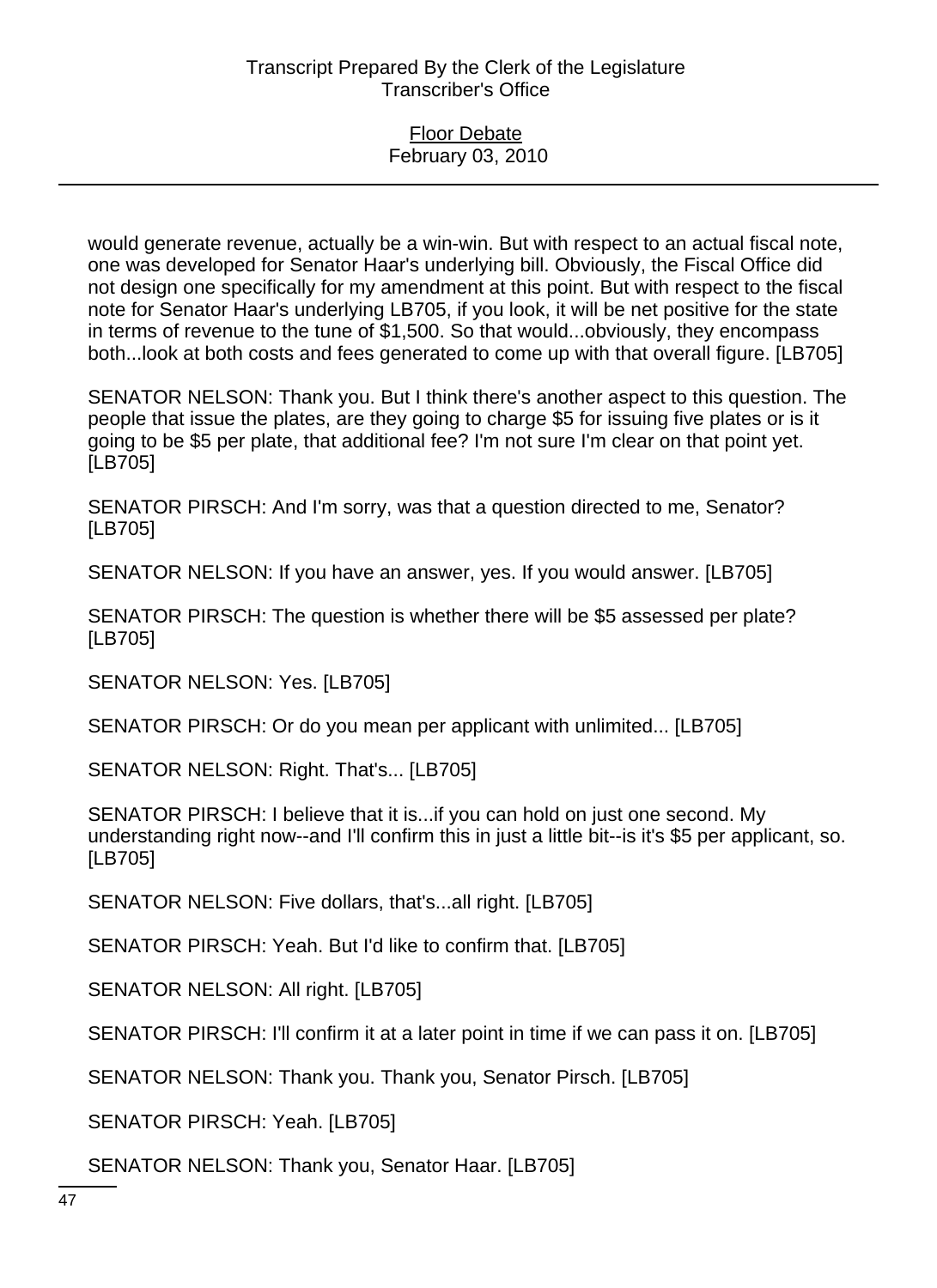SENATOR CARLSON: Thank you, Senator Nelson and Haar and Pirsch. Those still wishing to speak, Senators Price and Wallman. Senator Price, you're recognized. [LB705]

SENATOR PRICE: Thank you, Mr. President and members of the body. As a veteran, I stand here in appreciation of the concern and the consideration that is being shown on the floor in this matter and hopefully to shed a little bit of light. Upon discharge, at least in my career, I know there are people who served a long time before I did, but you will be issued a DD Form 214. On this DD Form 214, your awards, decorations, schools, etcetera, etcetera, are documented, and that form may suffice and most likely will be what you used to validate and verify many of these questions. Of course, prior to that there was another form number. I apologize, it escapes me, the actual number, but there was a form. Trust me, the government had a form to document where you were and what you did. You also have your change of station orders, your PCS orders. There are many documents that can be gathered up there in the archives. And I'm sure in case there was a flood, fire, or some other damage, there are other documents. There are also unit records. So please rest assured there is a way to validate and verify your, either the award and/or the presence at the prescribed time for whatever matter it was that we were considering. And, again, I do appreciate Senator Haar bringing this forward and Senator Pirsch in trying to make this more encompassing so we don't have to come back again on this. And I surely hope we get a chance to vote on this today. And I would yield the balance of my time to Senator Fischer, if she should so choose to use it. [LB705]

SENATOR CARLSON: Senator Fischer, 3 minutes and 20 seconds. [LB705]

SENATOR FISCHER: Thank you, Mr. President and members. I just want to clarify that the cost of the \$5 is per vehicle, not per plate, not per applicant. It's per vehicle. This isn't a money-maker. Senator Fulton had brought up the question of revenue. This isn't a money-maker. And that \$5 goes for our cemetery that we have here, the national cemetery that's in Senator Louden's district. So that extra money from these plates goes to our veterans and I wanted to clarify that. Again, I support the amendment, support the bill. I don't believe there are anymore questions. Thank you. [LB705]

SENATOR CARLSON: Thank you, Senator Fischer. Speaker Flood for an announcement. [LB705]

SPEAKER FLOOD: Thank you, Mr. President. We're getting ready to adjourn here shortly this morning. A couple of quick notes. We're going to continue on General File tomorrow, Thursday. We will take up Final Reading on Friday. We will most likely be dealing with some Select File at the early part of next week. Wanted to give you kind of a frame of reference as you watch your bills through the system. Again, General File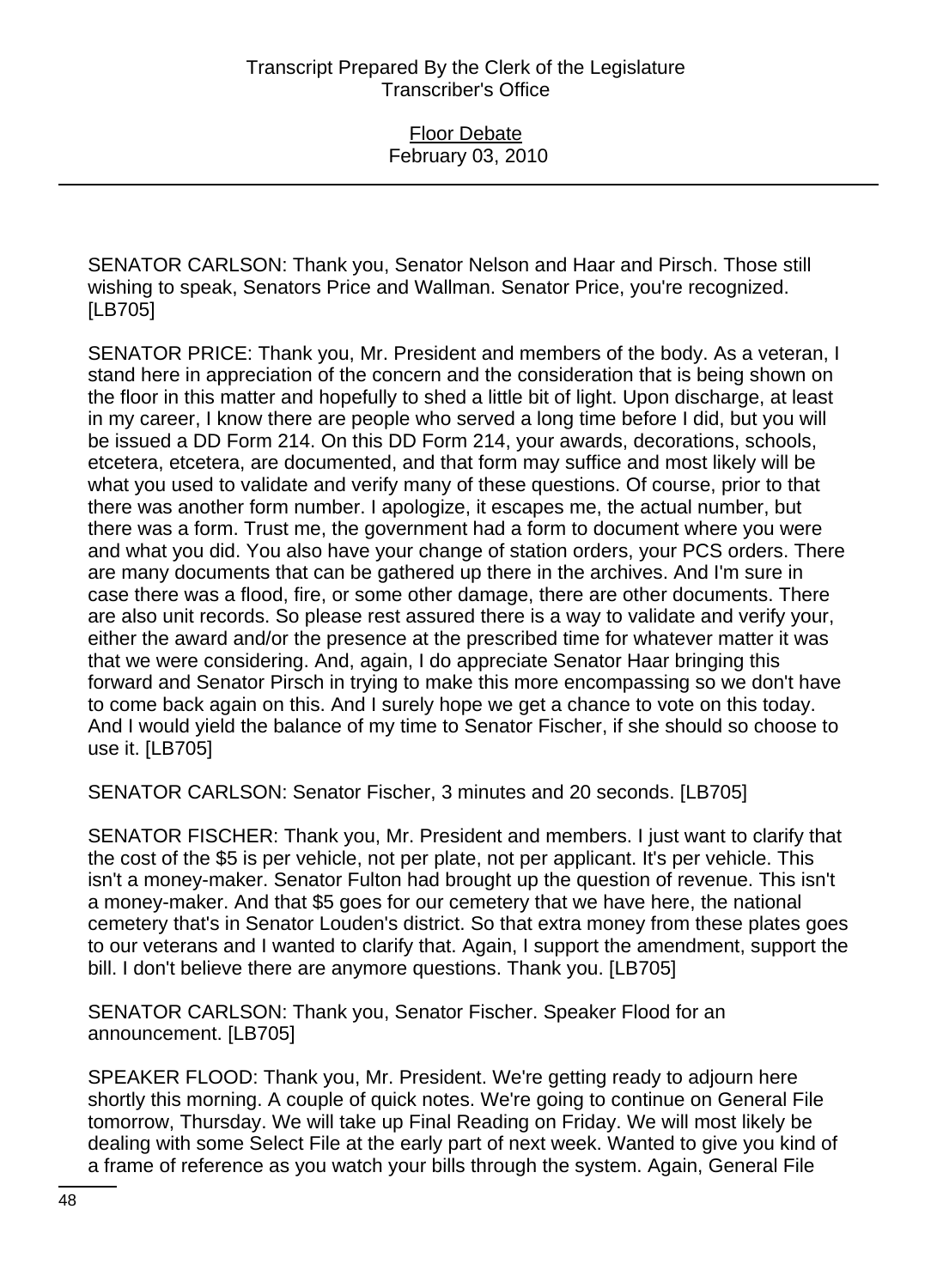tomorrow, Final Reading, then General File on Friday, and then some Select File either Monday or Tuesday of next week. Thank you, Mr. President.

SENATOR CARLSON: Thank you, Speaker Food. Senator Wallman, you're recognized. [LB705]

SENATOR WALLMAN: Thank you, Mr. President and members of the body. Thank you, Senator Haar, Senator Pirsch. As I look through my Legion Magazine, lots of Second World War veterans are gone. They left us. The greatest generation is leaving us. So whatever we can do to honor these, thank you, thank you. Thank you, Mr. President. [LB705]

SENATOR CARLSON: Thank you, Senator Wallman. There are no other lights. Senator Pirsch, you're recognized to close on your amendment. [LB705]

SENATOR PIRSCH: I just wanted to say I appreciate all the questions here on the floor, and I think they're good to give people a level of comfort to make sure it is what it's purported to be. So I'd ask you to support AM1729 at this time and the underlying bill. Thank you. [LB705]

SENATOR CARLSON: Thank you, Senator Pirsch. You've heard the closing on the amendment. The question is, shall the amendment be adopted? All those in favor vote aye; all opposed vote nay. Have all voted who wish to vote? Record, Mr. Clerk. [LB705]

CLERK: 36 ayes, 0 nays, Mr. President, on adoption of the amendment. [LB705]

SENATOR CARLSON: The amendment is adopted. We return to the floor for discussion on LB705. Senator Conrad, you're recognized. Your light is not on now, Senator Conrad. There are no other senators wishing to speak. Senator Haar, you're recognized to close. Senator Haar waives closing. The question is, shall LB705 be advanced to E&R Initial? All in favor vote aye; all opposed vote nay. Have all voted who wish to vote? Record, Mr. Clerk. [LB705]

CLERK: 38 ayes, 0 nays, Mr. President, on the advancement of LB705. [LB705]

SENATOR CARLSON: LB705 is advanced. Mr. Clerk. [LB705]

CLERK: Mr. President, LB725, it's by Senator Fischer. (Read title.) Introduced on January 6, referred to Transportation, advanced to General File. There are committee amendments. (AM1630, Legislative Journal page 376.) [LB725]

SENATOR CARLSON: Senator Fischer, you're recognized to open on your bill. [LB725]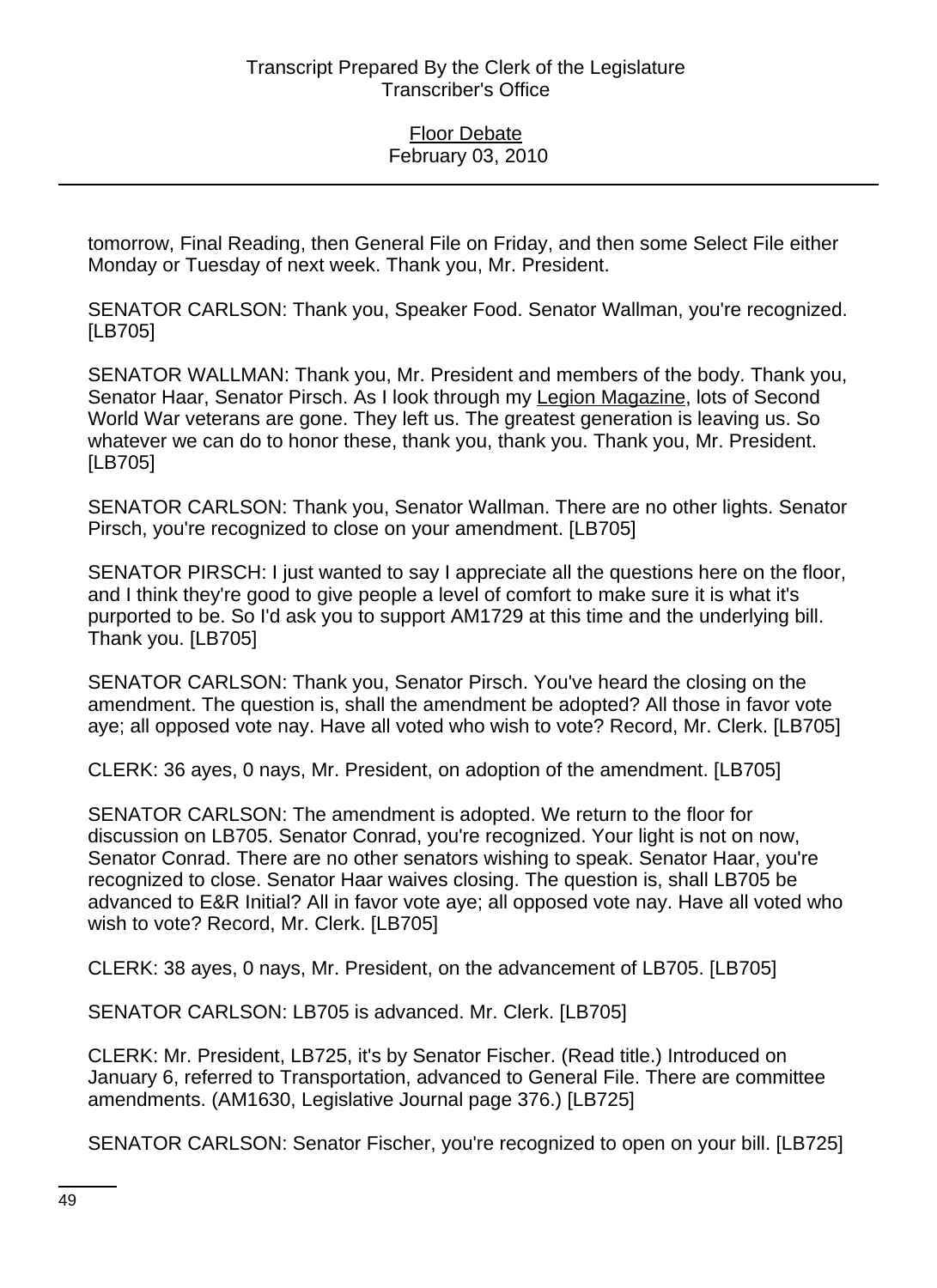### Floor Debate February 03, 2010

SENATOR FISCHER: Thank you, Mr. President and members of the body. LB725 proposes changes to reinstate exemptions for certain vehicles that were in place prior to 1988. The current language of state statute requires fertilizer trailers and agricultural chemical applications and distribution equipment to be subject to the Federal Motor Carrier Safety Regulations, which include the need for brakes, brake lights, and turn signals. The purpose of LB725 is to provide a definition of fertilizer and agricultural chemical applications and distribution equipment and to provide exemptions from brakes, brake lights, and turn signals requirements for these vehicles. The exemption is sought because the trailers chassis are not equipped with brake and light systems from the manufacturers. They are designed and intended to be used primarily in the fields and at low speeds, and the chassis are not conducive to retrofitting. Contact has been made with the Federal Motor Carrier Safety Administration to make sure that LB725 would not take the state of Nebraska out of compliance with federal regulations. Thank you, Mr. President. [LB725]

SENATOR CARLSON: Thank you, Senator Fischer. Mr. Clerk. [LB725]

CLERK: Transportation offers committee amendments, Mr. President. [LB725]

SENATOR CARLSON: Senator Fischer, as Chair of the Transportation Committee, you're recognized to open on the amendments. [LB725]

SENATOR FISCHER: Thank you, Mr. President and members. The committee amendment, AM1630, adds a new section to the bill. Section 60-66...excuse me, Section 60-363 is amended to create an exemption from carrying a registration certificate with a fertilizer trailer. Instead, the registration certificate shall be kept at the principal place of business of the trailer's owner. These trailers have no place to carry a registration certificate upon them. Fertilizer trailers include gooseneck applicators or trailers designed and used exclusively to carry or apply agricultural fertilizer or agricultural chemicals and have a gross weight of less than 20,000 pounds. Thank you, Mr. President. [LB725]

SENATOR CARLSON: Thank you, Senator Fischer. Mr. Clerk, items for the record. [LB725]

CLERK: I do, Mr. President. New resolutions: LR310 and LR311. LR310 by Senator Krist, LR311 by Senator Flood. Both will be laid over. I have a Reference report referring a certain gubernatorial appointee to standing committee for confirmation hearing. The Committee on Transportation reports LB735 to General File with amendments and LB821 to General File with amendments. I have amendments to be printed to LB200, a series of amendments to LB200. An announcement. Education Committee will have an Executive Session upon adjournment. Education Committee, Exec Session, Room 2102 upon adjournment. Name adds: Senator Price to LB865;